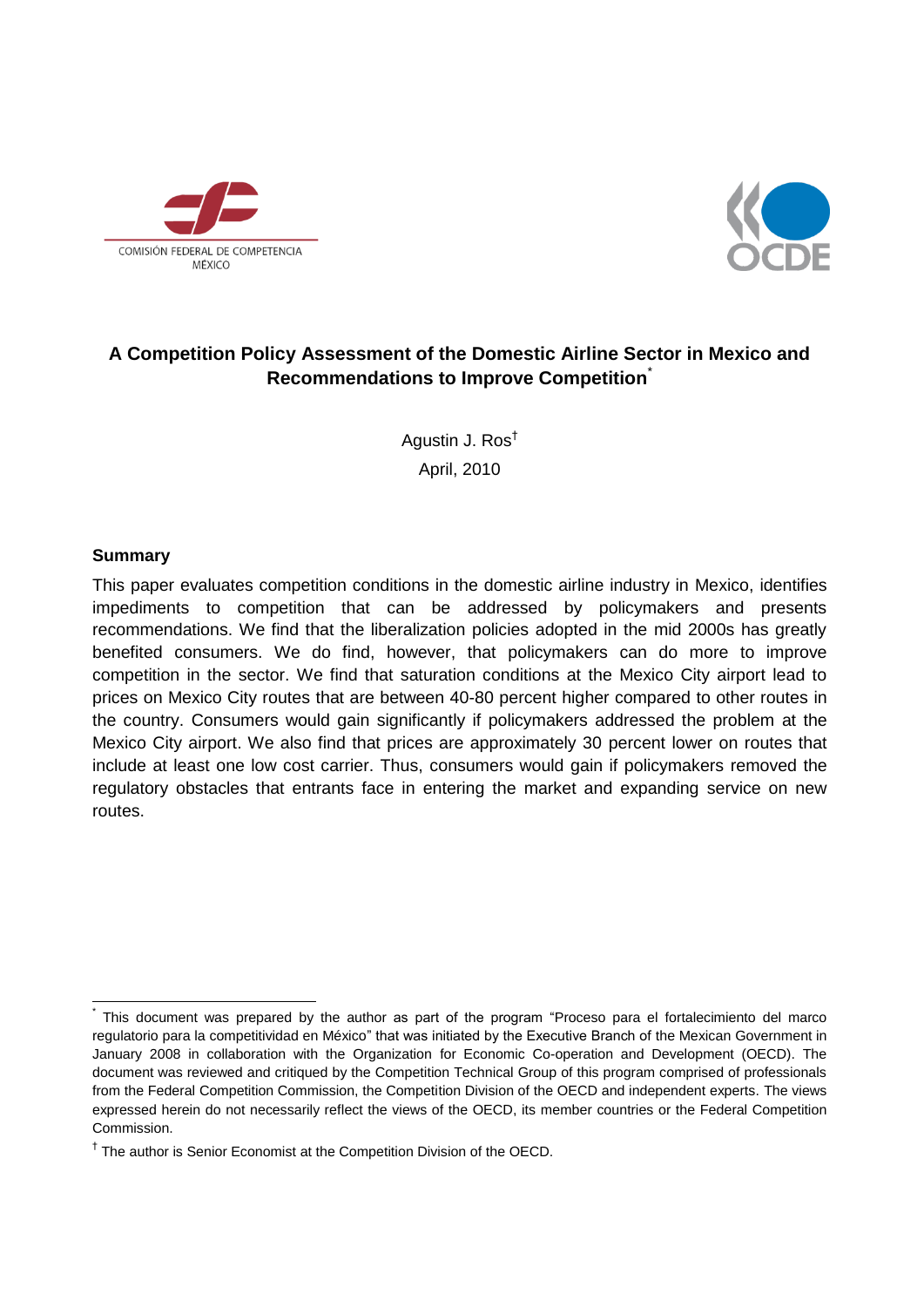### **I. Introduction**

This paper provides a competition assessment of the Mexican domestic airline industry. In it we reach conclusions about the sector's performance and the level of competition, identify impediments to competition that policymakers can address and remove, and make specific competition policy recommendations to improve competition in the sector.

The paper begins with a brief history of the airline sector in Mexico since the late 1980s. The government was the principal shareholder of the two major trunk airlines—Aeromexico and Mexicana—between the mid 1990s and the mid 2000s, fully privatizing Mexicana in 2005 and Aeromexico in 2007. On a couple of occasions during the period the Mexican Federal Competition Commission ("Competition Commission") rejected the merger application of Mexicana and Aeromexico, the most recent rejection was in 2007. Low cost carriers ("LCCs") entered the market in the mid 2000s and have had a significant impact to date, capturing about one-third of the market.

Liberalization of the sector began in the early 1990s but the process was not transparent and was under the discretion of the government. In 1995 the *Ley de Aviacion Civil* fully liberalized the sector by removing legal barriers to entry. On paper it appears as though there is free entry into the sector for Mexican nationals, and there does not appear to be onerous exit requirements. Nevertheless, entry is restricted or made difficult in several ways. First, foreign firms cannot provide domestic service and they are limited to owning 25 percent of a Mexican airline. Second, entry can be restricted if the entity that issues concessions and permits, the Secretariat of Communications and Transport ("SCT"), utilizes too much discretion—*i.e.*, if the process is not transparent, clear, and timely. Third, airlines can lose their concession if they do not provide air passenger service for 180 days. With respect to new routes, once authorized the airline must provide service on the requested route within a period of 90 days otherwise it loses the right to provide service.

The Competition Commission has analyzed competition concerns in the sector on a number of occasions and has identified several impediments to competition. These include: (i) laws and bilateral agreements that prevent foreign firms from offering cabotage service (*i.e.* domestic service) and that limit foreign ownership to 25 percent; (ii) barriers to accessing airport facilities for entrants—*e.g.,* take-off/landing slots, gates, counters; (iii) grandfather clauses favoring incumbent airlines access to airport infrastructure; (iv) obstacles and difficulties in obtaining concessions and permits from the SCT; and (v) high structural barriers such as high costs to start an airline, sunk costs of advertising and promotion, high cost of attracting consumers who may participate in the incumbents' loyalty programs—such as frequent-flyer programs—and having to compete against airlines that have interlining and codesharing agreements.

A major policy concern identified by the Competition Commission is the condition in the Mexico City Airport which since 2005 has been operating under conditions of congestion/saturation. The number of take-off and landing slots at the airport is at a maximum and cannot be increased. This limits the ability of competing carriers to enter or expand on important routes, potential competition is severely restricted. When an airport is declared to be saturated the SCT is empowered to implement market-based rules (*e.g.,* auctions) that can alleviate congestion. While these reforms could have been implemented beginning in 2006, to date no action has been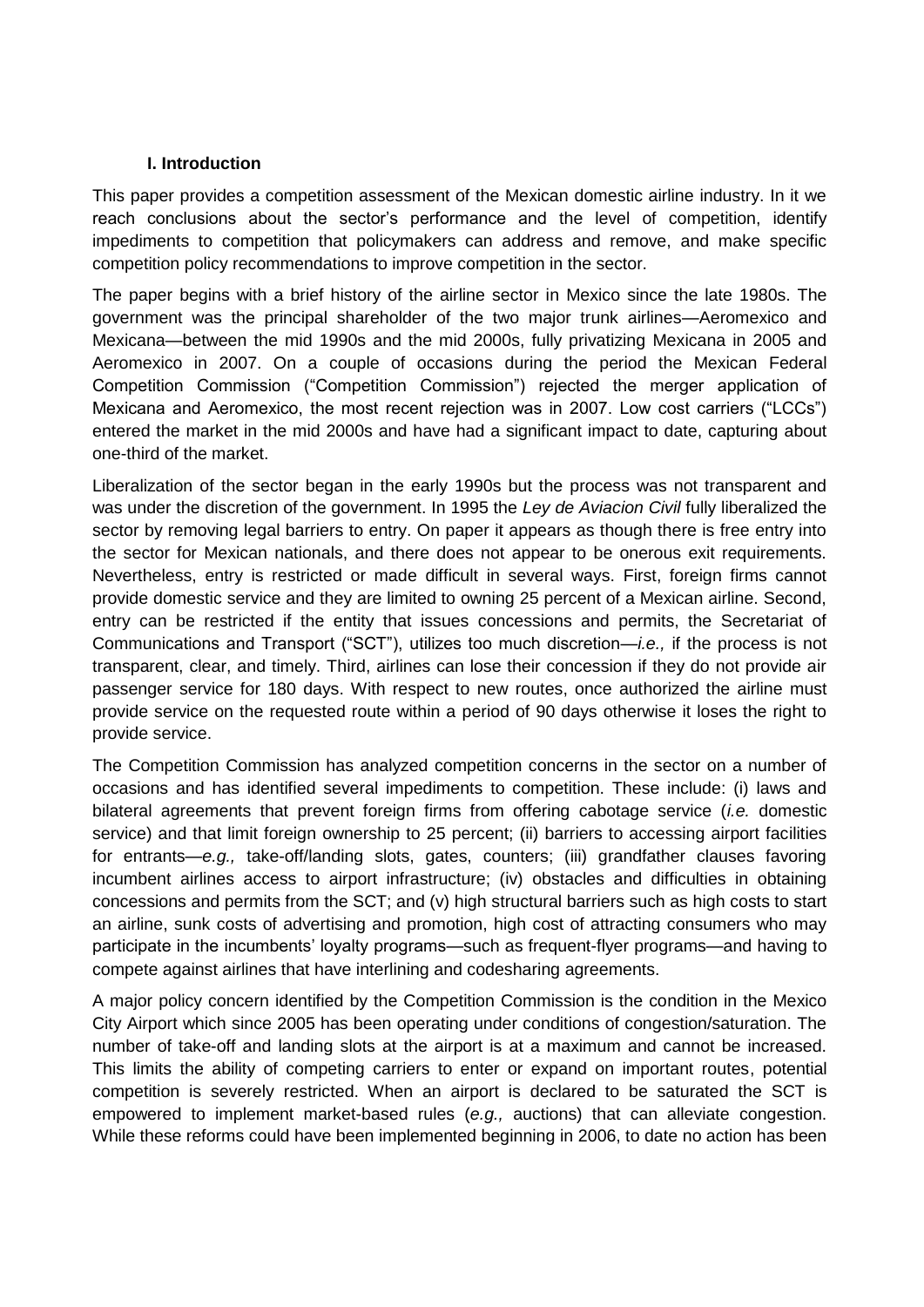taken. In our model of airline prices in Mexico we find that flying into or out of the Mexico City airports is associated with prices that are, on average, between 40 and 80 percent higher depending on the model and holding all other factors constant, including airport charges paid by airlines for airport infrastructure. The high prices associated with flying into or out of Mexico City reflect very high entry barriers at the Mexico City airport and lack of potential competition, something which can be addressed through policy reforms, as discussed below.

According to the economic literature and an investigation of cases pursued by competition authorities in different countries, there are a number of competition policy concerns in the airline sector worldwide. The concerns include: predatory conduct; access to essential airport inputs such as take-off and landing slots; exclusionary conduct; airline marketing strategies (*e.g.* frequent flyer programs, travel-agent commissions); codesharing, alliances and mergers; and collusion. The main competition policy concerns investigated by the Mexican Competition Commission primarily include access to essential airport inputs and merger applications between the two incumbent trunk operators, Aeromexico and Mexicana.

A competition analysis of the domestic airline sector in Mexico, based upon publicly available data, leads to several conclusions about the sector's performance and level of competition. The sector has experienced fairly robust growth during the period for which data are available, 1989- 2008. The compound annual growth rate for total domestic passengers (*i.e.*, trunk and regional passengers) between 1989 and 2008 was approximately 5.40 percent; for trunk passengers and regional passengers growth rates were 4.1 and 14.1 percent, respectively. During this time period Mexico's real Gdp grew at an approximate rate 3.0 percent and a simple linear regression of the natural log of real Gdp on the natural log domestic passengers results in an income elasticity of 1.06 while a simple linear regression of the natural log of real Gdp on the natural log of total (domestic and international) passengers results in an income elasticity of approximately 1.30.

There has been a significant decrease in concentration during the period 1989-2008 with strong recent gains made by three low cost carriers. In 1989 the Herfindalh Hirshman Index ("HHI") based upon a nationwide market—was 4396 and by 2008 the figure had decreased to 1766. Five low cost carriers entered the market in 2005/2006 and by the end of 2008 the three low cost carriers that remained in the market had captured more than 30 percent of passenger traffic. With the exception of the Mexico City airport, barriers to entry and expansion are low.

The evidence on price changes is mixed. Based upon two analyzes of 12 domestic routes conducted by a Mexican think tank (aregional.com), one in 2000 and one in 2008, airline prices decreased by approximately 4 percent per year during those two time periods. Based upon the study of airline prices in this paper, however, prices on those same routes were close to 20 percent higher in 2009 compared to 2008. With respect to profitability, the available publiclyavailable evidence indicates low levels of profitability for the two incumbent operators since the mid 2000s. And, since 2007 four airlines have exited the market.

We collected data on approximately 500 domestic routes in Mexico in order to investigate and analyze the main determinants of airline prices and to provide policymakers with relevant information that can be used to adopt policies that remove and lower competition barriers and increase competition in the sector. The data collected included: prices, distance, number of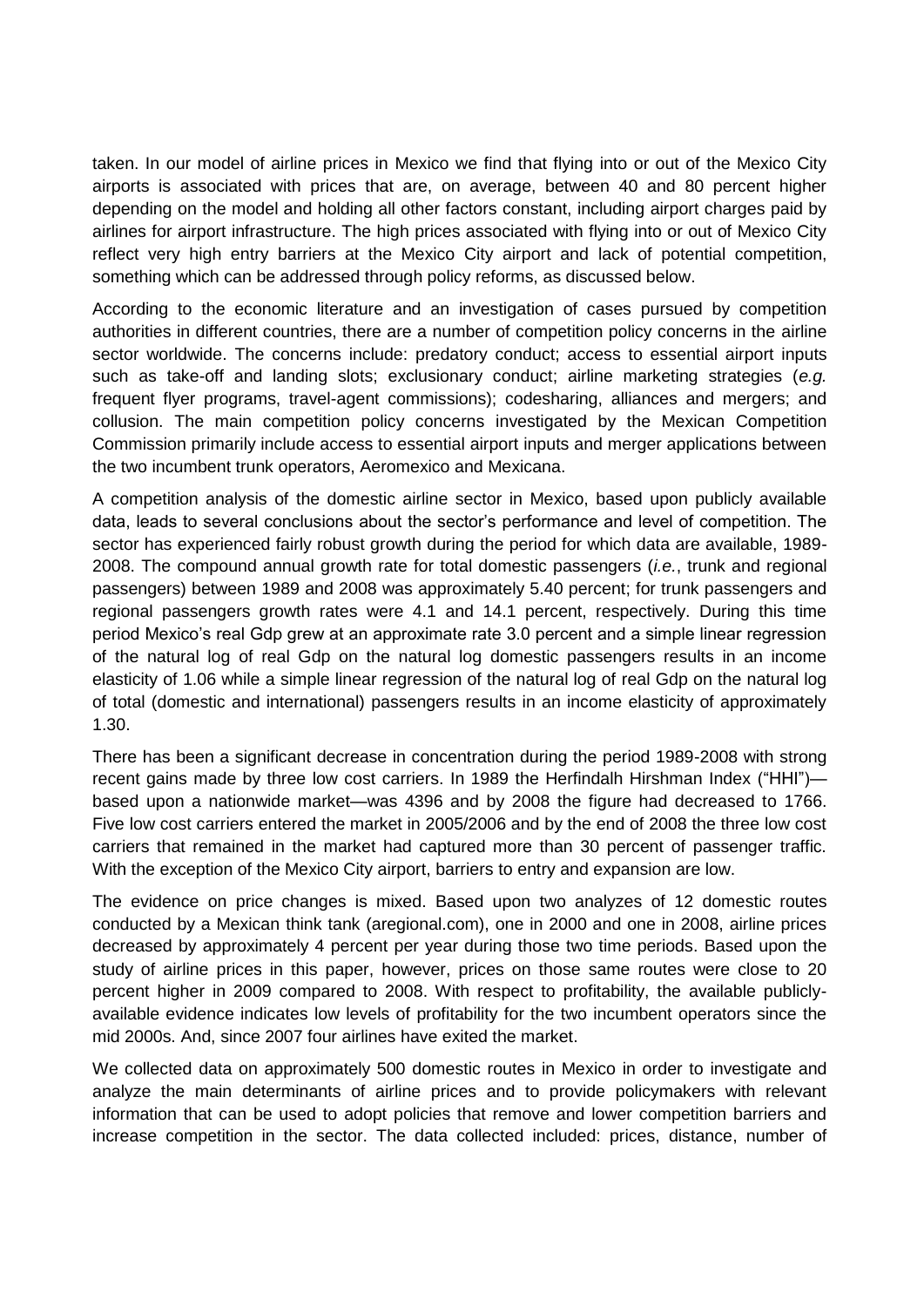competitors, number of low cost competitors, prior year's number of passengers flown, income per capita of origin city, whether the destination city was a tourist attraction, a price discrimination variable, whether the airport was operating under conditions of saturation and maximum tariffs that airports can charge for use of airport facilities. We performed statistical and econometric analysis to reach our conclusions. We utilized OLS to estimate linear and non-linear relationships between price and the regressors and utilized instrumental variables (IV) estimators to account for the possible endogeneity of several regressors: existence of low cost carrier per route, number of carriers per route, and number of passengers travelled per route.

The main findings are: The existence of a low cost carrier on a route results in average prices/km that are between 26 and 35 percent lower, holding other factors constant. Flying in and out of Mexico City results in average prices/km that are between 40 to 80 percent higher, something we attribute primarily to the high entry barriers and lack of potential competition in that city due to airport congestion. When there is competition between the two incumbent carriers on a route, average prices/km are between 11 to 23 percent lower. The existence of codesharing between Mexicana and Aeromar results in prices/km that are between 30 to 38 percent higher. With respect to other important economic variables, increasing the distance traveled by one standard deviation (611 km) is associated with approximately a 6-13% decrease in price. Increasing monthly passengers by one standard deviation (10,550) is associated with approximately a 5- 11% decrease in price. Income per capita has a small impact on price and is not significant at the 5% level in any the models.

Overall, these results indicate that there are potentially significant welfare gains from implementing sound competition policies in this sector—policies that remove unnecessary barriers to the entry and expansion of competitors (especially low cost carriers) and that implement market mechanisms that result in the efficient allocation of scarce take-off and landing slots. Based upon our econometric point estimates we estimate potential increases in consumer surplus from improving airport conditions in Mexico City and increasing low cost competition throughout the country. To the extent that saturation conditions are eliminated at the Mexico City airport, consumers can gain up to 3 billion US\$ annually. To the extent that removing entry and expansion restrictions increases the number of low cost carriers entering unserved areas, consumers can gain up to 300 million US\$ annually.

Our main policy recommendations are divided into two broad categories: (i) access to essential airport facilities, and (ii) removing policy restrictions to entry and expansion. In order to lessen the negative impact on competition due to the conditions at the Mexico City Airport, we recommend the following:

- 1. Implement, as soon as possible, the market-based solutions—*e.g.,* auctions for takeoff/landing slots, etc—that the SCT and the Mexico City Airport have been empowered to implement since 2005 but have not done so to date;
- 2. Modify the pricing rules at the Mexico City Airport so that they are transparent and are set to improve economic efficiency by, for example, taking into account external congestion costs and or other factors within a price cap plan to limit monopoly pricing.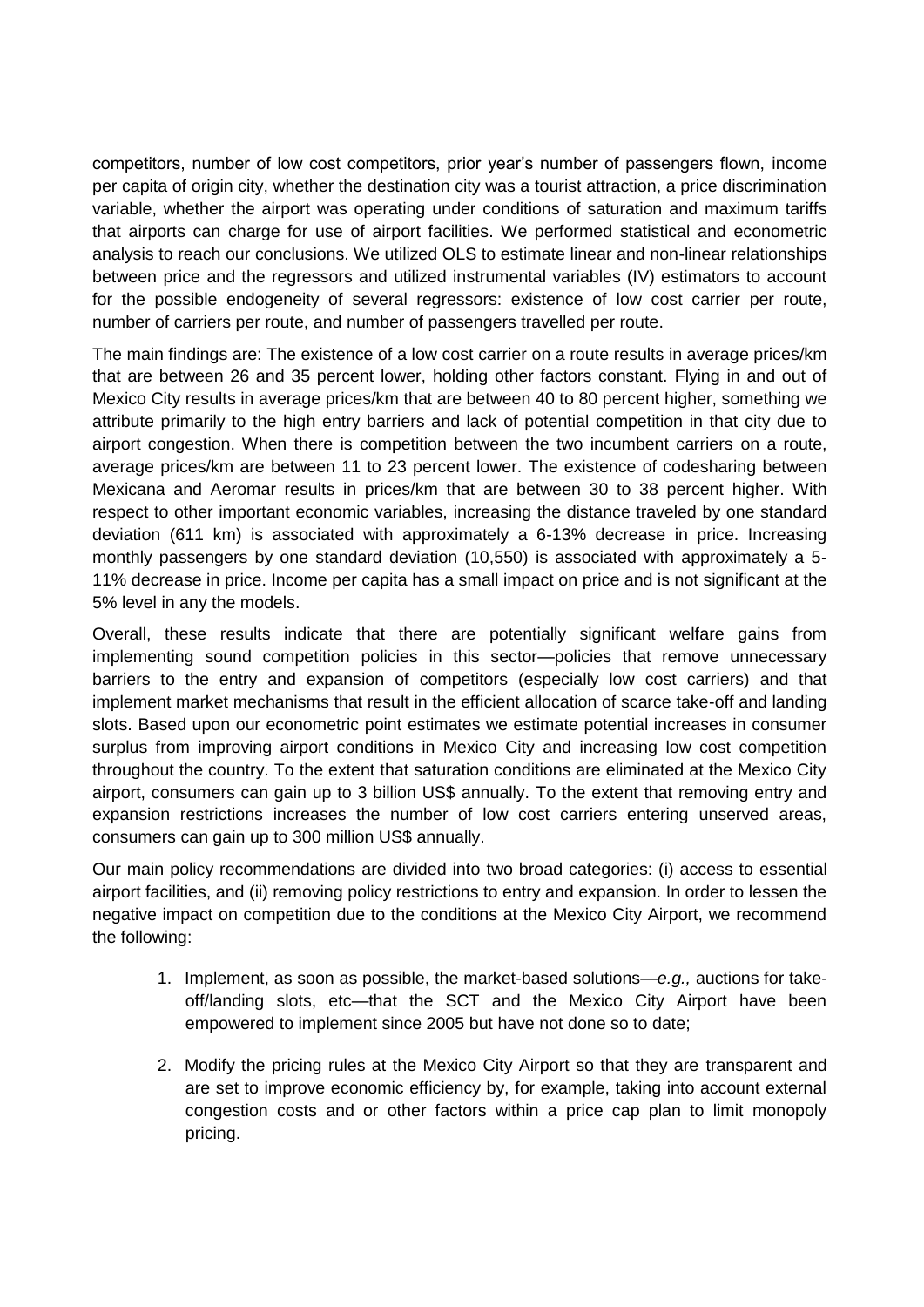- 3. Eliminate "grandfather" clauses in the current regulations that favor the incumbent operators' access to essential airport infrastructure.
- 4. Modify the regulations so that actual and potential entrants are represented in the Committees that administer and allocate the take-off/landing slots.

With respect to entry and expansion, we make the following recommendations:

- 5. Eliminate the SCT's discretion in awarding concessions and approving new routes and schedules by guaranteeing that any safe airline can get a concession. There are several specific recommendations: (i) concessions should provide the airlines with the authority to provide service on any route, maintaining safety notification requirements on a route-by-route basis; (ii) airlines should be free to change schedules with simple notification; (iii) eliminate the rule that if the airlines does not provide service on authorized routes for 180 then they lose the right to provide the service; (iv) eliminate rule that if the airline does not begin offering service 90 days after receiving approval it loses the right.
- 6. Increase the limit on foreign ownership (currently at 25 percent) in order to attract additional capital and expertise. Carriers in other countries would likely find the Mexican domestic airline market attractive and increasing the limit could result in additional entry or expansion.
- 7. Negotiate agreements with other countries to permit cabotage service. As in the previous recommendation, carriers in other countries would likely find the Mexican domestic airline market attractive and permitting cabotage service would result in additional entry and benefit Mexican consumers.

The report is outlined as follows. Section II of the report provides a brief history of the airline sector in Mexico since the late 1980s and identifies the major events in the sector. Section III presents a discussion on the economics of airlines and the important competition policy issues that have arisen in a number of countries. Section IV of the report identifies the key institutional arrangements in Mexico—*i.e.,* legal, regulatory and policy—and policy impediments to competition in Mexico. In Section V we present economic data on the airline sector in Mexico *e.g.* output trends, changes in the number of competitors, market shares and concentration, prices, and profits—in order to assess the sector's competitiveness and its performance. In Section VI we present the results from our statistical and econometric analysis based upon a study of approximately 500 domestic routes. The analysis identifies the main determinants of airline prices, including the importance of policy-related variables. Finally, in Section VII we present our policy recommendations.

# **II. History of the Airline Sector in Mexico**

The airline sector in Mexico has had a long history of government involvement and participation. The two principal airlines in Mexico are Aeromexico and Mexicana. Although these airlines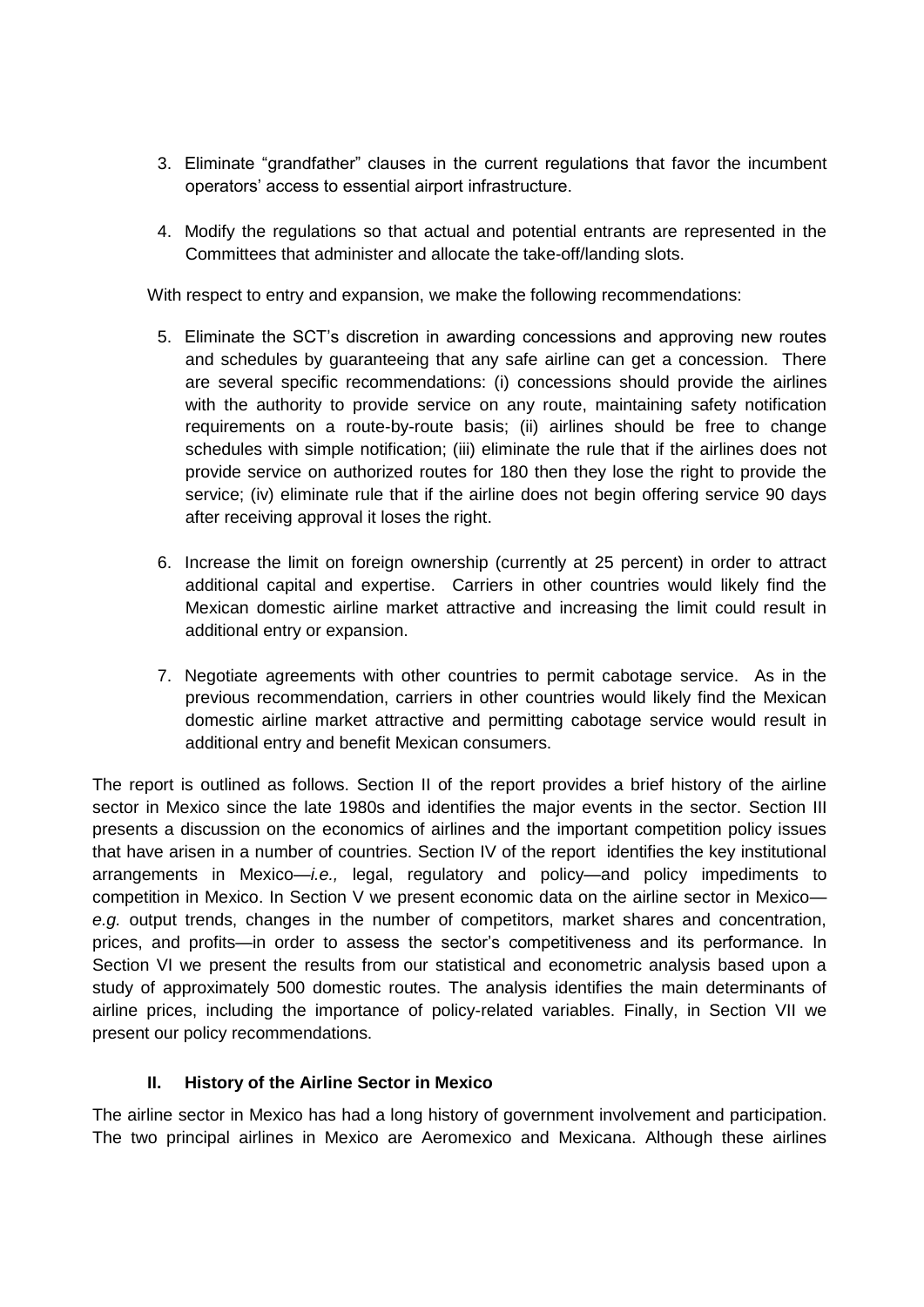started out as private enterprises (Mexicana in 1921 and Aeromexico in 1934) by the early 1980s the government owned majority shares in both. At the time that the companies were privatized in the late 1980s they served approximately 90 percent of the market. Entry into the sector was regulated by the government through the issuing of concessions and permits to provide air service. That process, however, was neither transparent nor predictable and obtaining a concession to enter and compete against the two incumbent carriers was not easy. In August 1991 the government eased its restrictions on entry which led to the creation of new airlines that competed against Aeromexico and Mexicana.<sup>1</sup>

<span id="page-5-0"></span>By 1994 Aeromexico and Mexicana were in difficult financial conditions, in part due to increased competition, and in that year the Federal Government permitted Aeromexico to purchase Mexicana. Losses continued to mount, however, and in 1995 the major shareholders in the company—primarily Mexican banks—created the *Corporacion Internacional de Aviacion*  (―Cintra‖) in order to own the financial assets of the corporations and provide the airlines the opportunity to restructure financially and avoid bankruptcy. The newly-created Competition Commission approved the creation of Cintra with certain conditions particularly that it be temporary and with the goal of eventually having the airlines be sold as independent operations—something which did not occur until 2005. The financial crisis affecting Mexico in 1995, however, eventually forced the government to take control of 66% of Cintra, the rest of the equity being owned by the banks and the public. Thus, the Mexican government again became the principal shareholder of Mexicana and Aeromexico, a situation that would last more than ten years until the privatization of Mexicana in 2005 and Aeromexico in 2007. During this period competition between Aeromexico and Mexicana was not very intense, even though the Competition Commission, in approving the creation of Cintra, imposed certain requirements that were intended to maintain independent managerial and operating structures and limit the firms' exercise of market power.<sup>2</sup>

On different occasions between 1995 and 2005 Cintra petitioned the Competition Commission to reconsider its initial decision of having Aeromexico and Mexicana sold off into separate, independent companies. Often the justifications for such requests were the belief that the market in Mexico could only support one trunk/hub-and-spoke carrier and the desire to have a "national champion" in airlines similar to flagship carriers in other countries. The Competition Commission did not alter its decision on the matter, in part because the entrants in the early 1990s were not as successful as they were initially and did not capture significant market share.<sup>3</sup> By 1999, Aeromexico and Mexicana still served approximately 80 percent of the market, a decrease of just

<span id="page-5-1"></span> $\overline{a}$ 

 $1$  Comision Federal de Competencia, "Caso Cintra," available at

[http://www.cfc.gob.mx/images/stories/comunicacion/Publicaciones/DOCUMENTO%20CASO%20CINTRA.pdf,](http://www.cfc.gob.mx/images/stories/comunicacion/Publicaciones/DOCUMENTO%20CASO%20CINTRA.pdf) (*Cintra Case*).

 $2$  Some of the requirements of the Commission were more regulatory in nature, while others were more geared toward improving competition. With respect to the former, tariffs were to be related to price-cost margins and to be benchmarked to similar carriers in other countries. With respect to the latter, administrative impediments to entering the markets were removed and the Commission monitored certain practices that could raise competitive concerns, such as travel agent commissions and codesharing.

 $3$  See footnote [1.](#page-5-0) See also Comision Federal de Competencia decision in 2007 on a proposed purchase of Aeromexico by Mexicana, CNT-101-207 (*Mexicana-Aeromexico*). We discuss in more detail below the analysis undertaken by the Competition Commission.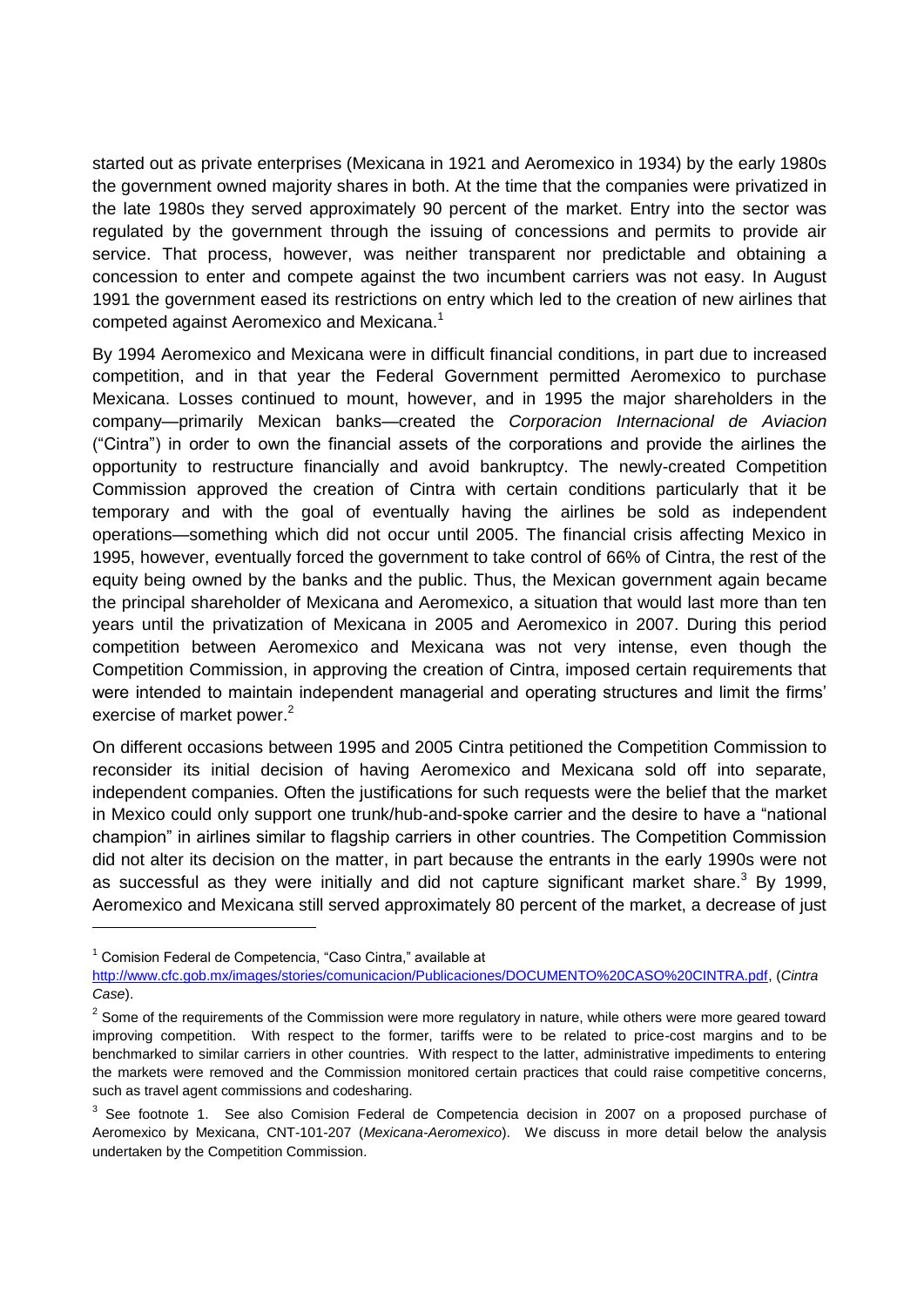10 percentage points in about ten years. As a result, in 2005 Cintra sold Mexicana (and its subsidiary Click Mexicana) to the Mexican hotel chain [Grupo Posadas](http://en.wikipedia.org/w/index.php?title=Grupo_Posadas&action=edit&redlink=1) for USD\$165.5 million. In 2007, the Consorcio Aeromexico, S.A. de C.V., was created to replace Cintra. In October 2007, Consorcio Aeromexico, S.A. de C.V. (Aeromexico, Aeromexico Connect, 50% of Aeromexpress, Seat and Alas de América), was acquired by a group of 15 Mexican investors headed by José Luis Barraza, together with Grupo Banamex, that won the bid. $4$ 

By the time Mexicana and Aeromexico were privatized, the industry experienced an important development, the entry of the low cost carriers, which has had a significant impact on the sector. Carriers such as Interjet, Vivaaerobus and Volaris entered the market in 2004/2005 and have established themselves as important competitors. Other carriers following the low cost carrier option—such as Alma and Avolar—also entered the market but have since exited. By 2008 low cost carriers captured approximately one-third of the market as measured by passengers.

In terms of the institutional environment, in 1995 Mexico passed the *Ley de Aviacion Civil* and the *Ley de Aeropuertos*. The *Ley de Aviacion Civil* made more explicit and transparent the rules regarding liberalization and entry into the sector. The *Ley de Aeropuertos* began the process of privatizing many of the country's airports. Rules and regulations were passed by the SCT in subsequent years in order to implement the *Ley de Aviacion Civil* and the *Ley de Aeropuertos*. These laws are discussed in greater detail in Section IV.

## **III. Airline Economics and Competition Policy issues**

In this section of the paper, we highlight the important economic characteristics of the airline industry and the competition policy concerns that have been highlighted in the literature and considered by regulators throughout the world. The economic and competition issues discussed in this section are relevant for Mexico.

## *III.1 Economic Characteristics of the Sector*

A major cost characteristic of airlines is the existence of strong economies of density.<sup>5</sup> The search for economies of density is an important reason for the proliferation of the hub-and-spoke arrangement post market liberalization and helps explain many of the strategic decisions that airlines make—e.g., code-sharing, alliances, mergers.<sup>6</sup> A hub-and-spoke system brings passengers from origin cities (spokes) to intermediary points (hubs) to destination cities (spokes) and the economic benefits of the system are well documented in the literature.<sup>7</sup> On the demand side, the economic literature finds air travel to be price elastic—consumers are expected to

 4 The sale of Aeromexico to the group of 15 Mexican investors came about after Mexicana's offer to buy Aeromexico was rejected by the CFC, see *Mexicana-Aeromexico*.

<sup>5</sup> Economies of density are the variation in unit costs caused by increasing transportation services *within a network of a given size*. Economies of density are distinct from economies of scale, the latter being the variation in unit costs caused with respect to proportional changes *in both network size and the provision of transportation service*. Caves et. al. (1984) find an elasticity of marginal cost with respect to traffic of -0.20 while Brueckner and Spiller (1994) find it to be between -0.40 and -0.35.

<sup>&</sup>lt;sup>6</sup> See Caves *et. al.*(1984) for a discussion of economies of density and scale in the U.S. airline industry.

<sup>7</sup> See Caves *et. al.* (1984), Bruecknar and Spiller (1994) and Bruecknar *et. al*. (1992).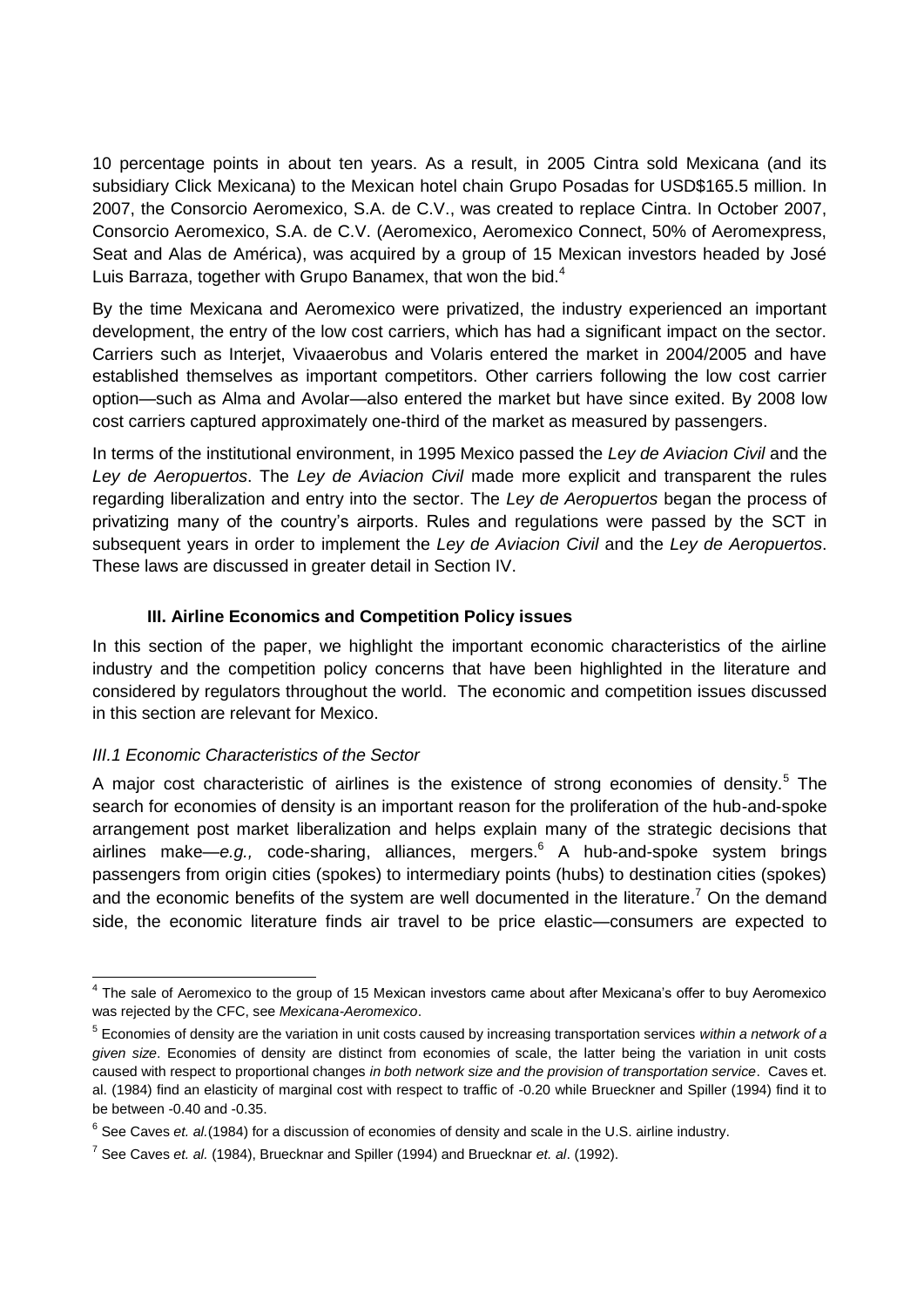<span id="page-7-0"></span>change their consumption of air travel proportionally more than changes in price—while income elasticity estimates are closer to unity.<sup>8</sup>

Not all airlines choose a hub-and-spoke network as demonstrated by the success of the LCC model. In the U.S., the existence of an LCC on a route was found to be a significant variable affecting fares, even more important than the number of competitors.<sup>9</sup> LCCs generally, although not exclusively, provide point-to-point, non-stop connections rather than a hub-and-spoke arrangement. As discussed by Gillen (2006), while the LLC also creates a network structure that promotes connectivity it trades off lower levels of service, as measured in capacity, frequency, and product characteristics, against lower fares. All these factors result in lower costs for LCCs.<sup>10</sup>

With respect to relevant markets, much of the economic literature treats point of origin, point of destination (" $O&D$ " or "city pairs") as separate economic markets.<sup>11</sup> This makes intuitive sense. Airline travel between Mexico City and Monterrey is a different service than airline travel between Mexico City and Cancun. The analysis on relevant markets in airlines normally centers around type of air passenger service (*e.g.*, regularly scheduled vs. charter service, non-stop vs. connecting service), type of passenger (*e.g.*, time sensitive vs. time insensitive) and whether some type of intermodal service such as bus and rail are substitutes for certain routes.<sup>12</sup>

There is considerable debate surrounding the extent of barriers to entry and there has been considerable debate surrounding the level of sunk costs and, therefore, whether airline markets are considered contestable.<sup>13</sup> A strong belief in contestability would lead one to not be overly concerned by relatively few (or even one) carriers operating city pairs, as potential competition limits monopoly pricing. On the other hand, a strong scepticism of contestability would lead one to be concerned over few (or one) carrier operating city pairs and the ability of potential competition to constrain prices.

 8 See, *e.g.,* Brueckner and Spiller (1994) who find own price elasticity of demand for air travel between -2.50 and -2.25 with an income elasticity of demand near 0.6. Oum and Young (1992) find demand elasticities of -1.52 and -1.15 for leisure and business travellers, respectively. Adrangi and Raffiee (2000) find demand elasticity of -1.98 and income elasticity of unity. Berry and Jia (2009) find demand elasticity of -1.67 in 2006.

<sup>&</sup>lt;sup>9</sup> U.S. Department of Transportation (1999). We reach the same conclusion in our study of airline prices in Mexico as discussed in Section VI of the paper. See also Morrison (2001) who estimates the estimated savings due to actual, adjacent and potential competition from Southwest airlines to be \$12.9 billion, amounting to about 20 per cent of the airline industry's 1998 domestic scheduled passenger revenue and slightly more than half the fare reductions attributed to airline deregulation.

 $10$  According to Gillen (2006) in the U.S. LCCs have about a 40 percent cost advantage relative to the full service carriers while in Europe Ryanair, the most successful LCC in Europe, has close to a 60 percent cost advantage.

 $11$  Borenstein (1989). This is also consistent with OECD (1999).

 $12$  Time sensitive travellers are usually business travellers that place a high premium on non-stop flights, frequency of service, and ticket flexibility to name a few. Leisure travellers place a lower value on these amenities and place a higher value on price. For most time sensitive travellers, charter service is a poor substitute for regularly scheduled service while for some leisure travellers it may be a good substitute. And time sensitive travellers may not view regularly scheduled connecting service as a good substitute for regularly scheduled non-stop service. Intermodal forms of transportation such as automobiles, buses and trains are usually not considered good substitutes for airline service unless the route distance is relatively short and the prices are similar.

<sup>13</sup> See, *e.g.,* Swchartz (1986) who states that evidence from the airline industry points to non-contestability and Morrison and Winston (1987) who find that both actual and potential competition are significant factors in explaining welfare in the industry. See also Borenstein (1992) for a review of the literature.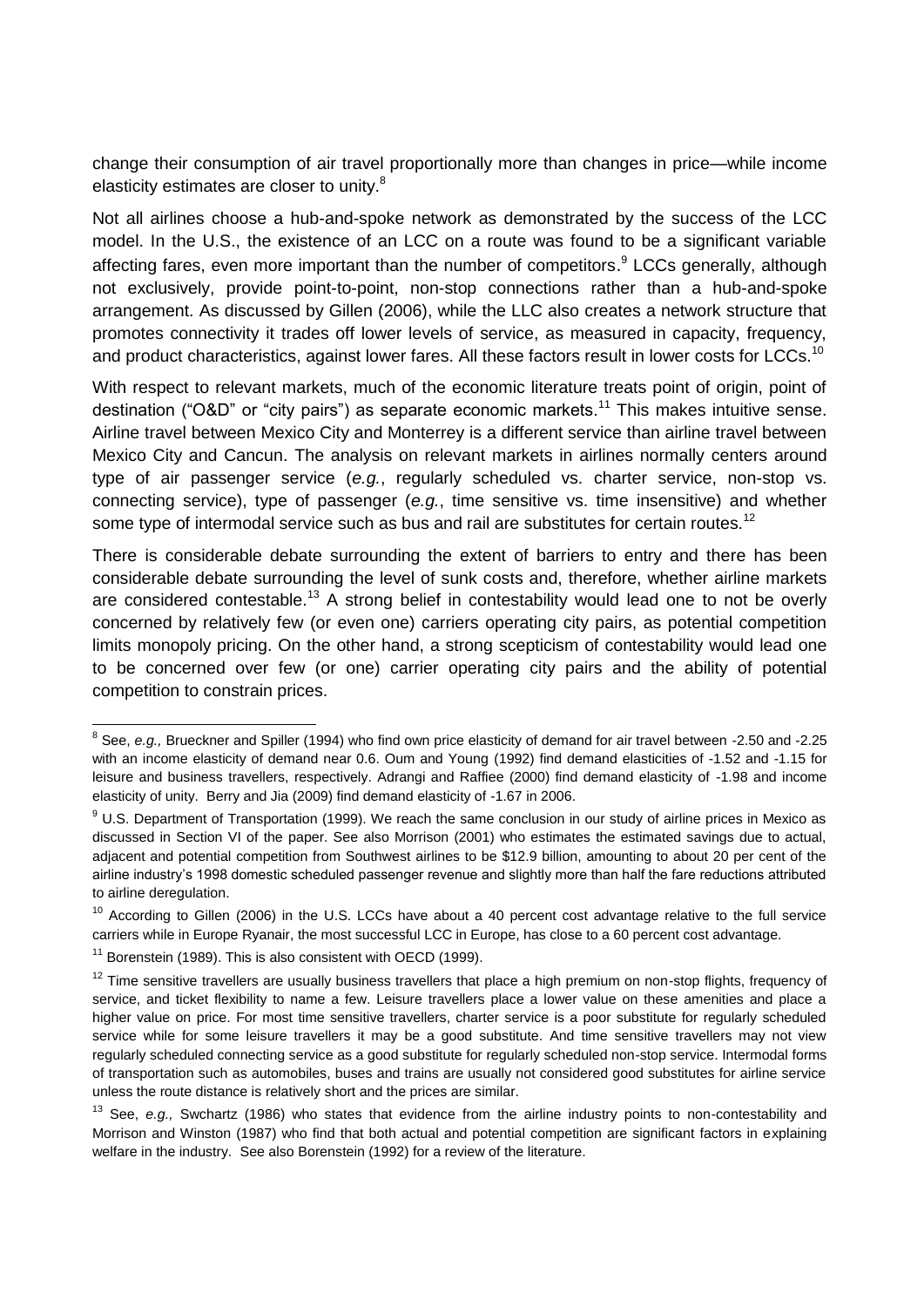Airline city pairs often are cited as examples of contestable markets—see Bailey and Baumol (1984)—because of the belief that they are thought to have little sunk costs. The cost of airlines, while significant, is not sunk because they are mobile and can be transferred to other markets and there is an active secondary/resale market.<sup>14</sup> In addition, airport plant such as control towers, runways and terminals are borne not by the carrier but the airport. The sunk costs that exist include intangibles such as start-up losses, local advertising, and transaction costs involved in organizing operations, obtaining gates and slots, and soliciting patronage.

Butler and Huston (1989), however, examine the nature of airline entry costs and find that the sunk cost of entering on a very large level, such as establishing a hub, are far too large for a prospective entrant to ignore and that they surely constitute a significant disincentive to entry at that scale. The hub-and-spoke arrangement has become the dominant supply arrangement used by many airlines but if the sunk costs of establishing a hub are significant, there are limits to the number of hub-and-spoke carriers that can exist and limits to the ability of potential competitors to constrain hub-and-spoke carriers' fares. This helps explain, in part, the success of the LCCs because they do not generally employ a hub-and-spoke system and thus do not incur the large sunk costs to replicate hub-and-spoke system.

Examples of possible entry barriers and possible sunk costs for European airlines are contained in Domanico (2007). These include: discriminatory access to airport slots for entrants (who must compete for slots with incumbent who have *grandfather's rights*), the hub-and-spoke arrangement (costly for entrants to replicate), and State aid and bilateral agreements (favouring incumbent/national carriers). Other examples cited by Domanico include frequent flyer programs, code sharing agreements, and mergers, alliances and franchising agreements.

## *III.2 Competition Concerns in the Airline Sector*

An examination of the economic literature and a review of some competition authorities' cases and investigations identify a number of competition concerns in the airline industry. In this section I summarize the major competition concerns in the sector.

According to the OECD (1999), domestic deregulation has removed legal barriers to entry and exit and control of fares and services in most of the OECD countries, including Mexico.<sup>15</sup> Thus, other than the concerns surrounding the transparency in obtaining concessions and permits in Mexico, further discussed below, legal and regulatory barriers to entry and expansion are not an issue.

Predatory conduct on the part of airlines has been a major competition concern investigated by competition authorities around the world. The concern is generally the following: an LCC begins to offer service on routes served by incumbent airlines and the incumbent carrier responds by reducing fares on the routes or increasing capacity to such an extent that the LCC does not capture sufficient traffic to be profitable and is forced to withdraw service. The incumbent carrier

 $\overline{a}$ <sup>14</sup> The fact that airlines are mobile and can be transferred to other markets in response to price increases led Alfred Kahn to describe airlines as "marginal costs with wings".

 $15$  The same cannot be said, however, for international service, which is governed by a web of bilateral agreements that can significantly restrict entry and the level of services provided. A few countries have negotiated "open skies" agreement which do not restrict entry or services. Even these agreements, however, do not typically permit entry from foreign (third country) airlines or cabotage. We do not analyze international air passenger service to or from Mexico.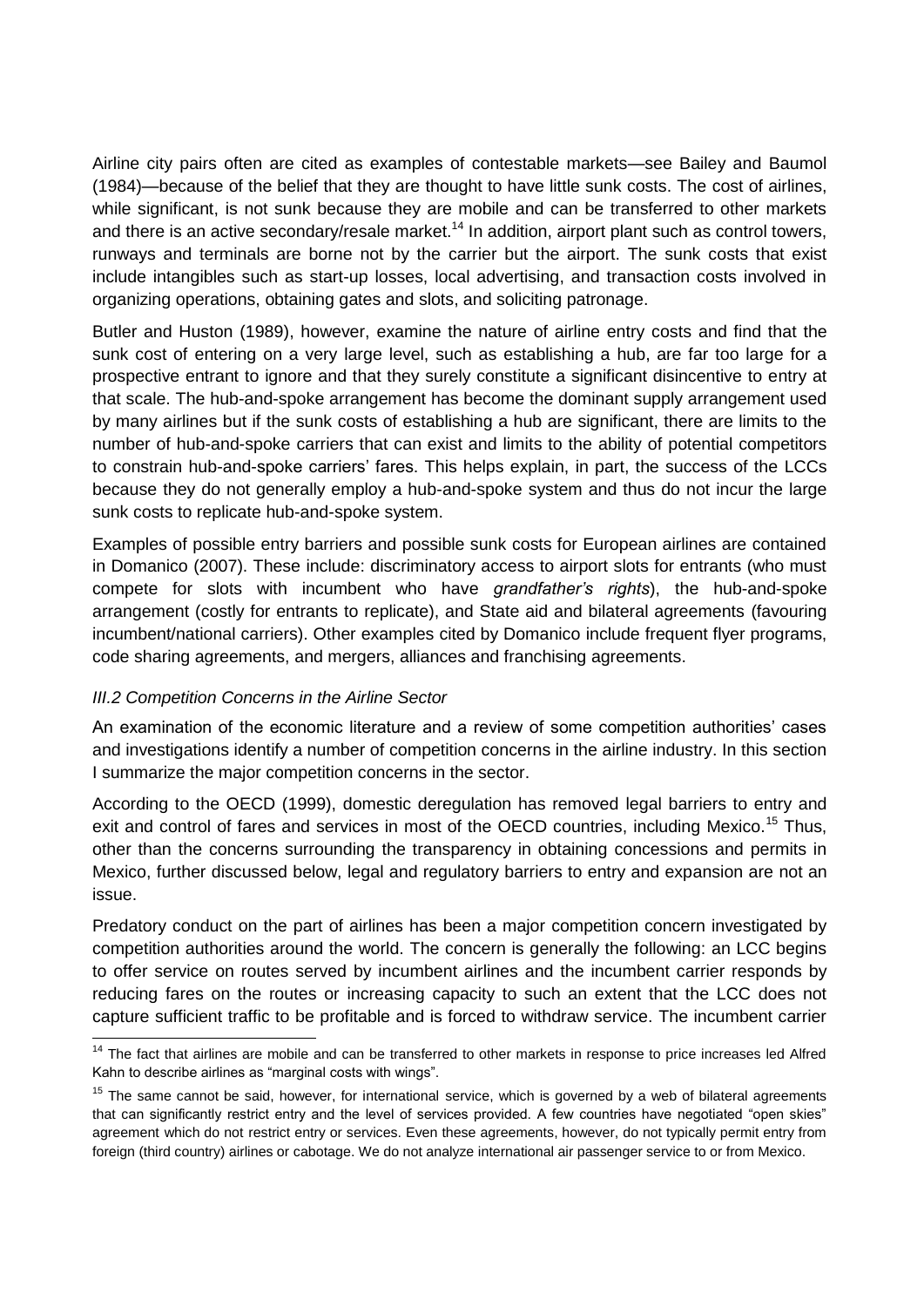thus responds by raising fares dramatically to recoup the losses associated with its predatory conduct. Alternatively, an LCC begins to offer service on routes not served by incumbent airlines which then causes incumbent airlines to flood the route with cheap service. There have been major cases prosecuted throughout the world including in the United States, Canada and Europe with different outcomes.<sup>16</sup> The Competition Commission in Mexico has not investigated the issue and we have not come across evidence whether such practices have or have not taken place in Mexico.

Access to airport take-off and landing slots is an essential input into the provision of airline flights. If carriers do not have adequate access to these slots they are unable to provide competing airline services. In many airports, Mexico City included, there is insufficient airport capacity to meet the level of service demanded by airlines, especially new LCCs. In some cases, incumbent airlines are given preferential treatment, such as grandfathered clauses, in accessing slots which can distort the competitive process. In more extreme cases, there is substantial cross-ownership among airlines and airports which can provide the airline with more favourable access to airport slots. The OECD (1997) discusses best policies with respect to improving competition and the efficient provision of airport services, these include: removing restrictions on inter-airport competition, removal of regulatory control where competition is effective, allocation of slots using market mechanisms, (*e.g.,* auctions), and dealing with the hoarding problem by using competition law. As discussed above in its *Airport Opinion*, the Competition Commission discussed the competition problems caused by the conditions in the Mexico City Airport and potential remedies and in this analysis we quantify the costs to Mexican consumers from such conditions.

Exclusionary conduct is conduct by an incumbent firm to keep potential rivals from entering its markets or to keep existing rivals from expanding in one or more markets. For example, the incumbent firm may take control, on a pre-emptive basis, of essential inputs, services, or facilities required by a rival firm to compete with the incumbent, raising a rival's costs of providing a good or service, or contracting with customers so as to preclude them from becoming customers of a rival firm. With respect to airlines, exclusionary conduct can apply when a dominant carrier obtains access to and control of certain airport facilities or services (*e.g.*, gate space, counter space, baggage handling facilities) before a competing carrier has an opportunity to enter into or expand in the market. Exclusionary conduct can also apply to the pre-emption of takeoff and landing slots. A dominant carrier's pre-emption of slots would entail acquiring control of slots that it had no immediate use for, but that it wished to hold in order to keep entrants out of the market. If the carrier had to use the slots in order to maintain control of them, it might be able to schedule some service in the slots just to occupy them (even if the service operates at a loss).<sup>17</sup> The

 $\overline{a}$ 

<sup>&</sup>lt;sup>16</sup> The U.S. Department of Justice filed suit against American Airlines on May 13, 1999 alleging that American had engaged in predatory and monopolistic conduct in violation of Section 2 of the *Sherman Act*. The case was ultimately dismissed in 2001. In 2002, the German Federal Cartel Office brought a case against Deutsche Lufthansa for its pricing on a route by competitor Germania alleging violation of abuse of dominant position which required Lufthansa to price above its competitor's level for a period of two years. In 2001 the Canadian Competition Commission filed a case against Air Canada for operating and increasing capacity on a number of eastern Canada routes at fares that did not cover avoidable cost.

 $17$  According to the Canadian Competition Bureau, this is referred to as "pre-emptive" scheduling and involves the expansion of capacity in the market at a time before it can generate at least a competitive rate of return on a flow basis. In the absence of potential entry by a new carrier into the market, the incumbent carrier would have no incentive to expand capacity prematurely because its overall profits would be higher by delaying the increase in service until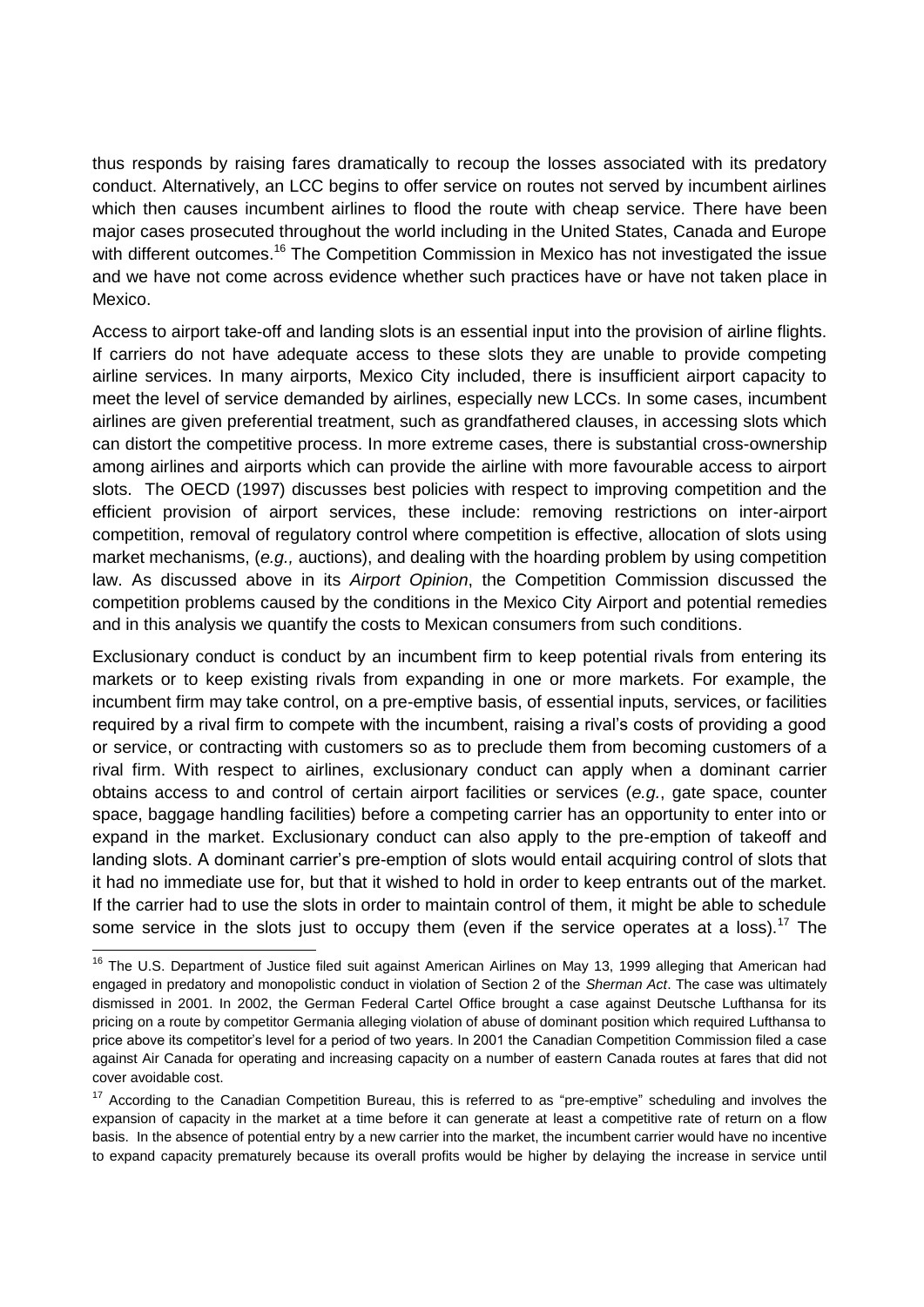Competition Commission in Mexico has not investigated the issue and in this analysis we have not come across evidence whether such practices have or have not taken place in Mexico.

Airline marketing strategies that have attracted the attention of competition authorities are: (1) the use of loyalty marketing programs, such as frequent flyer programs, (2) the use of travel agent commission overrides, and (3) corporate discount programs. While frequent flyer programs are common in the airline industry and help provide a loyal base of customers under certain conditions the program can be used anticompetitively. For example, as part of a campaign to eliminate a new rival, the dominant airline may increase the frequent flyer awards on the route beyond what it would normally offer on similar routes on which it faces competition. The same can apply to travel agent commissions in the sense that the travel agent would be given higher commissions if it booked more customers with the dominant airline on the route facing competition. The Competition Commission in Mexico has not investigated the issue and in this analysis we have not come across evidence whether such practices have or have not taken place in Mexico.

The economics of airlines are such that the hub and spoke carriers have strong incentives to grow their network to lower costs and offer consumers more destinations, greater frequency of flights, more amenities. Alliances, code sharing, and ultimately, mergers are means to achieve network growth. There can be, however, significant competition concerns with these strategies especially when the partners compete on nonstop routes between gateway cities. Airline alliances are granted antitrust immunity so that they can cooperate on pricing and that cooperation can, in theory, spill over into discussing pricing on routes that the airlines compete with one another as opposed to the routes where both airlines provide a leg of the journey and where price cooperation may be beneficial.<sup>18</sup>

With respect to airline mergers, the economic effect of airline mergers and alliances depends upon the nature of the merging networks. An alliance or merger between two non-overlapping networks has fewer anti-competitive effects. As discussed by OECD (1999), a merger of two networks, which do not overlap, has the potential for enhancing efficiency (by enhancing the scope of "seamless" service) at the risk of reducing the number of potential entrants into the network's markets. There is less competitive concern in the case of international alliances because regulatory restrictions prevent competitive entry by a foreign airline into a domestic market. On the other hand, a merger or alliance of two overlapping networks has significantly greater potential for anticompetitive effect, especially on overlapping non-stop (hub-hub) routes

market growth justified it. It is the threat of new entry that drives the incumbent to expand its capacity, and the capacity expansion acts as an entry barrier. In the presence of a "use it or lose it" slot allocation policy, the Canadian Competition Bureau determines whether a dominant carrier has preempted take-off and landing slots on the basis of whether the carrier is covering the avoidable cost of offering the service in the slots for which pre-emption is alleged.

<sup>&</sup>lt;sup>18</sup> See Lee (2006) for a number of empirical articles that investigate the impact of alliances and code sharing on prices and output. Recently, the European Union launched investigations into the Star and Oneworld airline alliances on concerns that their agreements on transatlantic routes may breach EU rules, see [http://www.euractiv.com/en/transport/eu-probes-transatlantic-airline-alliances/article-181424.](http://www.euractiv.com/en/transport/eu-probes-transatlantic-airline-alliances/article-181424) In the article a Commission spoken is quoted as saying the EU generally has no issue with alliances *per se*. In this case the level of cooperation under the agreements seem to be more involved than in previous alliances as the parties intend to jointly manage schedules, capacity, pricing and revenue management on transatlantic routes, as well as share revenues and sell tickets on these routes.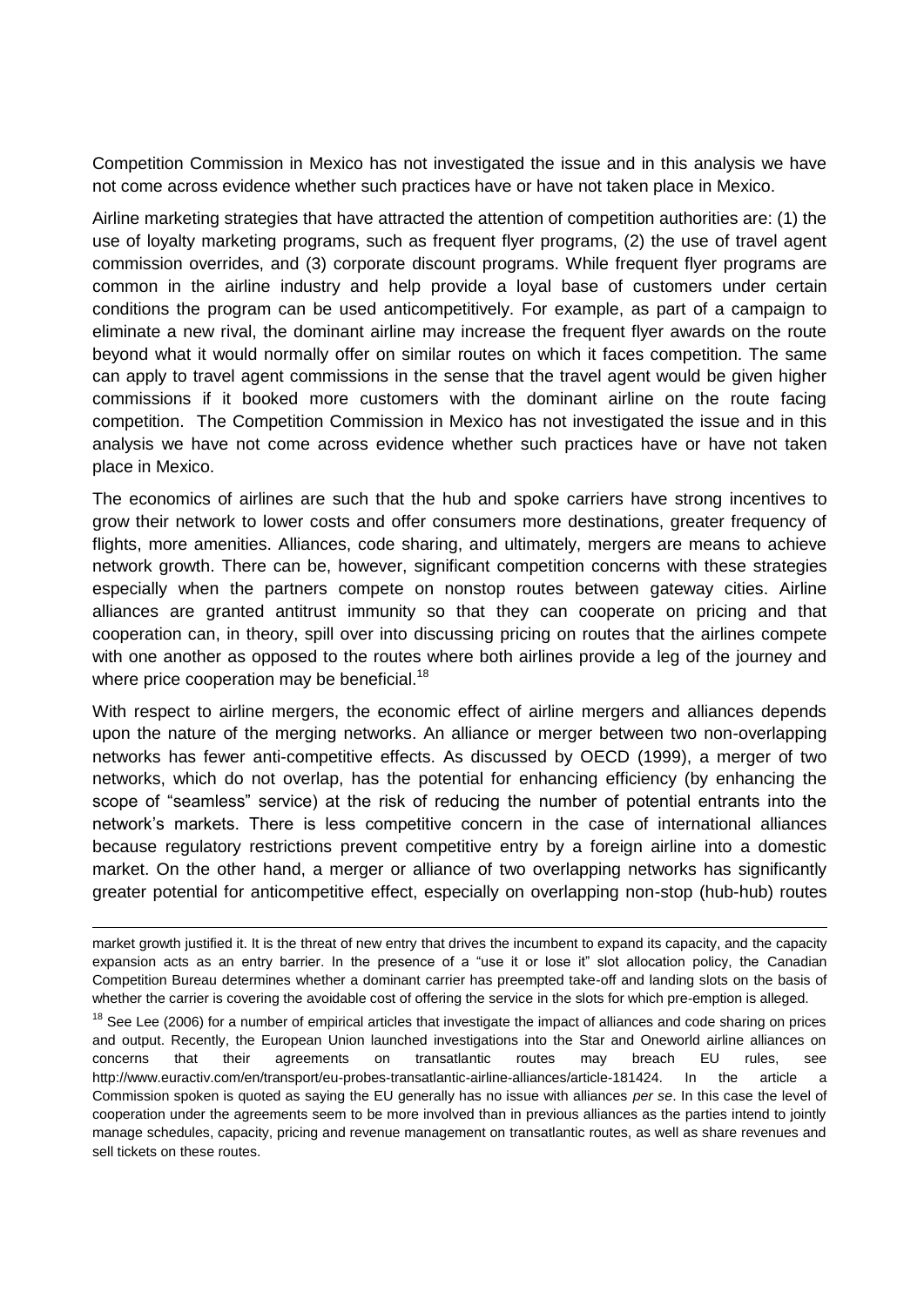and overlapping connecting (*i.e.*, not non-stop) routes. The Competition Commission has on several occasions rejected the merger between the two incumbent carriers in Mexico.

Lastly, collusion can be a problem in the airline industry as demonstrated by the fact that airlines have pleaded guilty to conspiring to fix prices in different airline markets and countries and as demonstrated by the criminal penalties that have been assessed on airline executives.<sup>19</sup> The economics literature identifies characteristics that make industries prone to collusion. In general, there is a strong incentive for firms to deviate from any collusive arrangement. Two general requirements for collusion are that firms are able to detect in a timely way that a deviation has occurred and there must be punishment of the deviation or the credible threat of punishment. Some of the structural factors that make collusion more likely are: high concentration, high entry barriers, strong cross-ownership and other links among competitors, weak buyer power, mature stable markets, product homogeneity, and symmetry in terms of size/market share, costs, technological knowledge and capacities.<sup>20</sup> The Competition Commission in Mexico has not opened investigations on possible collusion in the sector and we have not come across evidence whether such practices have or have not taken place in Mexico.

## **IV. Institutional, Regulatory & Legal Environment in Mexico**

In this section of the paper, we discuss the key institutional features of the Mexican airline sector in order to identify policy impediments to competition. The two principal laws currently governing the airline sector are the *Ley de Aviacion Civil* and the *Ley de Aeropuertos*. We discuss the relevant features of both of these laws as well as regulations that implemented the laws. In addition, the Competition Commission has studied the airline industry on a number of occasions, primarily as it involved merger applications between Aeromexico and Mexicana but also through its analysis of airport competition, and we review the main impediments to competition identified by the Competition Commission.

#### *IV.1 Legal & Regulatory Environment*

In 1995 Mexico enacted the Aviation Law (*Ley de Aviacion Civil*) and in 1998 the SCT issued rules implementing that law.<sup>21</sup> The purpose of the law and regulations was to make more explicit and transparent the rules regarding the liberalization process that was already occurring in the

 $\overline{a}$ <sup>19</sup> See, e.g., USDOJ, "Major International Airlines Agree To Plead Guilty And Pay Criminal Fines Totaling More Than \$500 Million For Fixing Prices On Air Cargo Rates," (June 26, 2008), [http://www.usdoj.gov/atr/public/press\\_releases/2008/234435.htm;](http://www.usdoj.gov/atr/public/press_releases/2008/234435.htm) EU, "Antitrust: Commission confirms sending Statement of Objections to alleged participants in a air freight cartel," (Dec 22 2007) MEMO/07/622; (international/Korea), 2000-2006 e.g., U.S. v. Asiana Airlines, Inc., Crim. No.: 1:09-cr-00099-JDB (filed April 9, 2009) (Count Two); USDOJ, "Three International Airline Companies Agree To Plead Guilty To Price Fixing On Air Cargo Shipments,‖ (April 9, 2009), [http://www.usdoj.gov/atr/public/press\\_releases/2009/244630.htm;](http://www.usdoj.gov/atr/public/press_releases/2009/244630.htm) European Commission, ―Commission fines SAS and Maersk Air for market-sharing agreement‖ (July 18, 2001), IP/01/1009

[http://europa.eu/rapid/pressReleasesAction.do?reference=IP/01/1009&format=HTML&aged=0&language=EN&guiLang](http://europa.eu/rapid/pressReleasesAction.do?reference=IP/01/1009&format=HTML&aged=0&language=EN&guiLanguage=en) [uage=en](http://europa.eu/rapid/pressReleasesAction.do?reference=IP/01/1009&format=HTML&aged=0&language=EN&guiLanguage=en)

 $20$  See Motta (2004) pp 142-147.

<sup>&</sup>lt;sup>21</sup> See Ley de Aviacion Civil available at: [http://www.sct.gob.mx/uploads/media/Ley\\_de\\_Aviacion\\_Civil.pdf](http://www.sct.gob.mx/uploads/media/Ley_de_Aviacion_Civil.pdf) and implementing rules by the SCT available at:

[http://www.sct.gob.mx/uploads/media/Reglamento\\_de\\_la\\_Ley\\_Aviacion\\_Civil.pdf.](http://www.sct.gob.mx/uploads/media/Reglamento_de_la_Ley_Aviacion_Civil.pdf)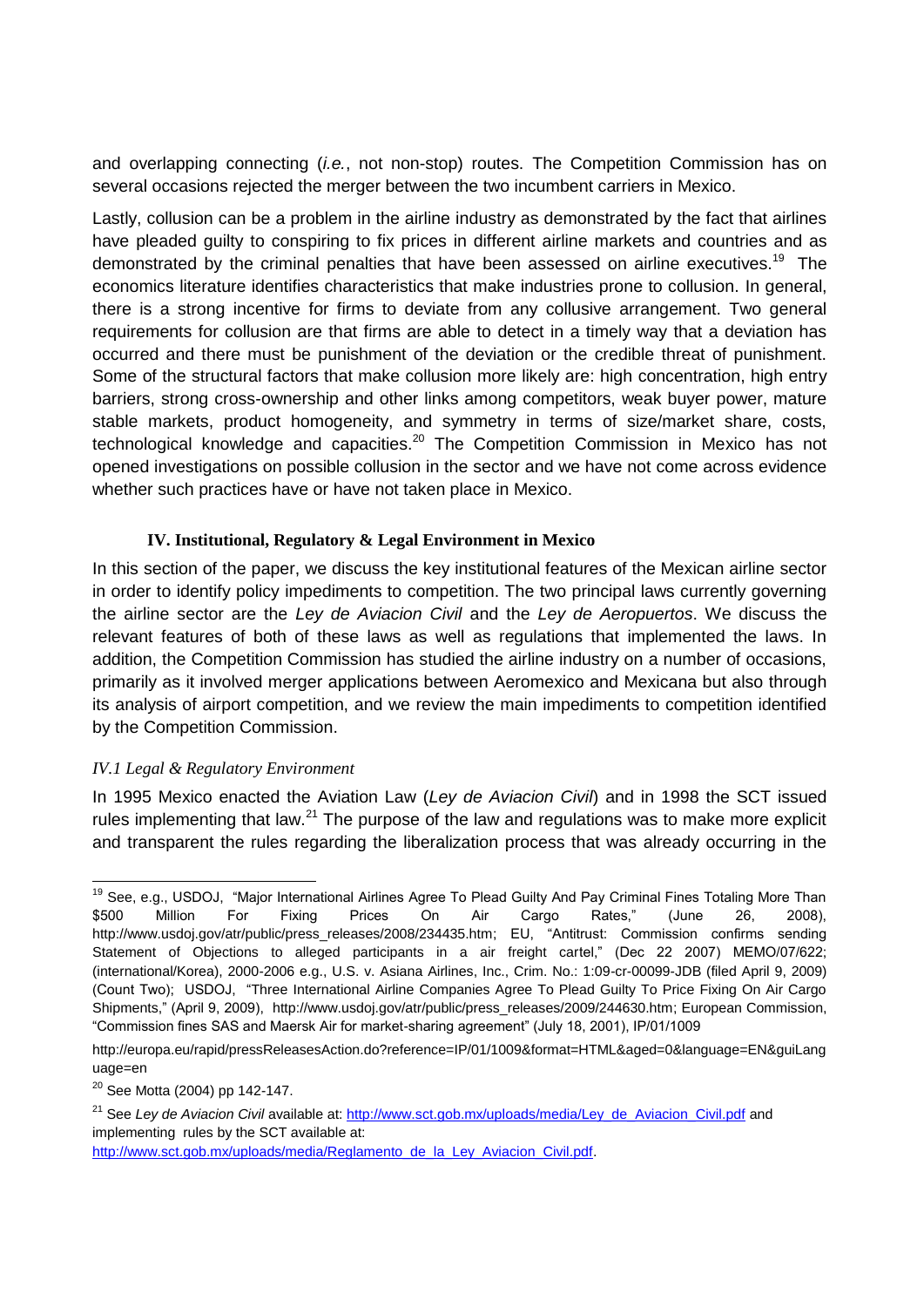airlines sector. In order to provide air passenger services in Mexico a concession and a permit is required and the SCT was given the authority to grant concessions and permits to airlines. Concessions and permits for domestic airline service can only be granted to Mexican nationals, thus foreign carriers are prohibited from providing domestic (cabotage) service in Mexico.<sup>22</sup> And, foreign carriers are restricted to owning at most 25 percent of a Mexican airline. Concessions are given for a period of up to 30 years and can be renewed as long as certain conditions have been met. Concessions can be revoked for a number of reasons.<sup>23</sup> Carriers are able to set tariffs freely although they must be registered with the SCT which is empowered to set minimum or maximum prices if it believes that the tariffs are predatory or reflect monopoly power. $^{24}$ 

On paper, it appears as though there is free entry into the sector for Mexican nationals, and there does not appear to be onerous exit requirements. In fact, in its rules implementing the *Ley de Aviacion Civil* (Article 24 A), the SCT states that it cannot reject a request for a concession or for serving a new route even though it may believe that the market demand is being sufficiently met. Nevertheless, there are several competition concerns. First, as in many other countries foreign firms cannot provide domestic service and they are limited to owning 25 percent of a Mexican airline.<sup>25</sup> Second, a competition concern can occur if the SCT utilizes too much discretion—*i.e.,* if the process is not transparent, clear, and timely—in granting concessions or in approving new routes. The latter is of particular concern because the concession includes the specific routes that the airline is authorized to provide. If an airline wants to provide additional routes—or if it wants to add more flights to existing routes—it must request and be granted permission from the SCT. This can be an impediment to competition if the process takes too long to meet rapidly changing demand and supply conditions. Third, airlines can lose their concession if they do not provide air passenger service for 180 days. With respect to new routes, once authorized, the airline must provide service on the requested route within a period of 90 days otherwise it loses the right to provide service on the route. This can be a competition concern because it seems to unnecessarily reduce flexibility for airlines as there can be legitimate business reasons for not serving routes for extended periods of time—*e.g.* seasonality and/or demand/supply shocks.

In 1995 Mexico also enacted the Airport Law (*Ley de Aeropuertos*) and in 2000 the SCT issued rules implementing that law.<sup>26</sup> The purpose of the law and regulations was to regulate the construction, administration, and operation of airports in Mexico. For our purposes, the relevant sections are those that discuss the regulation of take-off and landing slots and those that determine and implement rules to alleviate saturation conditions at airports.

  $22$  Cabottage refers to a third party (foreign carrier) providing national air service. For example, a British Airline flight from London to Mexico City that then flies passengers from Mexico City to Monterrey would be an example of cabbotage. It is, in effect, foreign competition. This type of competition is restricted by many countries, not just Mexico.

<sup>&</sup>lt;sup>23</sup> Including, for example, violating and not conforming to security and safety regulations, flying routes not authorized and contained in the concession contract, not providing air passenger service for 180 days, charging prices that are different than the prices registered, lapses in insurance, etc.

<sup>&</sup>lt;sup>24</sup> The SCT is first required to obtain an opinion from the Competition Commission that there exist insufficient competition on a route prior to being able to set prices.

<sup>25</sup> The 25% restriction on foreign ownership is contained in the *Ley de Inversion Extranjera*.

<sup>&</sup>lt;sup>26</sup> See[, http://www.sct.gob.mx/uploads/media/Ley\\_de\\_Aeropuertos.pdf](http://www.sct.gob.mx/uploads/media/Ley_de_Aeropuertos.pdf) and

[http://www.sct.gob.mx/uploads/media/Reglamento\\_de\\_la\\_Ley\\_de\\_Aeropuertos.pdf](http://www.sct.gob.mx/uploads/media/Reglamento_de_la_Ley_de_Aeropuertos.pdf) (*Airport Regulations*).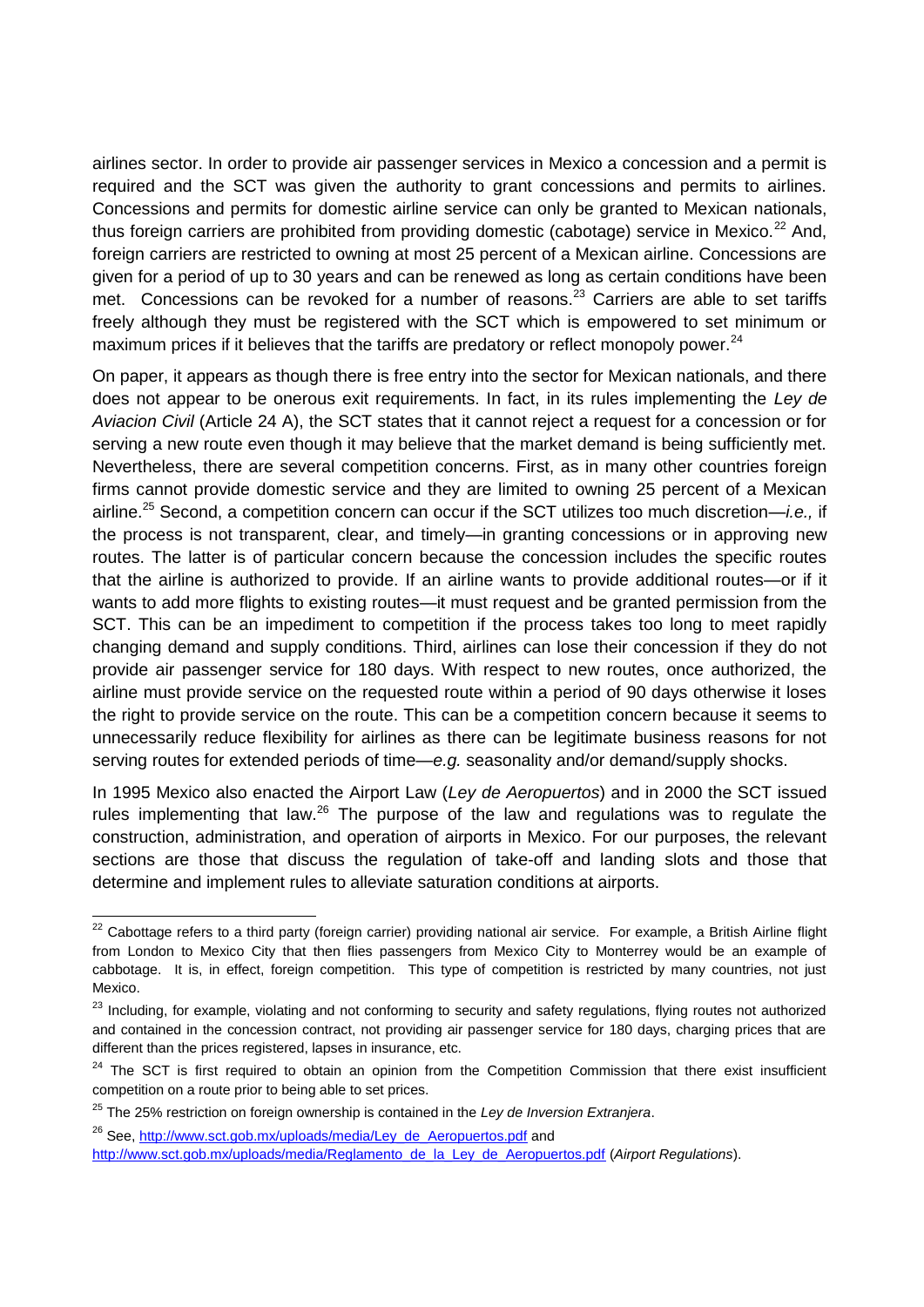The airports determine the assignment of take-off and landing slots based upon the recommendations of a Committee that takes into account several factors.<sup>27</sup> Once an airline obtains a slot it can trade it or transfer it to another airline. There are two competition concerns with the manner in which slots are assigned to carriers. First, the Committee that is in charge of assigning the available slots to airlines usually comprises members of incumbent carriers but in some airports may not include members of competitor airlines or potential competitors. Potential entrants are at a disadvantage because only airlines that are operating in the airport are represented in the Committee. This can be particularly problematic at saturated airports where entry by new competitors may not be possible. Second, incumbent carriers are given preference (through grandfather clauses) when assigning slots. For example, the regulations state that a slot is automatically given to the airline that used it in the "last period."

With respect to rules dealing with airport saturation, the SCT is empowered to determine that an airport is saturated with respect to take-off and landing slots. Once this happens, the airport can implement a number of reforms. During the first four years after a declaration of saturation, the airport is empowered to take back slots from airlines, those slots in which in the previous year were not utilized more than 85 percent of the time. The slots can then be auctioned. If three years after the auction saturation conditions still exist the airport is empowered to take back 10% of slots that all airlines are using during the peak hours. These slots will also be auctioned to the highest bidder.

## *IV.2 Federal Competition Commission Decisions*

The Competition Commission has investigated the airline sector on a number of occasions and in this section we summarize its main findings as it pertains to barriers to entry and expansion in the sector. While the Competition Commission's analysis and investigation has involved different aspects of the airline sector in Mexico, a good amount of its work has been devoted to merger applications between Aeromexico and Mexicana. Several decisions are worth highlighting—the *Cintra* case beginning in 1995 and the 2007 *Mexicana-Aeromexico* decision. In addition, in 2007 the Competition Commission published an Opinion on how to improve competition for airport services, some of which is relevant to our investigation.

In the *Cintra* case in 2000, the Competition Commission had to decide whether Aeromexico and Mexicana should be privatized as one individual company or as two separate, independent companies that would compete against each other. In its analysis the Competition Commission identified a number of barriers that limited entry and expansion in the sector. These included:

- 1. The *Ley de Aviacion Civil* and bilateral agreements between Mexico and other countries prevent foreign firms from offering cabotage service in Mexico;
- 2. The *Ley de Inversion Extranjera* limits foreign participation in Mexican airlines to 25%, which prevents a foreign carrier from obtaining control of a Mexican airline;
- 3. Barriers to airport facilities for entrants—such as take-off/landing slots, gates, counters, etc—and "grandfathered" clauses favouring the incumbent airlines

 <sup>27</sup> See *Airport Regulations* Articulo 95.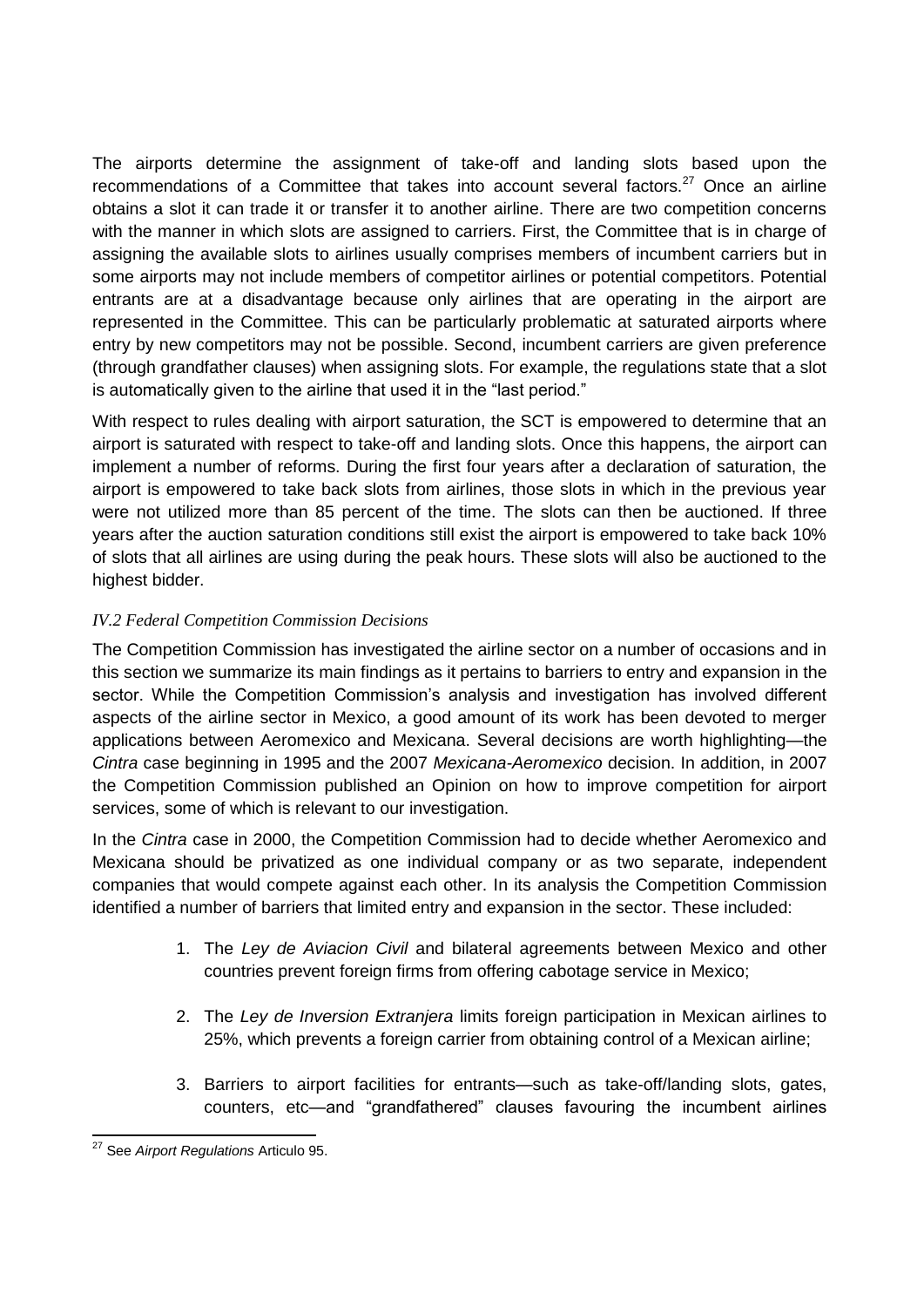access to airport infrastructure. This is especially a problem in the Mexico City airport which is the most important origin-destination city in Mexico;

- 4. Obstacles and difficulties in obtaining concessions from the SCT, permits for expanding into different routes, and permission to increase flight frequencies;
- 5. High exit barriers imposed by the previous political administration;
- 6. Structural barriers such as high costs to start an airline, sunk costs of advertising and promotion, high cost of attracting consumers who may participate in the incumbents' loyalty programs, such as frequent-flyer, and having to compete against airlines that have interlining and codesharing agreements.<sup>28</sup>

Their investigation of the sector at that time led them to conclude that the market was still highly concentrated and it was highly probable that a merger between Aeromexico and Mexicana would permit the merged company to unilaterally set prices or restrict output.<sup>29</sup>

In 2007 the Competition Commission considered and rejected the purchase of Aeromexico by Mexicana, which had been privatized and sold off from Cintra in 2005.<sup>30</sup> The Competition Commission acknowledged the significant changes that had occurred in the sector since the last review—primarily the entrance of low cost carrier since 2004—nevertheless, according to them the changes were insufficient to prevent the exercise of market power by the merged firms. In its decision, the Competition Commission identified the same barriers as in the *Cintra* case. It did, however, emphasize the increased importance of barriers to airport facilities because in 2005 the SCT had declared the airport in Mexico City to be saturated, meaning that the number of take-off and landing during peak house was at full capacity making it difficult for entrants to compete effectively in the very important Mexico City market. Lack of access to airport facilities was seen as a major impediment to competition and growth in the sector. The Competition Commission stated:

The assignment of take-off and landing slots is an important barrier to the entry of new competitors given that the airport facilities are limited and those airlines that have ample slots within an airport that is saturated have a competitive advantage that converts itself into a barrier to entry for new competitors. $31$ 

In the same report the Competition Commission summarized the conditions in the Mexico City Airport. Aeromexico and Mexicana combined had approximately 60 percent of the take-off and landing slots in Mexico City, 40 percent in Monterrey and close to 50 percent in Guadalajara. The Mexico City Airport is particularly important because 66 percent of passengers have it as either the origin or destination airport. In 2005 the Mexico City Airport reached saturation conditions because it reached the limit of 54 operations per hour. The Competition Commission concluded:

j <sup>28</sup> *Cintra Case* p. 16.

<sup>29</sup> *Id*. p. 15.

<sup>30</sup> See *Mexicana-Aeromexico* decision, footnote [3.](#page-5-1)

<sup>31</sup> *Id*. p. 5.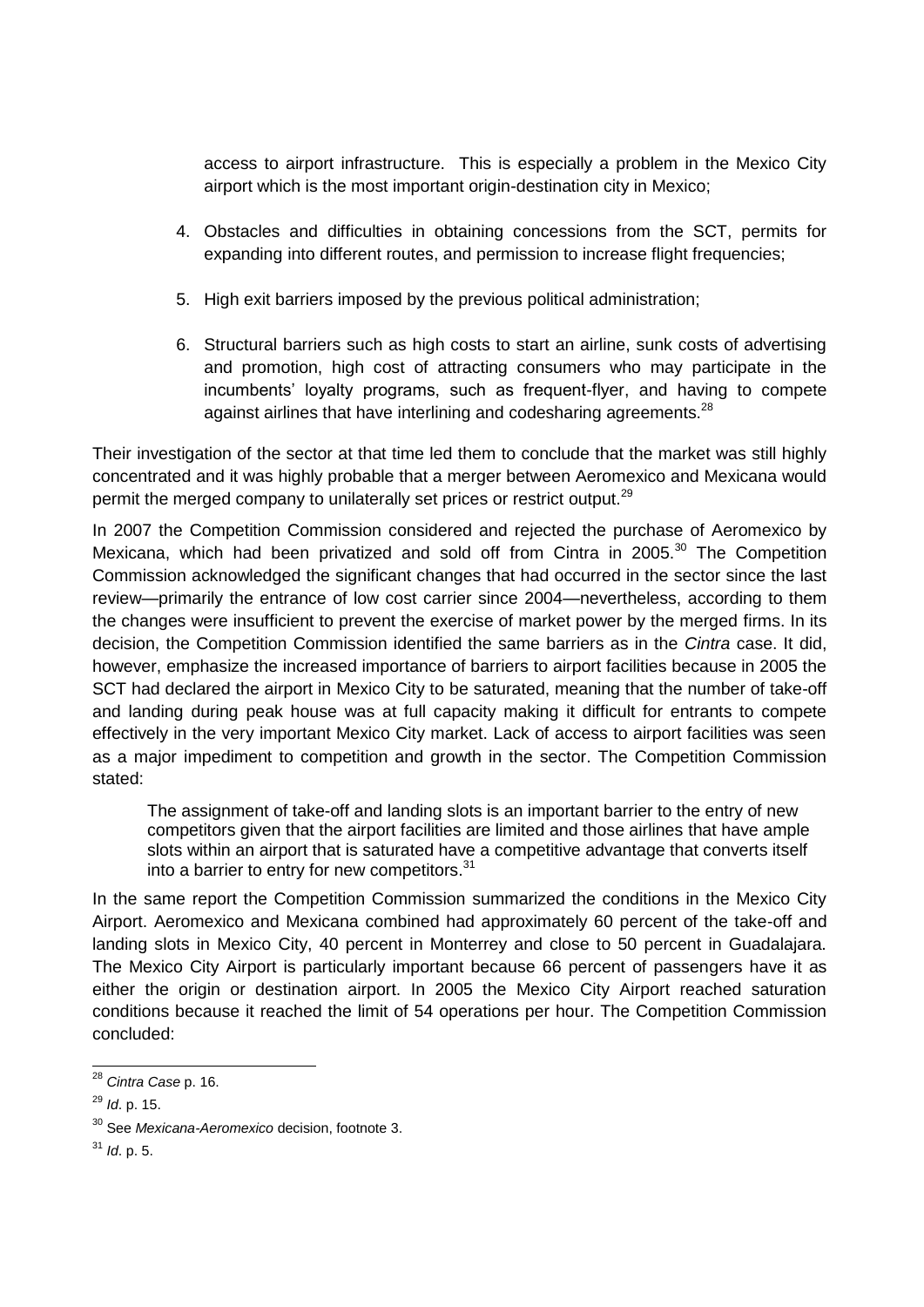In an airport that is operating under saturation conditions the lack of take-off and landing slots becomes a competition problem given that since there are no slots for new competitors it becomes a barrier to entry.<sup>32</sup>

In the same year as the *Mexican-Aeromexico* decision, the Competition Commission released an opinion on how to improve competition at the country's airports and some of the discussion in the decision is relevant for our study. $33$  As discussed above, the country's airports were privatized in the mid 1990s and three independent private groups currently own many of the major airports. The airport of Mexico City, however, is not majority privately-owned but rather owned by the state. In its *Airport Opinion*, the Competition Commission reiterated the importance of the Mexico City Airport to new entrants and the negative impact on competition that is occurring because of the saturation conditions. In addition they also pointed to the pricing methodology used to set prices at the Mexico City Airport—*i.e.*, landing and take-off slots—as a problem that could have competition implications. Because the Mexico City Airport is not a private entity it is not subject to the pricing methodology used by private airports as required by the *Ley de Aeropuertos*. Instead, its tariffs have to be approved by the Secretaria de Hacienda y Credito Publico (*i.e.,* the Treasury Agency in charge of public finances and budgets) just like all other publicly-owned enterprises in Mexico. Thus, the pricing methodology used to set airport prices at the Mexico City Airport is not necessarily consistent with achieving economic efficiency or ensuring that these (essential) input prices to airlines (especially new entrants) do not become a competition barrier.

This is an important issue for competition policy because setting efficient airport prices—prices which become important input prices for airlines—can result in a better utilization of scarce resources, gains in efficiency and improvements in airline competition by reducing congestion conditions. According to an OECD report, a profit-maximizing, independent airport has strong incentives to allocate take-off and landing rights and to invest in new capacity efficiently.<sup>34</sup> Specifically:

A profit-maximizing airport has strong incentives to take whatever actions are necessary to ensure that it is able to extract the maximum revenue possible from each take-off and landing. As is well-known, this involves charging according to the demand elasticity of the service for which the take-off or landing will be used. This would certainly involve charging more for the right to take-off or land at peak times. It may further involve careful price discrimination between different carriers operating different aircraft or different routes. It may also involve holding auctions to ensure that the rights are allocated to those airlines which value them most highly.<sup>35</sup>

Currently, this type of pricing strategy is likely not utilized at the Mexico City Airport because the objective function for setting airport tariffs is set by Hacienda, which likely pursues different objectives than economic efficiency.

With respect to the specific saturation conditions in the Mexico City airport, the *Airport Opinion*  provided more detail on those conditions and on the SCT's proposals on how to reduce them, proposals that, to date, have not yet been fully implemented. The Competition Commission once

j <sup>32</sup> *Id*. p. 6.

<sup>33</sup> See, Oficio PRES-10-096-2007-182 (*Airport Opinion*).

<sup>34</sup> See OECD (1997) at 7.

<sup>35</sup> *Id*. at 7.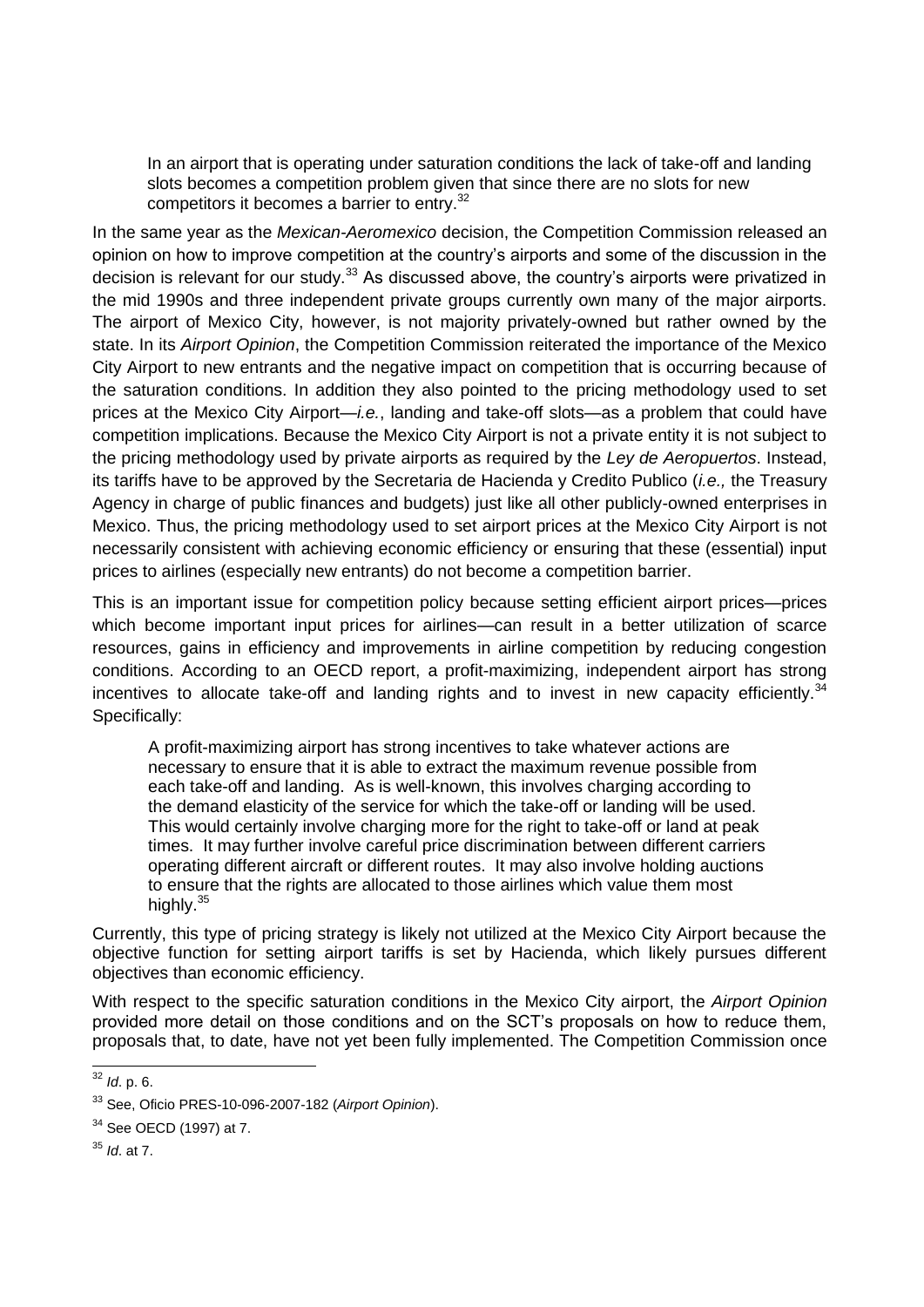again confirmed that the saturation conditions at the airport were harming competition. As discussed previous, SCT rules empower the airport to take back unused slots and to auction them off to the highest bidder.

According to the Competition Commission, the rules that the SCT could implement have some pro-competitive elements such as auctioning off the slots to the highest bidder if airlines utilize them less than 85 percent of the time, thus preventing airlines from hoarding time slots to prevent entry. This also ensures that the cost of the time slots reflects the value of congestion. Nevertheless, the time frame of nine years before which 50 percent of the times slots are determined by auction clearly favors the established airlines. Moreover, no auction has yet occurred and it is not clear whether entrants can participate in the process.

## **V. Competition Assessment of the Mexican Airline Sector**

In this section of the report we analyze data on the Mexican airline sector in order to reach conclusions about the sector's performance and level of competition. The main conclusions of this section include: strong output growth in the sector during the 1989-2008 period; significant decrease in concentration during the same period with strong recent gains made by three low cost carriers; price evidence is mixed, with some evidence showing declining prices since 2000 but other evidence pointing to a recent increase in prices; and since the mid 2000s, low levels of profitability of the two incumbent operators and since 2007 four airlines have exited the market.

### *V.1 Output Growth*

Table 1 shows the growth in Mexican domestic airline passengers during the period 1989-2008. The data are listed separately for passengers travelling on trunk airlines, passengers travelling on regional airlines and total (trunk plus regional) passengers travelled.

| Year | <b>Total</b> | <b>Regional</b> | <b>Trunk</b> | Year | <b>Total</b> | <b>Regional</b> | <b>Trunk</b> |
|------|--------------|-----------------|--------------|------|--------------|-----------------|--------------|
| 1989 | 10,194       | 588             | 9,606        | 1999 | 18,248       | 2,347           | 15,901       |
| 1990 | 11,438       | 734             | 10,704       | 2000 | 17,762       | 2,362           | 15,400       |
| 1991 | 12,892       | 784             | 12,108       | 2001 | 17,923       | 2,805           | 15,118       |
| 1992 | 14,280       | 1,108           | 13,172       | 2002 | 17,591       | 2,896           | 14,695       |
| 1993 | 14,972       | 1,374           | 13,598       | 2003 | 18,411       | 3,079           | 15,332       |
| 1994 | 18,394       | 1,631           | 16,763       | 2004 | 19,531       | 2,850           | 16,681       |
| 1995 | 14,857       | 1,736           | 13,121       | 2005 | 19,829       | 2,936           | 16,893       |
| 1996 | 14,199       | 2,003           | 12,196       | 2006 | 22,165       | 3,903           | 18,262       |
| 1997 | 15,428       | 2,187           | 13,241       | 2007 | 27,401       | 5,522           | 21,879       |
| 1998 | 17,046       | 2,181           | 14,865       | 2008 | 27,649       | 7,180           | 20,469       |

**Table 1 Total, Trunk and Regional Domestic Passengers, 1989-2008**

Source: *La Aviacion Mexicana en Cifras*, 1989-2008, http://www.sct.gob.mx/transportes/

In 2008 approximately 28 million passengers flew on domestic flights in Mexico. The compound annual growth rate (CAGR) for total domestic passengers between 1989 and 2008 was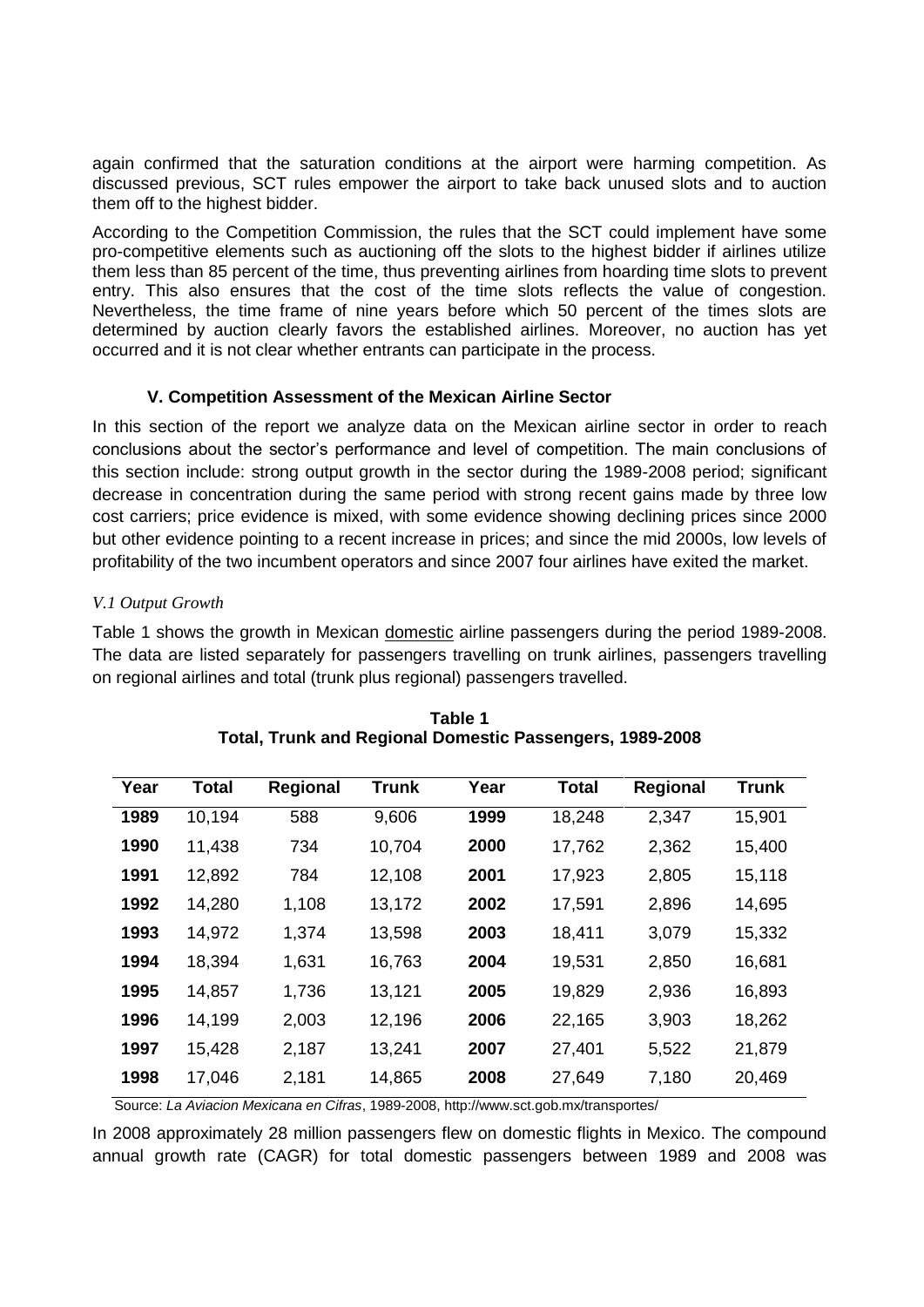approximately 5.40 percent. The CAGR for trunk passengers was 4.1 percent while for regional passengers it was 14.1 percent. Much of the growth in regional passengers, however, occurred after 2004 when the two main incumbent airlines' regional carriers (Click and Connect) experienced substantial growth as they began to compete with the entry of the low cost carriers.

With respect to domestic and international passenger traffic in Mexico, in 1989 there were approximately 18.5 million passengers who flew domestic and international routes on national and foreign carriers. By 2008 the number had increased to approximately 53 million passengers, a CAGR of approximately 6 percent.

During this time period Mexico's real Gdp grew at a CAGR of approximately 3.0 percent.<sup>36</sup> Thus, airline passenger traffic in Mexico during the time period grew at close to double the rate of the overall economy. A simple linear regression of the natural log of real Gdp on the natural log domestic passengers results in an income elasticity of 1.06 while a simple linear regression of the natural log of real Gdp on the natural log of domestic and international passengers results in an income elasticity of approximately 1.30. These numbers are somewhat greater than those found in the literature cited above. $37$ 

Mexico compares well with other Latin American countries in terms of overall airline consumption. Table 2 compares the total number of flights in five Latin American countries in 2008. The data are reported for total flights, total domestic and total international flights.

| <b>Country</b> | All<br><b>Flights</b> | <b>All Flights</b><br>Per 1000 pop. | Dom.<br><b>Flights</b> | Dom. Flights<br>Per 1000 pop. | Int.<br><b>Flights</b> | Int. Flights<br>Per 1000 pop. |
|----------------|-----------------------|-------------------------------------|------------------------|-------------------------------|------------------------|-------------------------------|
| Argentina      | 7,667                 | 0.187                               | 4,814                  | 0.117                         | 2,853                  | 0.070                         |
| <b>Brazil</b>  | 44.420                | 0.224                               | 40,972                 | 0.206                         | 3,448                  | 0.017                         |
| <b>Chile</b>   | 6,287                 | 0.379                               | 4,728                  | 0.285                         | 1,559                  | 0.094                         |
| Colombia       | 13,826                | 0.316                               | 11,786                 | 0.270                         | 2,040                  | 0.047                         |
| <b>Mexico</b>  | 40,418                | 0.363                               | 31,170                 | 0.280                         | 9,248                  | 0.083                         |

**Table 2 Airline Consumption in Select Latin American Countries in 2008 (000s)**

Source: Associaciόn Latinoamericano de Transporte Aéreo, *Latin America and Caribbean Capacity Analysis 2008*

In terms of total flights (both domestic and international) per 1000 population, Mexico has the second highest of the five countries, .363 compared to .379 for Chile. And it is second to Chile with respect to domestic flights per 1000 population and international flights per 1000 population. According to the data, Mexicans use air travel significantly more than their counterparts in Argentina (.363 compared to .187 for all flights per 1000 population) and Brazil (.363 compared to .224 for all flights per 1000 population) and only slightly more than their counterparts in Colombia (.363 compared to .316 for all flights per 1000 population).

j

<sup>&</sup>lt;sup>36</sup> IMF data, at http://www.imf.org/external/pubs/ft/weo/2009/01/weodata/index.aspx

 $37$  See footnote [8.](#page-7-0) Of course, these estimates are not comparable with other income elasticity estimates since we did not include price as an independent variable due to lack of data.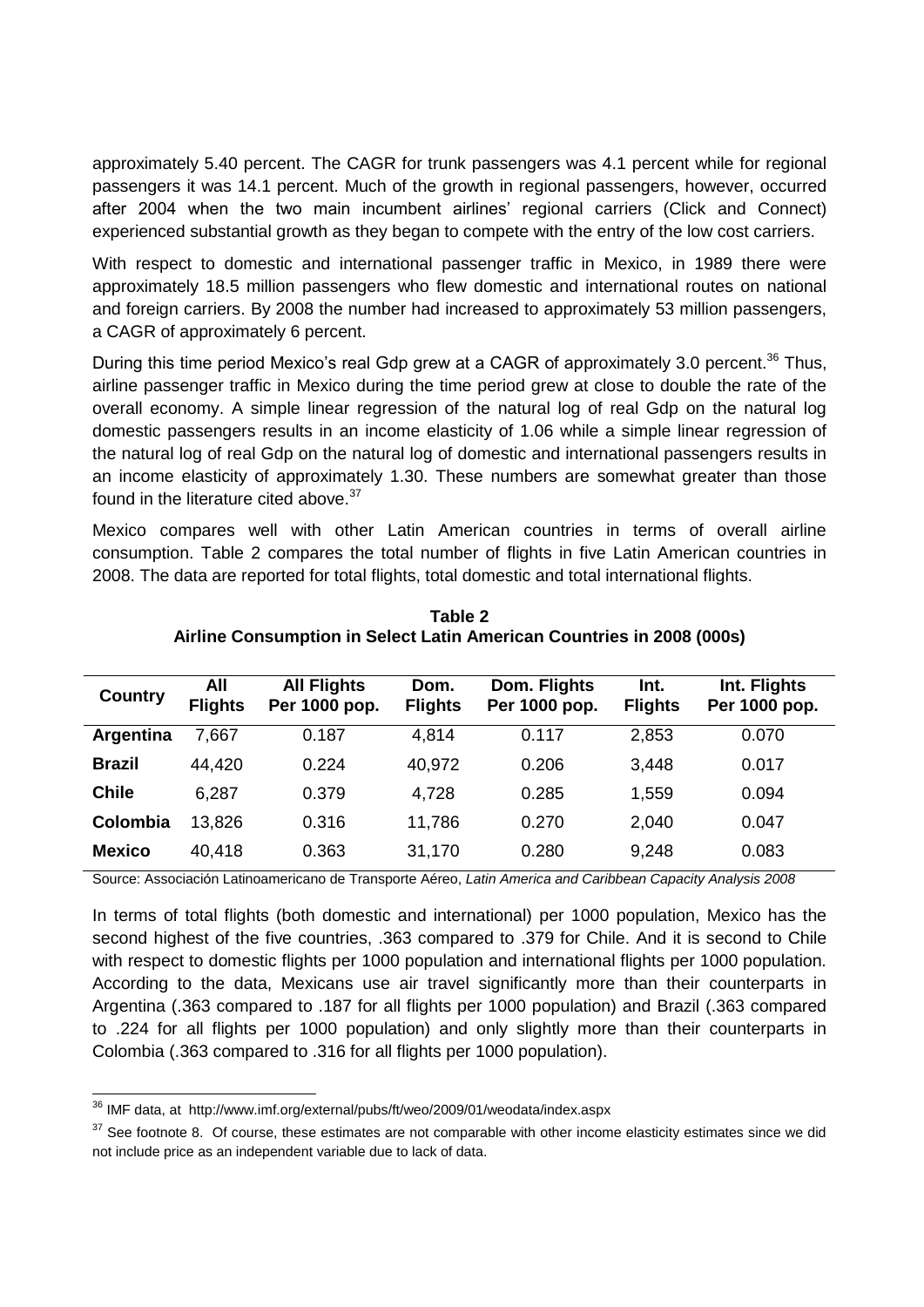#### *V.2 Market Shares and Concentrations*

j

According to SCT data, in 2008 there were 13 airlines offering service in Mexico. Nine airlines were considered trunk airlines while four airlines were considered regional airlines.<sup>38</sup> The total number of competitors in the Mexican airline sector (trunk and regional carriers) has fluctuated somewhat over the years, as can be seen in Table 3.

| Year | <b>Trunk</b> | Regional | <b>Total</b> | Year | <b>Trunk</b>   | Regional | <b>Total</b> |
|------|--------------|----------|--------------|------|----------------|----------|--------------|
| 1989 | 3            | 10       | 13           | 1999 | 5              | 8        | 13           |
| 1990 | 4            | 11       | 15           | 2000 | 4              | 8        | 12           |
| 1991 | 6            | 11       | 17           | 2001 | 5              | 8        | 13           |
| 1992 | 6            | 11       | 17           | 2002 | 5              | 8        | 13           |
| 1993 | 6            | 12       | 18           | 2003 | 5              | 8        | 13           |
| 1994 | 6            | 14       | 20           | 2004 | 5              | 5        | 10           |
| 1995 | 6            | 13       | 19           | 2005 | $\overline{7}$ | 4        | 11           |
| 1996 | 5            | 11       | 16           | 2006 | 10             | 4        | 14           |
| 1997 | 5            | 9        | 14           | 2007 | 10             | 4        | 14           |
| 1998 | 5            | 8        | 13           | 2008 | 9              | 4        | 13           |

### **Table 3 Growth in Trunk and Regional Carriers, 1989-2008**

Source: *La Aviacion Mexicana en Cifras*, 1989-2008, http://www.sct.gob.mx/transportes/

The year with the highest number of airlines was 1994 when there were twenty while the lowest number of airlines occurred in 2004 when there were ten. The composition of airlines has changed significantly, however, as can be seen from the sharp decline in regional carriers and the sharp increase in trunk carriers. The sharp increase in trunk carriers occurred post 2004 with the entry of a number of low cost competitors, some of which are still in operation today (such as Interjet, Vivaaerobus, and Volaris) and some of which have ceased operation (*i.e.*, Alma and Avolvar). The two large incumbent carriers—Aeromexico and Mexicana—own two of the regional airlines in the SCT data. Aeromexico owns Aerolitoral (Aeromexico Connect) while Mexicana owns Aerovias Caribe (Click). Thus, the number of airline carriers competing with each other is less than the total number of trunk and regional airlines. In 2008 while the SCT data identified 13 airlines offering service, only 11 airlines can be considered as competing with each other. And, since three airlines exited the market in 2008, the number of airlines competing is  $8.^{39}$  Appendix I at the end of the paper contains a brief description of the airlines in operation in 2009 as well as the 3 airlines that ceased operating in 2008 and the reasons why they exited the market.

 $38$  The data include three trunk carriers—Aerocalifornia, Alma and Avolar—that ceased operations in 2008.

<sup>&</sup>lt;sup>39</sup> In 2009 another airline, Aviacsa, ceased operating in the second quarter further lowering the number of competitors to seven. Press reports indicate the possibility that Aviacsa will resume offering service.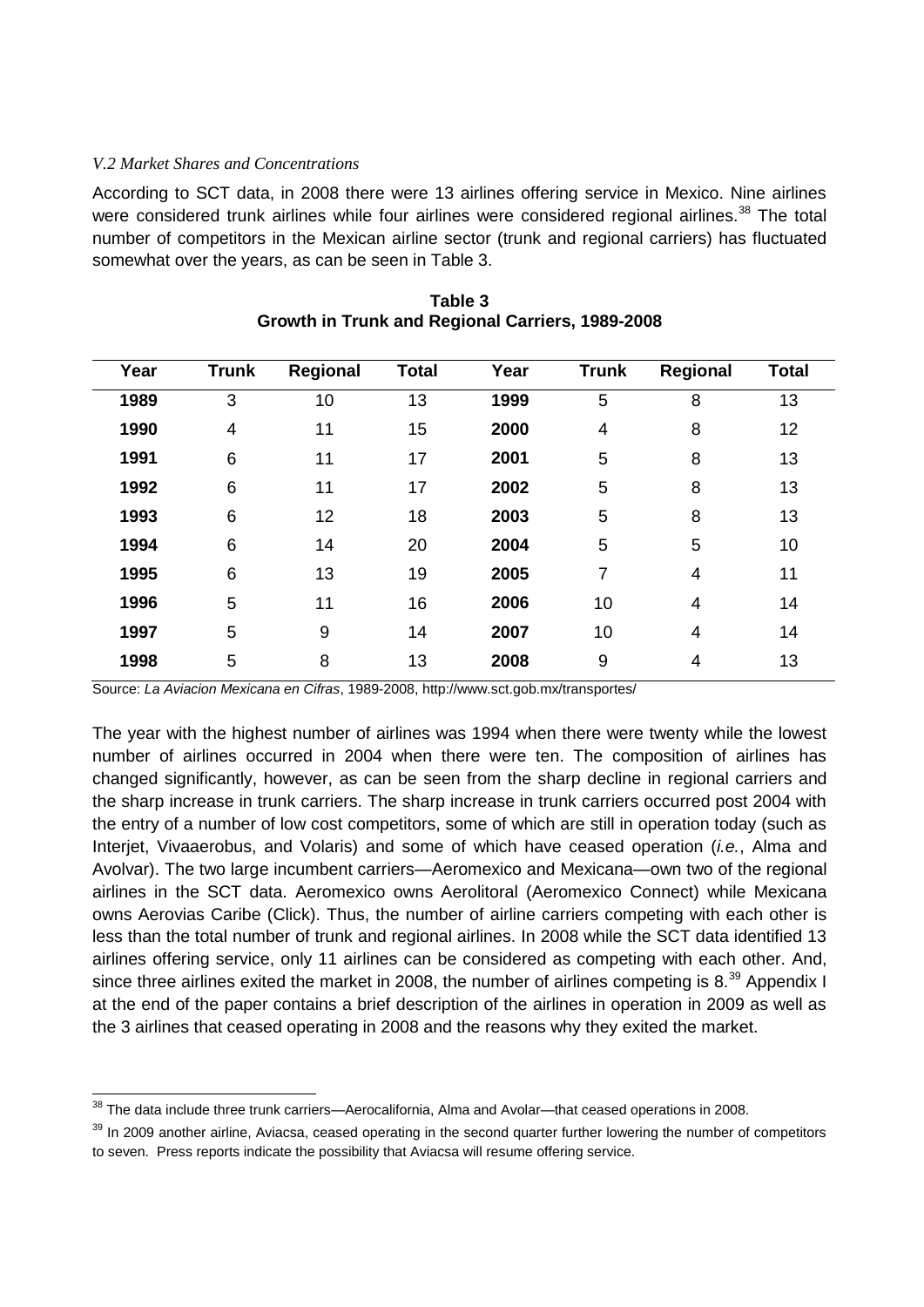Table 4 presents data on concentration. According to the table the Mexican airline sector has become considerably less concentrated during the period 1989-2008. The table shows the Hirshman-Herfindalh index for domestic airline services in Mexico using domestic airline passengers as the output and defining the relevant market as national, for purposes of construction of the index.<sup>40</sup>

| Year | <b>HHI</b> | <b>No. of Competitors</b> | Year | <b>HHI</b> | <b>No. of Competitors</b> |
|------|------------|---------------------------|------|------------|---------------------------|
| 1989 | 4396       | 13                        | 1999 | 2683       | 13                        |
| 1990 | 4353       | 15                        | 2000 | 3219       | 12                        |
| 1991 | 3976       | 17                        | 2001 | 2975       | 13                        |
| 1992 | 3300       | 17                        | 2002 | 2805       | 13                        |
| 1993 | 2913       | 18                        | 2003 | 2649       | 13                        |
| 1994 | 2694       | 20                        | 2004 | 2637       | 10                        |
| 1995 | 2933       | 19                        | 2005 | 2498       | 11                        |
| 1996 | 2984       | 16                        | 2006 | 2108       | 14                        |
| 1997 | 2997       | 14                        | 2007 | 1721       | 14                        |
| 1998 | 2733       | 13                        | 2008 | 1766       | 13                        |

**Table 4 HHI, 1989-2008**

Source: *La Aviacion Mexicana en Cifras*, 1989-2008,<http://www.sct.gob.mx/transportes/> and author's own calculation.

In 1989 the HHI was approximately 4,400 which is considered "highly concentrated" by the U.S. Department of Justice Merger Guidelines standards. By 2008, the HHI decreased to approximately 1750 which is considered "moderately concentrated" by those same standards. Concentration decreased considerably from 1989-1994 at a time when total competitors went from 13 to 20. As discussed above in Section II, this was a period when Mexico first started to liberalize the sector. Concentration then generally increased up through 2000, a period when total competitors decreased down to 12 by 2000. Beginning in 2000, concentration begins a significant decline reaching a level of 1766 by 2008, a period during which total number of competitors remained fairly constant but that marked the entry and growth of the low cost carriers.

The decline in concentration during the period can be explained by the loss of market share of the two major incumbent carriers, Aeromexico and Mexicana, as depicted in Table 5. Prior to the emergence of low cost carriers around 2003, Aeromexico and Mexicana were losing market share to the other "legacy" carriers most notably Aviacsa. Aviacsa's market share went from less than one percent in 1991 to approximately 16 percent in 2005, afterwhich it began to lose considerable share. Another legacy carrier, aerocalifornia, reached a market share high of close

j

 $^{40}$  As discussed previously, the consensus is that relevant geographic markets in airline economics consist of point-topoint origin-destination routes. Calculating HHIs assuming a national market may or may not be similar to calculating HHIs on an individual route basis. Unfortunately, data were not available to calculate HHIs on a route-by route basis.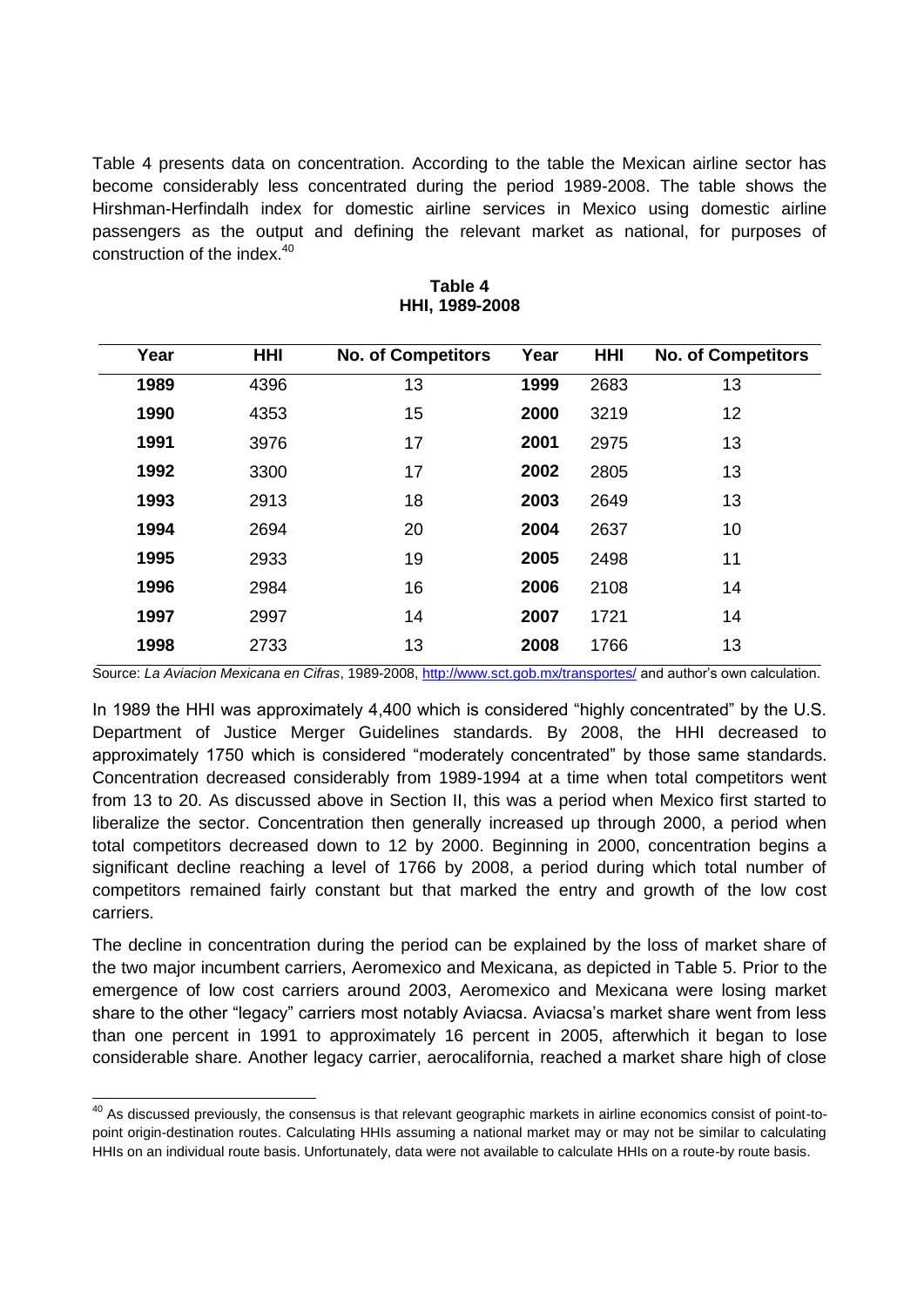to 9 percent in 2005 aftwhich it also began to lose considerable market share. Aerocalifornia ceased operations in 2008 and Aviacsa ceased operation in the second quarter of 2009.<sup>41</sup> The loss of competition from the exit of some of the other legacy carriers—and the diminshed share of the remaining legacy carriers—was made up by the emergence of the low cost carriers.

| Year | Aeromexico | <b>Mexicana</b> | <b>Other</b> | Year | Aeromexico | <b>Mexicana</b> | <b>Other</b> |
|------|------------|-----------------|--------------|------|------------|-----------------|--------------|
| 1989 | 0.374      | 0.545           | 0.058        | 1999 | 0.407      | 0.283           | 0.170        |
| 1990 | 0.406      | 0.518           | 0.052        | 2000 | 0.452      | 0.323           | 0.186        |
| 1991 | 0.394      | 0.489           | 0.077        | 2001 | 0.434      | 0.305           | 0.213        |
| 1992 | 0.412      | 0.392           | 0.088        | 2002 | 0.420      | 0.295           | 0.237        |
| 1993 | 0.410      | 0.333           | 0.096        | 2003 | 0.390      | 0.302           | 0.273        |
| 1994 | 0.394      | 0.304           | 0.087        | 2004 | 0.390      | 0.283           | 0.327        |
| 1995 | 0.406      | 0.336           | 0.111        | 2005 | 0.369      | 0.278           | 0.353        |
| 1996 | 0.420      | 0.331           | 0.127        | 2006 | 0.329      | 0.270           | 0.401        |
| 1997 | 0.420      | 0.332           | 0.131        | 2007 | 0.286      | 0.241           | 0.474        |
| 1998 | 0.403      | 0.301           | 0.167        | 2008 | 0.280      | 0.240           | 0.479        |

**Table 5 Market Shares of Aeromexico, Mexicana and Other Carriers, 1989-2008**

Source: *La Aviacion Mexicana en Cifras*, 1989-2008, http://www.sct.gob.mx/transportes/ and author's calculations

Table 6 below shows the growth of the five low cost carriers that entered the market during 2005/2006 period. According to Table 6, low cost carriers captured more than 30 percent of the market in a period of three years. The table also shows that other legacy carriers have been more hurt by the emergence of the low cost competitors than the two main incumbents, Aeromexico and Mexicana. The combined share of Aeromexico and Mexican fell from 64.7 to 52.0 percent since the entry of the low cost carriers, a drop of approximately 20 percent. The combined shares of the other legacy carriers fell from 35.0 to 15.2 percent, a drop of more than 50 percent.

**Table 6 Market Shares of Carriers, 2005-2008**

|                          | 2005 | 2006 | 2007 | 2008 |
|--------------------------|------|------|------|------|
| <b>Low Cost Carriers</b> |      |      |      |      |
| <b>Interjet</b>          | 0.2  | 5.7  | 7.0  | 10.8 |
| <b>Vivaaerobus</b>       | 0.0  | 0.3  | 4.4  | 4.8  |
| <b>Volaris</b>           | 0.0  | 4.0  | 7.9  | 12.2 |

 $\overline{\phantom{a}}$ <sup>41</sup> Other legacy carriers include Aeromar, Magnicharters and Lineas Areas Azteca. Lineas Areas Aztecas ceased operation in 2008. Market shares of Aeromar and Magnicharter in 2008 were 1.6 and 2.1 percent, respectively.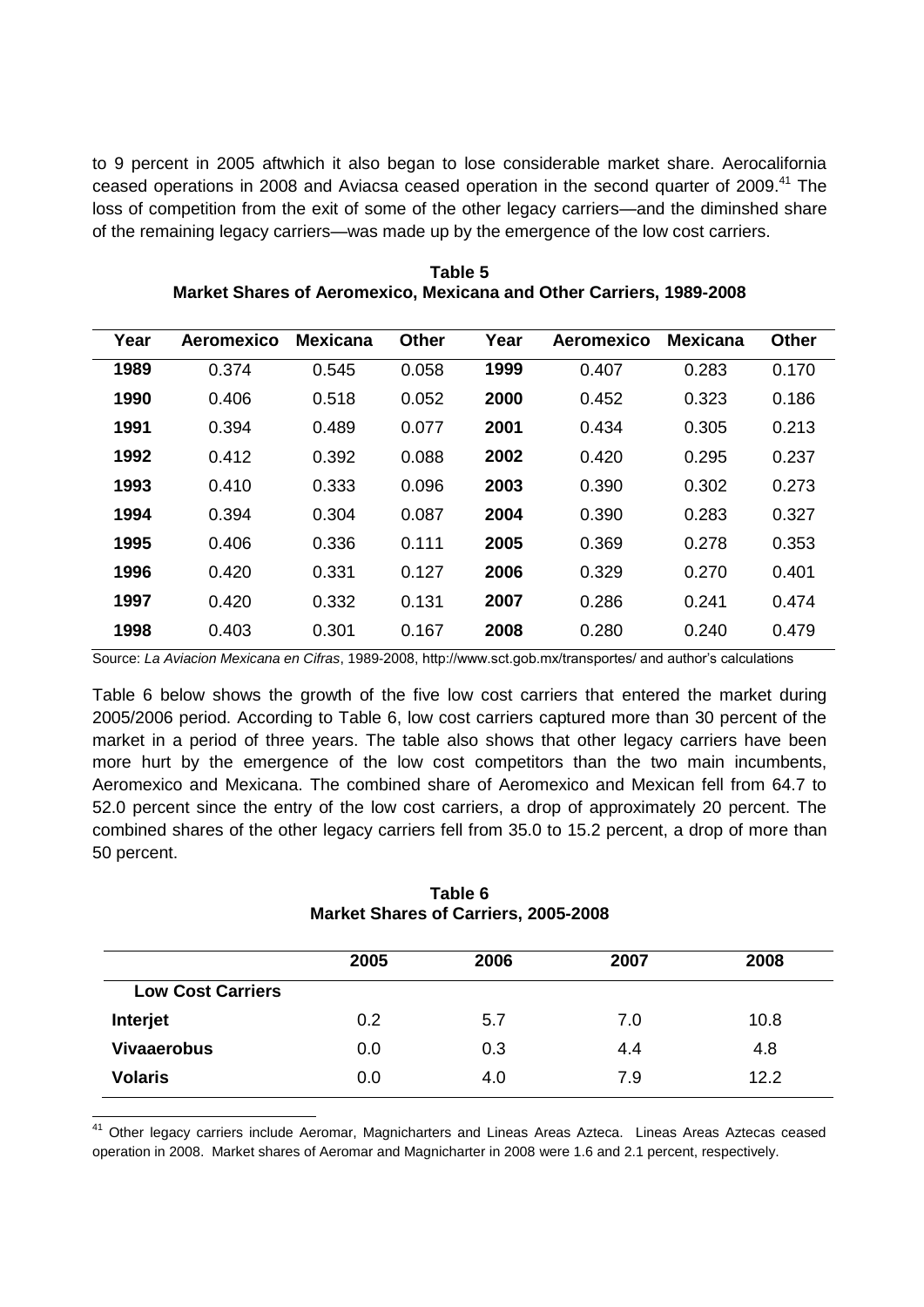| Alma                              | 0.0  | 0.9  | 3.2  | 3.1  |
|-----------------------------------|------|------|------|------|
| Avolar                            | 0.1  | 1.9  | 3.5  | 1.8  |
| <b>Total</b>                      | 0.3  | 12.8 | 26.0 | 32.7 |
|                                   |      |      |      |      |
| Aeromexico/Mexicana               | 64.7 | 59.9 | 52.7 | 52.0 |
| Other "Legacy"<br><b>Carriers</b> | 35.0 | 27.2 | 21.2 | 15.2 |

Source: SCT, *La Aviación Mexicana en Cifras, 1989-2008*

Table 7 shows capacity of the low cost carriers compared to the other carriers, especially Aeromexico and Mexicana. The low cost carriers had approximately 15 percent of the airplane capacity in 2008 and 19 percent of the available seat capacity. The fact that low cost carriers have captured over 30 percent of the market with significantly less proportional capacity than the other carriers means that the low cost carriers operate more efficiently than their counterparts. It may also mean, however, that additional growth in market share may only come about with the addition of investment in new planes and equipment.

| <b>Carrier</b>           | <b>Number of Airplanes</b> | <b>Number of Available Seats</b><br>(000) |
|--------------------------|----------------------------|-------------------------------------------|
| <b>Mexicana</b>          | 91                         | 11,640                                    |
| Aeromexico               | 94                         | 9,758                                     |
| <b>Aviacsa</b>           | 25                         | 3,054                                     |
| Aeromar                  | 14                         | 664                                       |
| <b>Magnicharters</b>     | 7                          | 824                                       |
| <b>Low Cost Carriers</b> |                            |                                           |
| <b>Volaris</b>           | 18                         | 2,562                                     |
| Interjet                 | 15                         | 2,550                                     |
| <b>Vivaaerobus</b>       | 7                          | 1,036                                     |

**Table 7 Number of Airplanes and Passenger Seats Available in 2008 by Carrier**

Source: SCT, *La Aviación Mexicana en Cifras, 1989-2008*

#### *V.3 Prices*

To our knowledge the Mexican government does not make available (or does not collect) time series data on average airline prices nationally or on a per route basis. Nor have we come across private organizations in Mexico that may collect or make the data available. We do, however, have three observations at three different points of time of average airline prices in Mexico that we can use to reach conclusions about price changes during the period 2000-2009. The first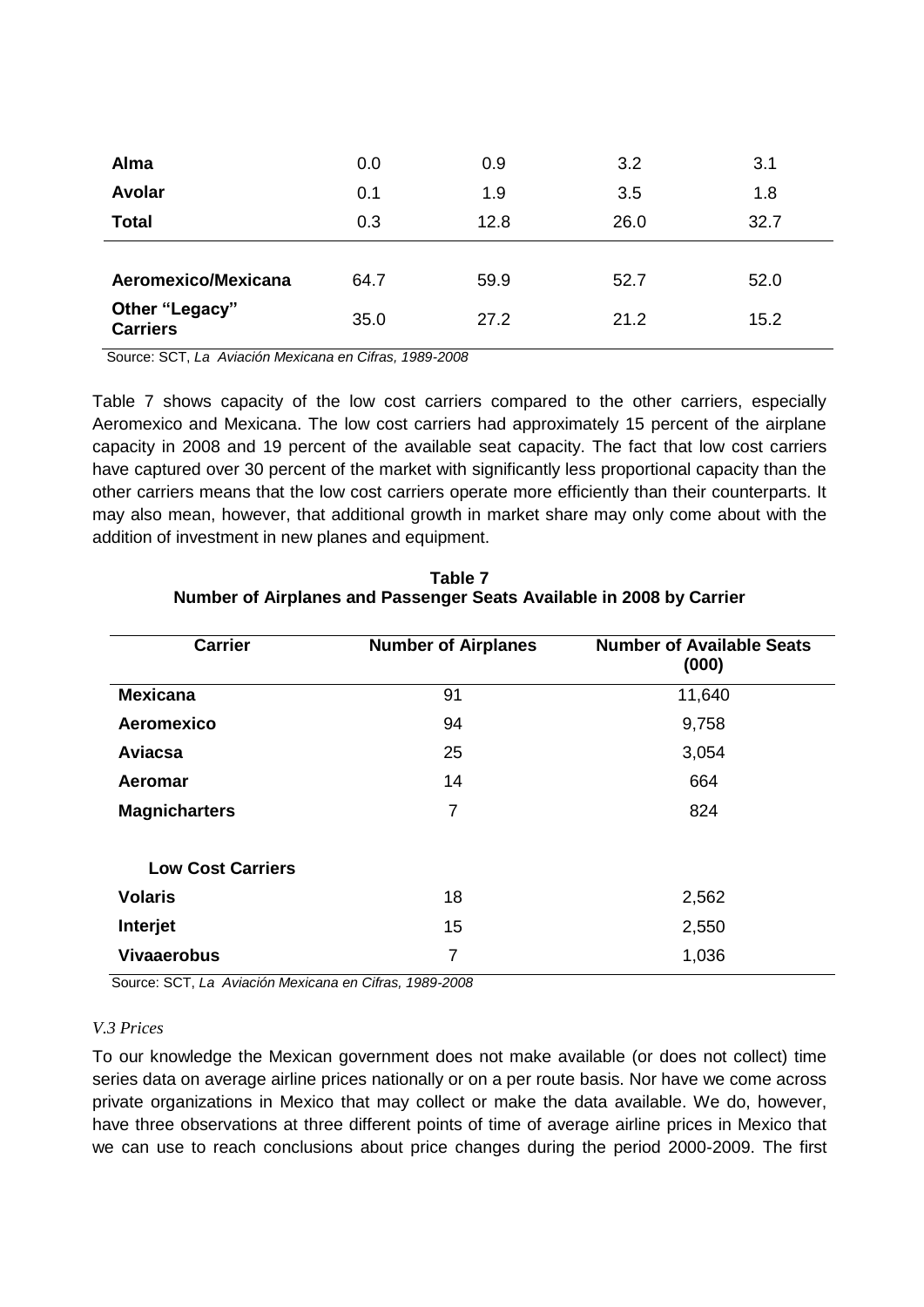source is this study. As described in Section VI, we collected price data on approximately 500 point-to-point routes in Mexico in the second and third quarter of 2009. The other two data points on prices are from 2000 and 2008 and were collected by an organization in Mexico called aregional.com.<sup>42</sup> The aregional.com data were based on average prices of 12 routes in Mexico. Two of the routes had distances between 200 and 400 km, four of the routes had distances between 400 and 800 km, and six of the routes had distances greater than 800 km. Mexico City was either an origin or destination in six of the routes and some of the most important routes were included (*e.g.,* Mexico City-Monterrey). In 2000 the data were obtained based upon surveys while in 2008 the data were obtained based upon the airlines' web pages.

In Table 8 we compare the prices in the routes for the three points of time, 2000, 2008 and 2009.<sup>43</sup> According to the data in Table 8, airline prices in the routes analyzed decreased significantly between 2000 and 2008, by approximately 27 percent or a CAGR of -3.8 percent.

| Route                         | 2000 | 2008 | 2009 |
|-------------------------------|------|------|------|
| <b>Mexico-Veracruz</b>        | 2814 | 2355 | 2675 |
| Guadalajara-Puerto Vallarta   | 4012 | 3649 | 2717 |
| <b>Mexico-Monterrey</b>       | 4353 | 2670 | 3642 |
| <b>Mexico-Puerto Vallarta</b> | 5649 | 2947 | 3457 |
| Culiacan-Guadalajara          | 5548 | 3738 | 3718 |
| Mexico-Tijuana                | 3441 | 4395 | 5349 |
| <b>Mexico-Merida</b>          | 5324 | 2640 | 4725 |
| Guadalajara-Tijuana           | 6659 | 3599 | 3927 |
| <b>Monterrey- Tijuana</b>     | 5653 | 3899 | 4194 |
| <b>Cancun-Monterrey</b>       | 4893 | 3292 | 5133 |
| Los Mochis-Tijuana            | 5548 | 2921 | 5101 |
| <b>Average Price</b>          | 4641 | 3405 | 4058 |

### **Table 8 Price (in pesos) in 11 routes, 2000, 2008, 2009**

Source: 2000 and 2008, aregional.com, 2009 database created by author.

j

In 2009, however, the table indicates that prices on those routes increased by close to 20 percent. It is important to remember, however, that the data sources are different for the 2009

 $42$  Aregional.com is a "think tank" in Mexico that frequently publishes reports on competition and regulation. The data on airline prices are contained in the article "Competencia en el Mercado del transporte aéreo de pasajeros en México,‖ in the publication by aregional.com *Competencia en sectores estratégicos de México* 2008.

<sup>&</sup>lt;sup>43</sup> Although the aregional.com study collected data on 12 routes, one of the routes was not in our dataset.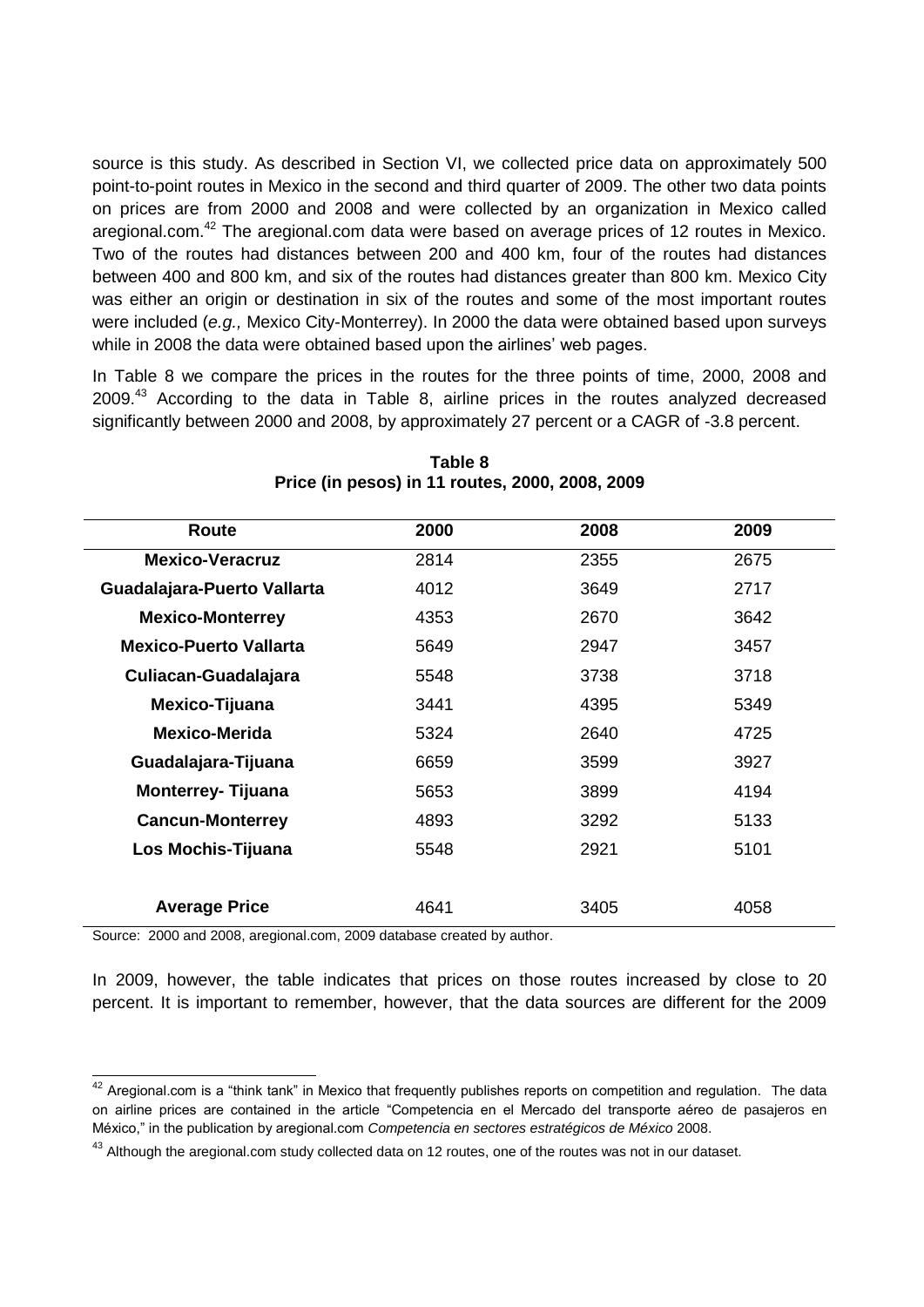data point compared to the 2000 and 2008 data points and as a result, one should be cautious in interpretations.<sup>44</sup>

#### *V.4 Profitability*

Table 9 presents a comparision of two measures of profitability—operating profits and net income—among Latin American Airlines and the two incumbent airlines in Mexico, Aeromexico and Mexicana during the period 2004-2006.

|                       | 2006        |           |             | 2005       |             | 2004      |
|-----------------------|-------------|-----------|-------------|------------|-------------|-----------|
| <b>Carrier</b>        | Op. profits | Net Inc.  | Op. profits | Net Inc.   | Op. profits | Net Inc.  |
| <b>Aeromexico</b>     | (74, 677)   | (49, 538) | 13,080      | 21,521     | 7,288       | 44,164    |
| Aeropostal            |             |           |             |            | 4,024       | (525)     |
| Avianca               | 90,357      | 12,889    | 62,691      | (4,768)    |             |           |
| <b>BWIA</b>           |             |           |             |            | (8, 295)    | (14, 628) |
| Copa Hold.            | 166,900     | 134,200   | 109,200     | 83,000     | 82,300      | 68,600    |
| Gol                   | 328,014     | 266,138   | 266,375     | 220,148    | 247,558     | 165,258   |
| LAN                   | 302,622     | 241,300   | 141,636     | 146,601    | 172,100     | 163,552   |
| <b>Mexicana</b>       | 16,000      | (19,000)  | 2,000       | (14,000)   | 15,345      | 8,720     |
| <b>TAM</b>            | 509,626     | 377,944   | 262,600     | 183,000    | 212,000     | 185,000   |
| <b>TRIP</b>           | 5,900       | 4,800     |             |            |             |           |
| Varig<br>. <i>. .</i> | $\cdots$    |           | (551, 703)  | (630, 911) | (27, 230)   | (32, 839) |

## **Table 9 Aeromexico, Mexicana and other Latin American Airlines' profitability, 2004-2006**

World Airline Reports, years 2005-2008.

There is not much publicly-available profit data for Aeromexico and Mexicana after 2006.<sup>45</sup> As can be seen, Aeromexico and Mexicana were not very profitable companies during this period, a period during which the government of Mexico was the principal shareholder for Aeromexico and for Mexicana up until 2005.<sup>46</sup> Mexicana had positive operating profits during the three years but the profits are small compared to its counterparts in Latin America. In 2006 and 2005 Mexicana had negative net income, only 2004 saw positive net income, although relatively small.

 $\overline{a}$ <sup>44</sup> Obtaining airline prices requires a standard methodology in order to confidently compare results across time. In our study, we selected lowest price, round-trip fares with all taxes and surcharges included. For some routes, the departure date was less than a week while for other routes it was more than two weeks with a Saturday night stay over. The aregional.com report does not detail the methodology they used to collect prices for these routes.

<sup>&</sup>lt;sup>45</sup> Aeromexico was delisted from the Bolsa Mexicana de Valores in 2007 after it was acquired by Banamex and Mexicana was acquired in 2007 by a private consortium of Mexican businesses and is also not listed on the Mexican stock exchange.

<sup>&</sup>lt;sup>46</sup> It is not entirely clear whether Aeromexico and Mexicana's objective function during the period was profit maximization. This fact (plus the lack of publicly-available data post 2006 and the demand shocks experienced by the airline industry in 2008 and 2009) make it difficult to reach conclusions about the level of competition based on profits.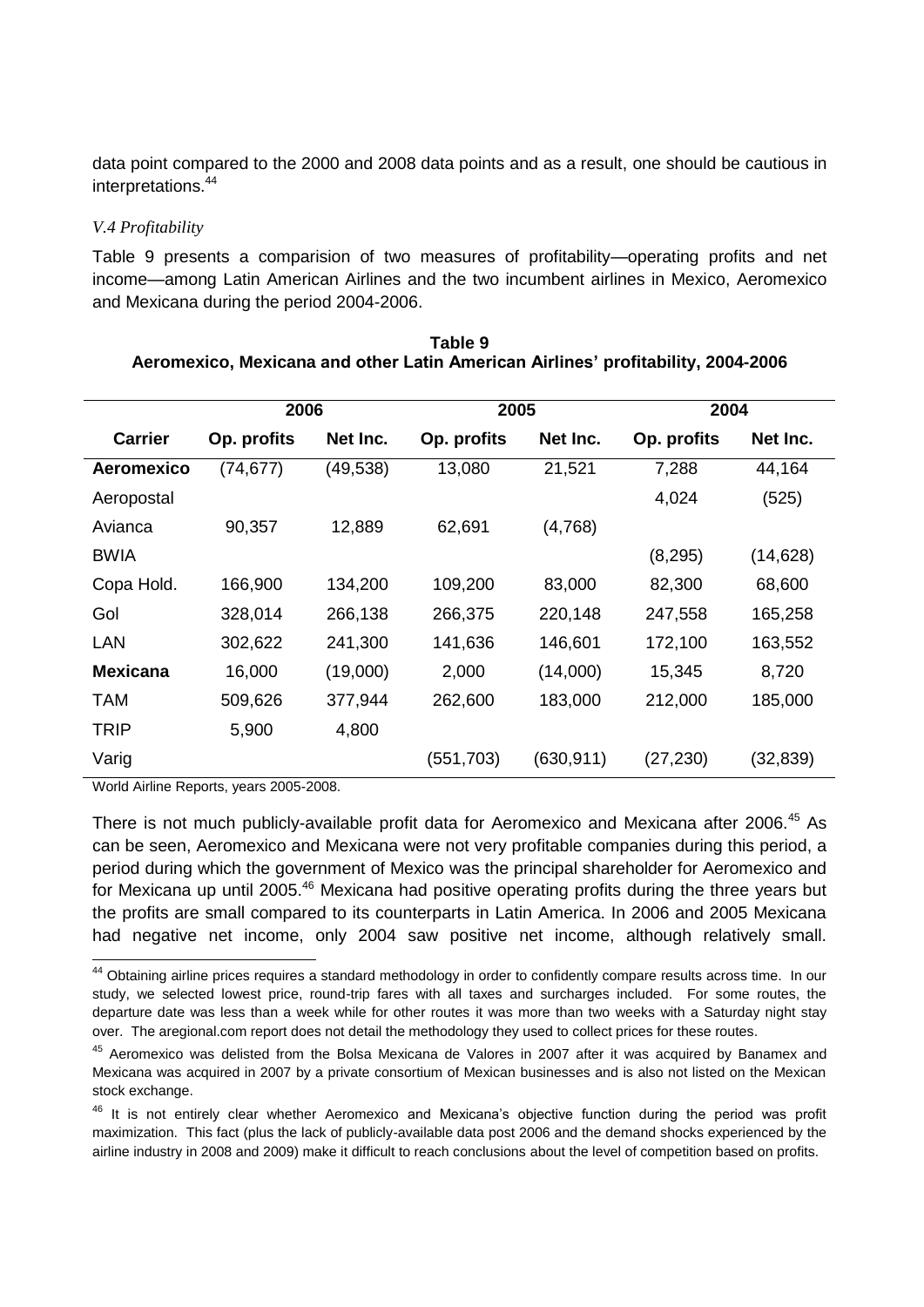Aeromexico fared the worst of the airlines in the sample in 2006 being the only airline to have negative operating profits and one of only two (the other being Mexicana) to have negative net income. While it earned positive operating profits and positive net income in 2004 and 2005, they were relatively modest compared to the other airlines.

Anecdotal evidence from the industry trade press indicates that Mexican airlines were not very profitable during 2007 and early 2008, prior to the demand shocks (due to the global financial crisis and the H1N1 virus that hit Mexico very hard in the second quarter of 2009) of the late 2008 and early 2009.<sup>47</sup> Also, since 2007 four airlines exited the market, Aerocalifornia, Lineas Areas Azteca and two low cost carriers (Alma and Avolar), see Appendix I for information on the reasons why they exited the market.

## **VI. Determinants of Domestic Airline Prices in Mexico**

In this section of the report we summarize our statistical and econometric analysis of domestic airline prices in Mexico.<sup>48</sup> We collected data on approximately 500 airline routes in Mexico during April-August 2009 to investigate and analyze the relationship between prices and various variables of interest in order to gain insights into the economic and competition characteristics of the sector. The data analysis should also provide policymakers with relevant information that can be used to adopt policies that remove and lower competition barriers and increase competition in the sector and to provide estimates of potential welfare gains from such reform. The data we collected include: the number of existing routes in Mexico and distance per route; the number and type (*i.e.* low cost or traditional) of airlines providing service per route; prices per kilometre for each airline offering service on the route; total passengers flown and total flights in the previoius year per route; important economic characteristics of origin and destination cities and congestion conditions in different airports. We use simple statistical analysis as well as estimate structural econometric models to reach our major conclusions.

The statistical evidence shows that low cost carriers' prices per kilometer (Mexican pesos/km) are significantly lower than the prices per kilometer of the traditional carriers (see Table 3 in Appendix II). Each low cost carrier's mean price is well below the prices of the traditional carriers. The average price of the incumbent carriers is \$3.05 pesos per kilometer compared to \$1.78 pesos per kilometer for low cost carriers. Thus, average low cost carriers prices are approximately 42 percent lower than average traditional carrier prices, a difference that is statistically significant at the 1 percent level of significance. The prices of the two largest traditional airlines, Aeromexico and Mexicana, are almost identical. The airline with the highest price is Aeromar, a traditional carrier, while the airline with the lowest fares is Vivaerobus, a low cost carrier.

We also find that average prices per route are lower when a low cost carrier is present on the route and the average price per route declines as more low cost carriers are present (see Table 4 in Appendix II). For example, the mean price on a route when no low cost carriers were present

 $\overline{\phantom{a}}$ 

 $47$  See a 2008 article citing industry analysts who indicated that Volaris, unlike many of its competitors, is profitable, [http://www.flightglobal.com/articles/2008/12/05/319789/enrique-beltranena-creating-mexicos-largest-domestic-carrier](http://www.flightglobal.com/articles/2008/12/05/319789/enrique-beltranena-creating-mexicos-largest-domestic-carrier-in-less-than-three.html)[in-less-than-three.html.](http://www.flightglobal.com/articles/2008/12/05/319789/enrique-beltranena-creating-mexicos-largest-domestic-carrier-in-less-than-three.html) See also a 2008 article that indicating that Aviacsa and Interjet were unprofitable in 2008, [http://www.flightglobal.com/articles/2008/09/24/316227/interjet-and-volaris-look-to-exploit-consolidation-in.html.](http://www.flightglobal.com/articles/2008/09/24/316227/interjet-and-volaris-look-to-exploit-consolidation-in.html) 

<sup>&</sup>lt;sup>48</sup> A detailed write-up of the analysis is contained in Appendix II.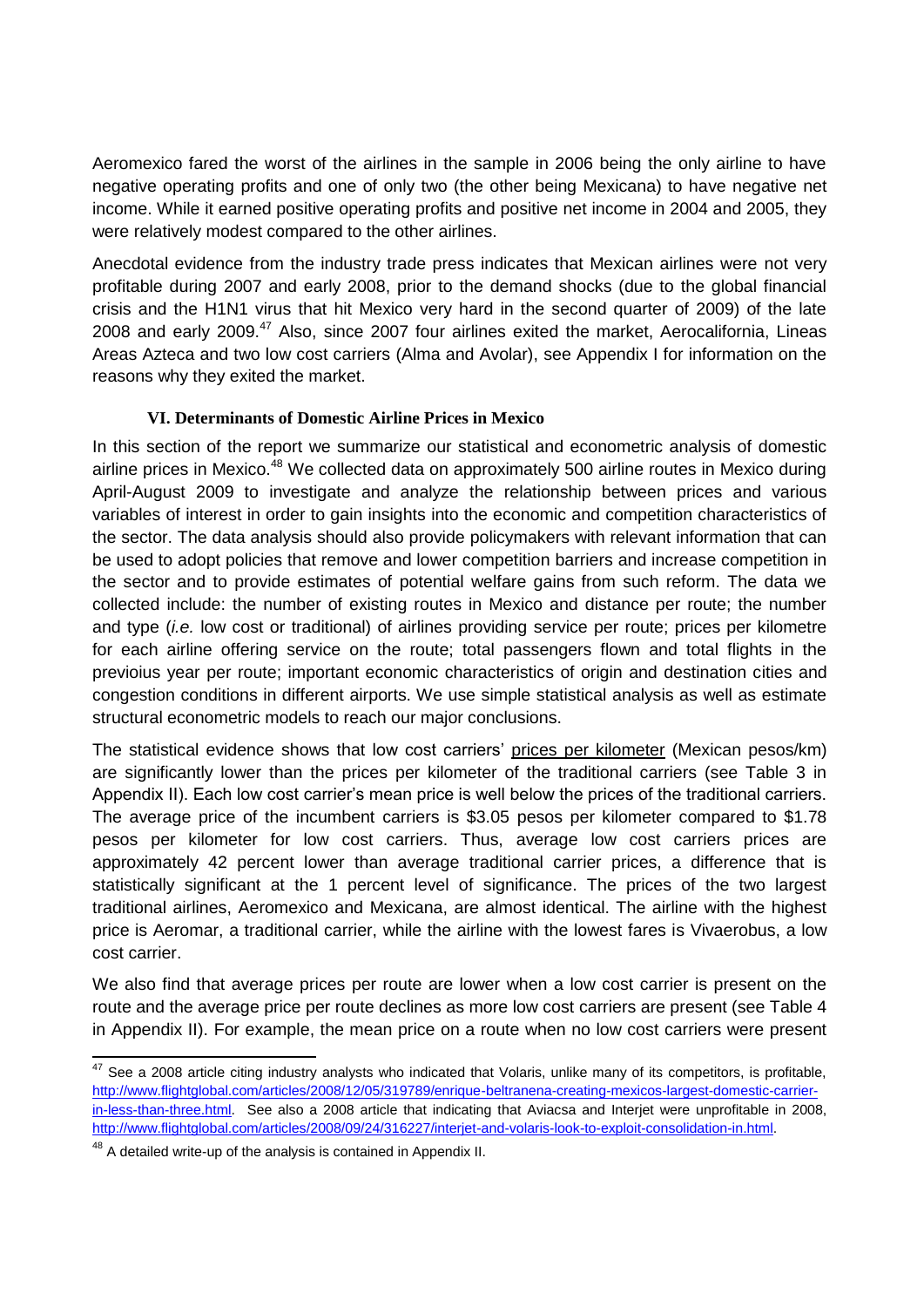was 3.44. This compares to 2.17, when there was one low cost carrier (a difference of approximately 37 percent) 1.79 when there were two low cost carriers (a difference of approximately 48 percent) and 1.61 when there were three low cost carriers (a difference of approximately 53 percent). The differences compared to 0 low cost carriers are all statistically significant at the 1 percent level. The average price when there was at least one low cost carrier was 2.06, a difference of approximately 40 percent and also statistically different than 3.44 at the 1 percent level. These results provide evidence that mean airline prices in Mexico tend to be significantly lower on those routes where low cost carriers operate.

We find strong evidence that the saturation conditions in the Mexico City airport are having an impact on average prices (see Table 6 Appendix II). Mean prices are significantly higher on the routes where either the origin or destination airport is Mexico City than on routes where Mexico City is not the origin or destimation airport—3.89 compared to 2.61, a difference of 33 percent and statistically significant at the 1 percent level. We also find evidence (see Table 6 Appendix II) that that when Aeromexico and Mexicana provide service on the same route—which happens on 48 percent of the routes analyzed—mean prices are approximately 4 percent lower than when they do not, although this finding is not statistically significant at the 5 percent level.

In order to determine the robustness of these findings, we estimate several econometric models to examine and quantify the main determinants of average airline prices per route. We estimate the following general model:

$$
Y = X\beta + u
$$

Where: **Y**, the dependent variable, is the average airline price/km per route, **X** is an N x k matrix of sample values of the independent variables, β are the k parameters to be estimated and **u** is the stochastic disturbance. We assume that:  $E [u | x] = 0$ , which means that the unobserved factors in the regression function are not related systematically to the observed factors. We estimate equation (1) using the ordinary least square (OLS) estimation technique and experiment with linear and non-linear relationships between **Y** and **X**.

Our main policy variables of interest are the existence of low cost carriers on a given route and whether the origin or destination airport was Mexico City, the only saturated airport in Mexico. We create dummy variables for these. In addition to these two independent variables, equation (1) is estimated using a number of additional independent variables: total number of competitors on a given route; a dummy variable controlling for whether Aeromexico and Mexicana compete on the route; the inverse of distance in kilometers between the origin and destination city; total number of passengers that traveled the route in the previous year for the month in which the data were collected; income of the origin city—2007 GDP per capita measured in thousands of Mexican pesos; a variable measuring the maximum price that airports can charge for services such as takeoff/landing fees, platform and security costs, etc; a price discrimination dummy variable with a value of one if the time between the reservation and the departure date is greater than two weeks and the reservation has a Saturday night stay-over, otherwise the variable is zero; and a dummy variable if the destination is a tourist attraction. Finally, for the reasons discussed in Appendix II, we created a dummy variable whose value is one if there is codesharing between Mexicana and Aeromar for the flight and route in question, otherwise the value is zero.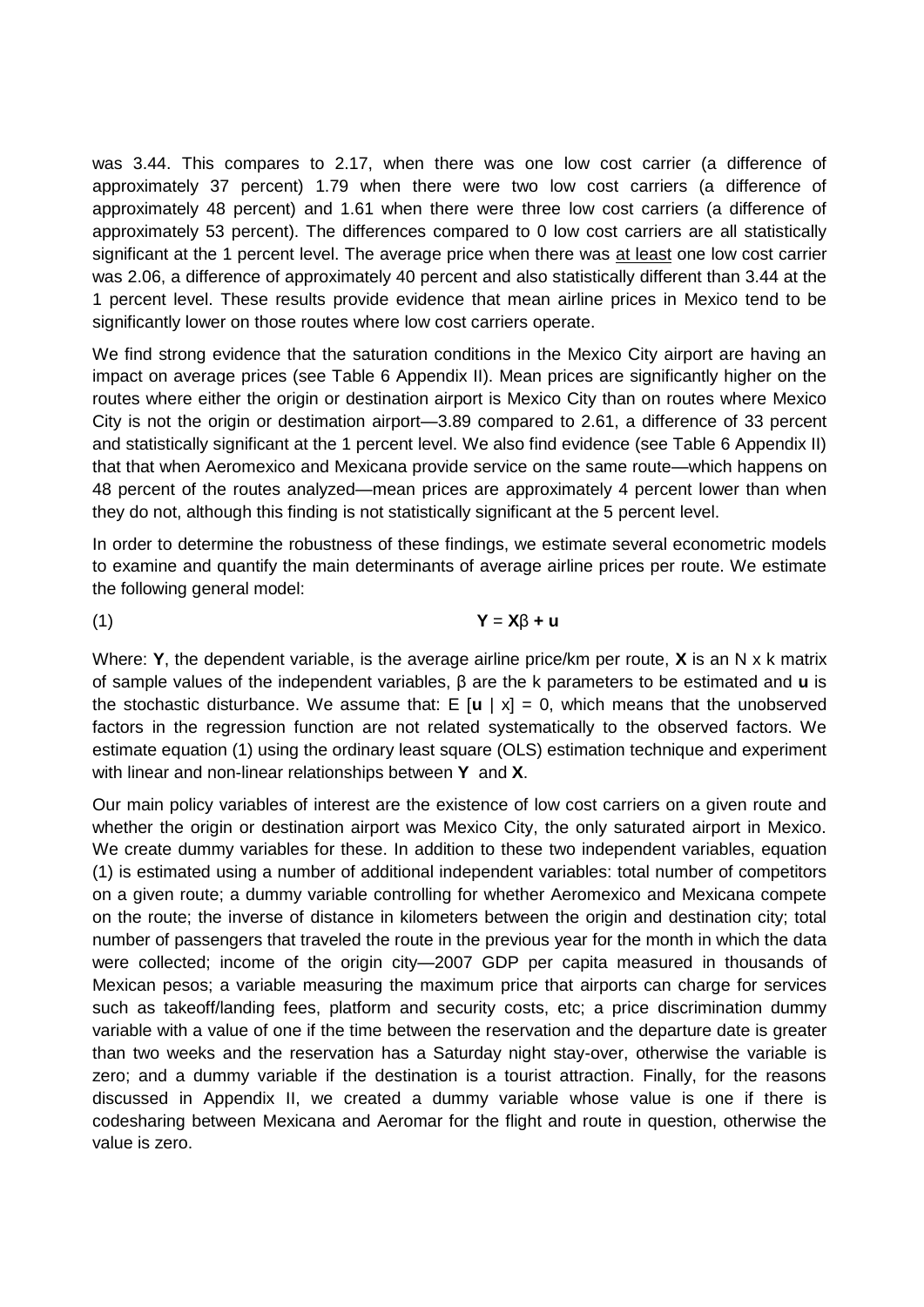Estimating several versions models of (1) we find that the existence of a low cost carrier on a route is associated with significantly lower prices, holding constant other factors that affect price, (see Table 7 Appendix II). We also find that flights into or out of Mexico City is associated with significantly higher prices, holding constant other factors that affect price. Depending on the model, the percent impact on prices if a low cost carrier is present is between 24 and 30 percent while the percent impact of the Mexico City airport variable ranges between 36 and 46 percent (see Table 8, Appendix II). We also find that competition between Aeromexico and Mexicana is associated with average prices that are between 16 and 31 percent lower and codesharing between Mexicana and Aeromar is associated with average prices that are between 32 and 49 percent higher.

We also estimated equation (1) relaxing the zero-conditional-mean assumption of **u** and assuming that there is contemporaneous correlation between the error term and the low cost carrier variable. Whenever there is contemporaneous correlation between the error term and the regressosr, that regressor is said to be endogenous and the parameter estimates from OLS, β<sup>OLS</sup>, can no longer be considered unbiased, other estimation procedures can be used to obtain better parameter estimates. Thus, in order to determine the robustness of our conclusions described above, we use instrumental variables to estimate equation (1) and consider three variables to be endogenous: low cost carrier, number of competitors, and number of passengers (see Tables 9 and 10, Appendix II).

Use of IV estimators increases the percentage impact of the low cost carrier to between 30 and 35 percent and increases the impact of the Mexico City dummy variable to between 70 and 80 percent. The impact of codesharing and incumbent competition remains relatively unchanged, although for one of the models the impact of incumbent competition is not significant. Thus, using IV regressions to deal with the possible endogeneity between the low cost carrier, number of carriers and total passengers increases the impact of low cost carriers and Mexico City variable but does not materially affect our major conclusions with respect to codesharing (between Mexicana and Aermar) and incumbent competition on airline prices.

Based upon our econometric point estimates we estimate potential increases in consumer surplus from improving airport conditions in Mexico City and increasing low cost competition throughout the country (Appendix II). To the extent that saturation conditions are eliminated at the Mexico City airport, consumers can gain up to 3 billion US\$ annually. To the extent that removing entry and expansion restrictions increases the number of low cost carriers entering unserved areas, consumers can gain up to 300 million US\$ annually.

## **VII. Policy Recommendations**

This last section of the paper presents competition policy recommendations that are intended to reduce impediments to competition in the Mexican domestic airline sector. The policy recommendations are divided into two broad categories: (i) access to essential airport facilities, and (ii) removing policy restrictions to entry and expansion.

The saturation/congestion conditions at the Mexico City Airport are a barrier to competition. There is very limited potential competition for these routes. Newer competitors are limited in their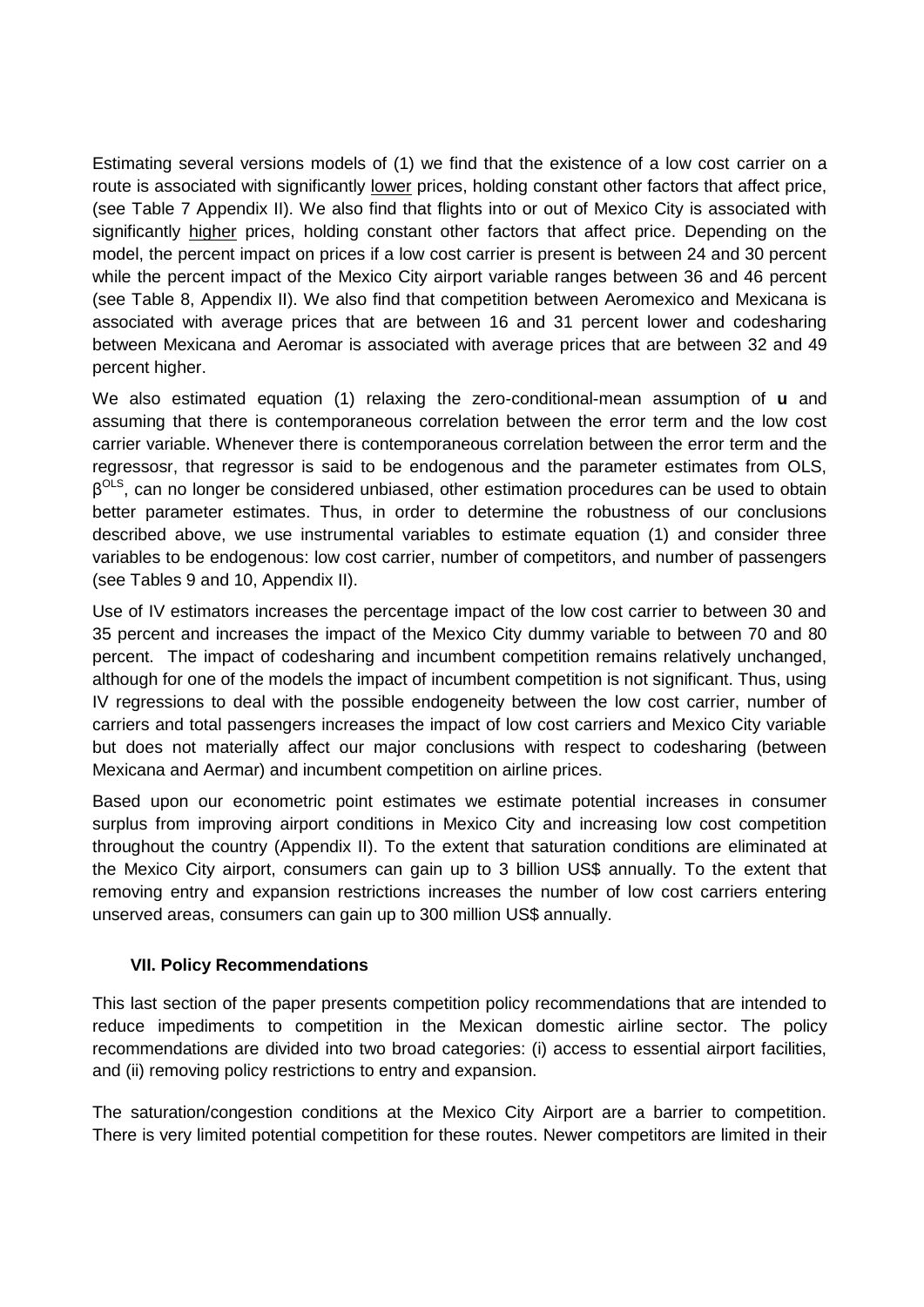ability to enter or expand airline service at this very important airport in Mexico that comprises more than 60 percent of the domestic passenger service in Mexico. The evidence in this paper indicates that the average price of flights into or out of Mexico City controlling for other factors including airport charges is between 40 and 80 percent higher. In order to lessen the negative impact on competition due to the conditions at the Mexico City Airport, we recommend the following:

- 1. Implement, as soon as possible, the market-based solutions—*e.g.,* auctions for takeoff/landing slots, etc—that the SCT and the Mexico City Airport have been empowered to implement since 2005 but have not done so to date;
- 2. Modify the pricing rules at the Mexico City Airport so that they are transparent and are set to improve economic efficiency by, for example, taking into account external congestion costs and or other factors within a price cap plan to limit monopoly pricing.
- 3. Eliminate "grandfather" clauses in the current regulations that favor the incumbent operators' access to essential airport infrastructure.
- 4. Modify the regulations so that actual and potential entrants are represented in the Committees that administer and allocate the take-off/landing slots.

With respect to entry and expansion, we make the following recommendations:

- 5. Eliminate the SCT's discretion in awarding concessions and approving new routes and schedules by guaranteeing that any safe airline can get a concession. There are several specific recommendations: (i) concessions should provide the airlines with the authority to provide service on any route, maintaining safety notification requirements on a route-by-route basis; (ii) airlines should be free to change schedules with simple notification; (iii) eliminate the rule that if the airlines does not provide service on authorized routes for 180 then they lose the right to provide the service; (iv) eliminate rule that if the airline does not begin offering service 90 days after receiving approval it loses the right.
- 6. Increase the limit on foreign ownership (currently at 25 percent) in order to attract additional capital and expertise. Carriers in other countries would likely find the Mexican domestic airline market attractive and increasing the limit could result in additional entry or expansion.
- 7. Negotiate agreements with other countries to permit cabotage service. As in the previous recommendation, carriers in other countries would likely find the Mexican domestic airline market attractive and permitting cabotage service would result in additional entry and benefit Mexican consumers.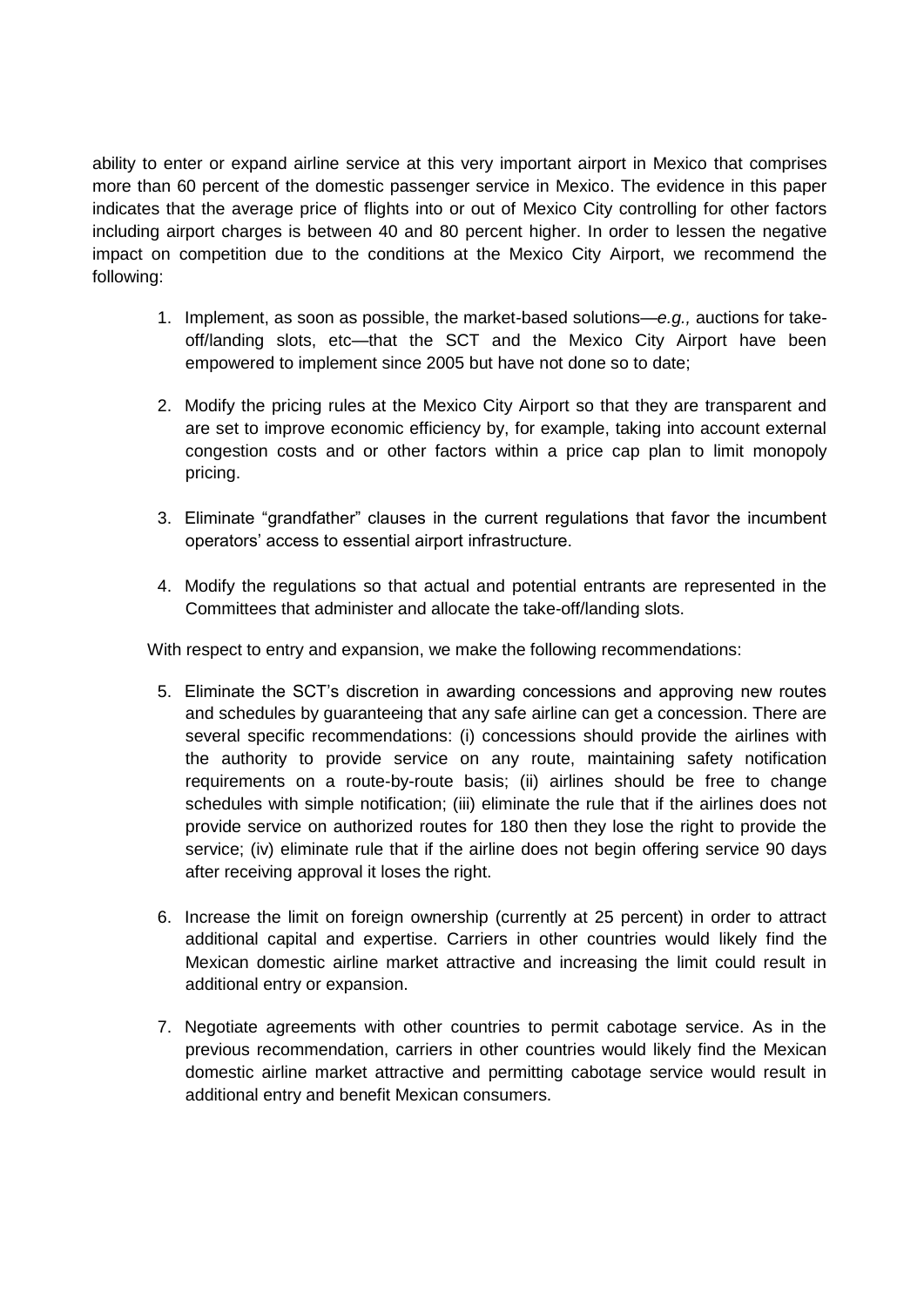### **References**

Adrangi, Bathram and K. Raffiee (2000), "New Evidence on Fare and Income Elasticity of the U.S. Airline Industry,‖ *Atlantic Economic Journal*, 4: 493-

Bailey, Elizabeth and W. Baumol (1984), "Deregulation and the Theory of Contestable Markets," *Yale Journal of Regulation*, 1: 111-137.

Berry, Steven and P. Jia (2009), "Tracing the Woes: An Empirical Analysis of the Airline Industry," Working Paper.

Borenstein, Severin and N. Rose (2008), "How Airline Markets Work...Or Do They? Regulatory Reform in the Airline Industry," in *Economic Regulation and its Reform: What Have we Learned?* Edited by Nancy Rose, University of Chicago Press, forthcoming.

Borenstein, Severin (1992), "The Evolution of U.S. Airline Competition," *Journal of Economic Perspectives*, 7.

Borenstein, Severin (1989), "Hubs and High Fares: Dominance and Market Power in the U.S. Airline Industry,‖ *RAND Journal of Economics* 20: 344-65.

Brueckner, Jan and P. Spiller (1994) "Economics of Traffic Density in the Deregulated Airline Sector,‖ *Journal of Law and Economics* 37: 379-415.

Brueckner, Jan, N Dyer, and P. Spiller (1992) "Fare Determination in Airline Hub-and-Spoke Networks,‖ *RAND Journal of Economics*, 23: 309-333.

Butler, Richard and J. Huston (1989), "How Contestable Are Airline Markets?" Atlantic Economic *Journal*, 2: 27-35.

Caves, Douglas, L. Christensen and L. Trethway (1984) "Economics of Density versus Economies of Scale: Why Trunk and Local Service Airline Costs Differ," Bell Journal of *Economics* 15: 471-489.

Domanico, Fabio (2007) "The European Airline Industry: Law and Economics of Low Cost Carriers,‖ *European Journal of Law Economics*, 23: 199-221.

Gillan, David (2006) "Airline Business Models and Networks: Regulation, Competition and Evolution in Aviation Markets,‖ *Review of Network Economics*, 4: 366-385.

Lee, Darin (2006), *Advances in Airline Economics 1: Competition Policy and Antitrust*, Elsevier.

Morrision, Steven A. (2001), "Actual, Adjacent, and Potential Competition: Estimating the Full Effect of Southwest Airlines,‖ *Journal of Transport Economics and Policy*, 35: 239-256.

Morrison Steven A. and C. Winston (1987), "Empirical Implications and Tests for the Contestable Market Theory,‖ *Journal of Law and Economics*, 30: 53-66.

Motta, Massimo (2004), *Competition Policy:Theory and Practice*, Cambridge University Press.

OECD (1999), *Policy Roundtable Airline Mergers and Alliances*

OECD (1997), *Policy Rountable Competition Policy and Airport Services*.

Swartz, Marius (1986), "The Nature and Scope of Contestability Theory," Oxford Economic *Papers*, 38: 37-57.

Tea Hoon Oum and Jong-Say Yong (1992) "Concepts of Price Elasticities of Transport Demand and Recent Empirical Estimates," Jounal of Transport Economics and Policy, :139-154.

United States Department of Transportation (1999), *Competition in the U.S. Domestic Airline Industry: The Need for a Policy to Prevent Unfair Practices*.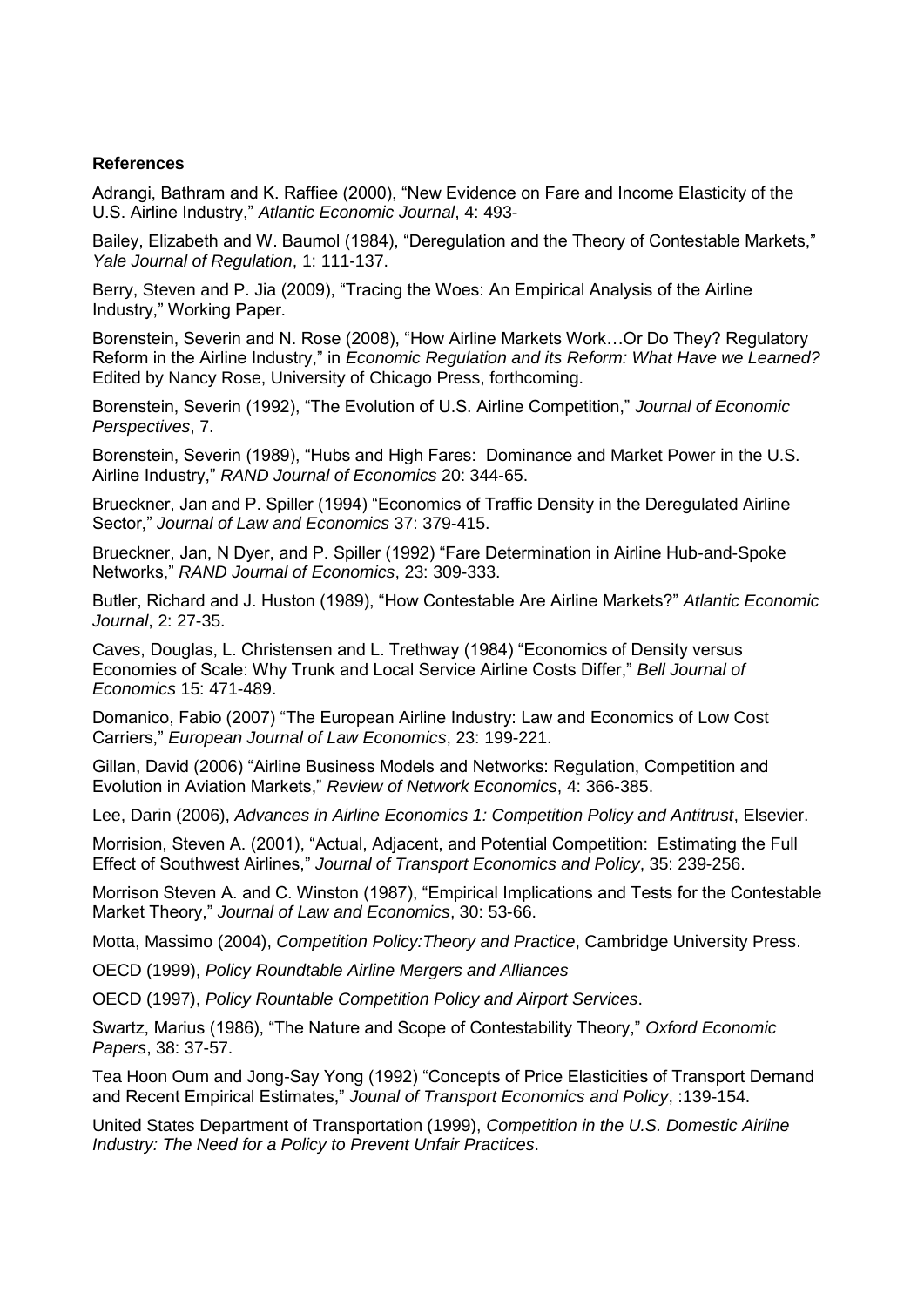## **Appendix I – Mexican Airline Carriers**

### *Mexican Airlines Currently in Operation*

## **1. Aerovías de Mexico, S.A. de C.V. (Aeromexico)**

Aerovías de México, S.A. de C.V., operating as Aeroméxico, is an [airline](http://en.wikipedia.org/wiki/Airline) based in [Mexico City,](http://en.wikipedia.org/wiki/Mexico_City) [Mexico.](http://en.wikipedia.org/wiki/Mexico) Aeromexico owns Aeromexico Connect, its main feeder airline and in 2008 the companies provided service to over 10 million passengers to destinations in Mexico and internationally.

The companies have about 25% of the domestic market which positions the airline as the largest domestic carrier. Internationally, Aeroméxico holds 12.8% of the Mexican foreign market share, or the second largest Mexican carrier after [Mexicana.](http://en.wikipedia.org/wiki/Mexicana) Aeroméxico and [Aeroméxico Connect](http://en.wikipedia.org/wiki/Aerom%C3%A9xico_Connect) together operate a total of 650 daily flights to 67 destinations on 4 continents, with a global fleet of 104 airplanes with an average age of approximately 8 years. Aeromexico operates scheduled domestic services and international services to [Asia,](http://en.wikipedia.org/wiki/Asia) [Canada,](http://en.wikipedia.org/wiki/Canada) [Europe,](http://en.wikipedia.org/wiki/Europe) [Central America,](http://en.wikipedia.org/wiki/Central_America) [South](http://en.wikipedia.org/wiki/South_America)  [America](http://en.wikipedia.org/wiki/South_America) and [USA.](http://en.wikipedia.org/wiki/United_States) Its main base is [Mexico City International Airport,](http://en.wikipedia.org/wiki/Mexico_City_International_Airport) with secondary hubs at [General Mariano Escobedo International Airport,](http://en.wikipedia.org/wiki/General_Mariano_Escobedo_International_Airport) [Monterrey](http://en.wikipedia.org/wiki/Monterrey) and General [Ignacio Pesqueira](http://en.wikipedia.org/wiki/General_Ignacio_Pesqueira_Garcia_International_Airport)  [Garcia International Airport](http://en.wikipedia.org/wiki/General_Ignacio_Pesqueira_Garcia_International_Airport) in [Hermosillo.](http://en.wikipedia.org/wiki/Hermosillo) AeroMéxico is the only Latin American airline that flies to [Asia,](http://en.wikipedia.org/wiki/Asia) and was the only airline in Mexico with scheduled services to [Europe,](http://en.wikipedia.org/wiki/Europe) until [Mexicana](http://en.wikipedia.org/wiki/Mexicana) initiated its Mexico City to London's [Gatwick](http://en.wikipedia.org/wiki/Gatwick) service in January 2009. Aeromexico was one of the founding members of [Sky Team,](http://en.wikipedia.org/wiki/Sky_Team) the second largest alliance in the world.

The Consorcio Aeromexico, S.A. de C.V., was created on January 24, 2006 to replace Cintra, S.A. de C.V. In October 2007, Consorcio Aeromexico, S.A. de C.V. (Aeromexico, Aeromexico Connect, 50% of Aeromexpress, Seat and Alas de América), was acquired by a group of 15 Mexican investors headed by José Luis Barraza, together with Grupo Banamex, that won the bid published by the Instituto de Protección al Ahorro Bancario.

## **2. Mexicana de Aviación, S.A. de C.V. (Mexicana)**

Mexicana was the first airline established in Mexico. Mexicana owns and operates MexicanaClick formerly Click Mexicana which first started as a [low-cost airline](http://en.wikipedia.org/wiki/Low-cost_carrier) based in [Mexico City,](http://en.wikipedia.org/wiki/Mexico_City) [Mexico](http://en.wikipedia.org/wiki/Mexico) and later changed its market and became [Mexicana's](http://en.wikipedia.org/wiki/Mexicana_de_Aviaci%C3%B3n) regional operator, serving most of Mexicana's domestic routes between more than 25 Mexican cities. In 2008 the airlines provide service to over 11 million passengers to destinations in Mexico and internationally.

Mexicana and Click have a combined fleet size of 96 and have a total of 48 destinations. Mexicana is the country's largest international airline in terms of most passengers transported, operating services to North America, Central America, the [Caribbean,](http://en.wikipedia.org/wiki/Caribbean) South America and Europe. In 2008 Mexicana and Click were invited to the Oneworld alliance at the member and associate level, respectively. Mexicana's principal [hub](http://en.wikipedia.org/wiki/Airline_hub) is [Mexico City International Airport,](http://en.wikipedia.org/wiki/Mexico_City_International_Airport) with secondary hubs at [Cancún International Airport](http://en.wikipedia.org/wiki/Canc%C3%BAn_International_Airport) and [Don Miguel Hidalgo y Costilla International](http://en.wikipedia.org/wiki/Don_Miguel_Hidalgo_y_Costilla_International_Airport)  [Airport,](http://en.wikipedia.org/wiki/Don_Miguel_Hidalgo_y_Costilla_International_Airport) [Guadalajara.](http://en.wikipedia.org/wiki/Guadalajara,_Jalisco) Mexicana's main competitor is [Aeroméxico,](http://en.wikipedia.org/wiki/Aerom%C3%A9xico) although the two companies "code-share" on several routes and were merged for more than a decade. Mexicana is North Americas oldest airline and the world's [third oldest airline](http://en.wikipedia.org/wiki/List_of_airlines_by_foundation_date) operating under the same name, after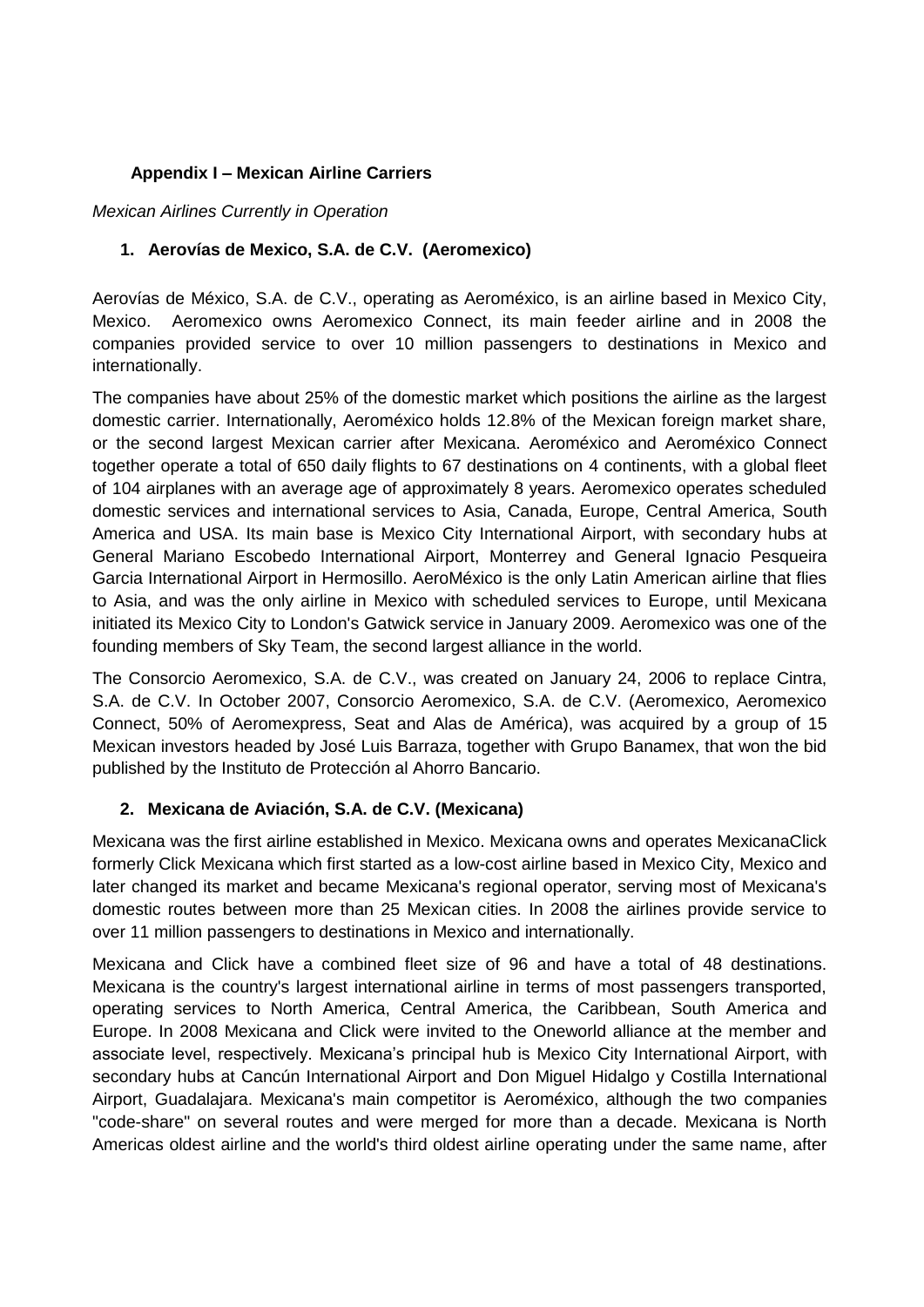the Netherlands' [KLM](http://en.wikipedia.org/wiki/KLM) and Australia's [Qantas.](http://en.wikipedia.org/wiki/Qantas) Despite government announcements indicating that the airlines were going to be privatized, that move did not occur until November 29, 2005, when Cintra sold Mexicana and its subsidiary, [Click Mexicana,](http://en.wikipedia.org/wiki/Click_Mexicana) to the Mexican hotel chain [Grupo](http://en.wikipedia.org/w/index.php?title=Grupo_Posadas&action=edit&redlink=1)  [Posadas](http://en.wikipedia.org/w/index.php?title=Grupo_Posadas&action=edit&redlink=1) for USD\$165.5 million.

Click is Mexico's first low-cost airline. Mexicana employs Click mostly on domestic operations while Mexicana focused on international and longer domestic routes. Click flies primarily in the Yucatan Peninsula and northern Mexico and its sole international destination is [Havana, Cuba.](http://en.wikipedia.org/wiki/Havana) Mexicana is considering the possibility of expanding Click's fleet to incorporate A319 which could serve destinations in Central America and the Caribbean. Click currently has 22 F100 aircraft in an all economy-plus layout.

# **3. ABC Aerolineas ("Interjet")**

Interjet is a low cost airliner headquartered in Toluca with its principal base of operations at the Toluca airport and Mexico City International airport. In 2008 it provided service to approximately 3 million passengers to destinations in Mexico. It operates scheduled serevice between Toluca and 15 other Mexican cities. Interjet started operations on December 1, 2005 and currently has a fleet of 15 Airbus A320-214 at an average age of 5 years. Interjet is wholly-owned by the Mexican conglomérate Aleman Group.

# **4. Aeroenlaces ("VivaAerobus")**

VivaAerobus is a low cost airliner that started operations on November 30, 2006 with its hub at [General Mariano Escobedo International Airport](http://en.wikipedia.org/wiki/General_Mariano_Escobedo_International_Airport) (MTY), in [Monterrey,](http://en.wikipedia.org/wiki/Monterrey) Mexico. In 2008 it provided service to approximately 1.4 million passengers.

The airline currently flies between Monterrey and 21 other Mexican cities (September 2008). VivaAerobus has a fleet of 9 Boeing 737-300 and an average age of 22 years. VivaAerobus is co-owned by the Ryan family, founders of [Ryanair](http://en.wikipedia.org/wiki/Ryanair) and the Mexican bus company IAMSA. The Ryans joined with [Maurice Mason](http://en.wikipedia.org/w/index.php?title=Maurice_Mason&action=edit&redlink=1) of [Kite Investments](http://en.wikipedia.org/w/index.php?title=Kite_Investments&action=edit&redlink=1) to establish "RyanMex" to facilitate the Irish family's investment in the Mexican airline. RyanMex hold 49 percent of shares in the airline, while IAMSA will have the remaining majority stake. It started off with an initial investment of \$50 million and two [Boeing 737-300](http://en.wikipedia.org/wiki/Boeing_737) airplanes bearing its vivid green and red dots logo. The airline has served 1.3 million passengers in its first year of operations and anticipates handling 2.4 million passengers in 2008.

On November 5, 2007 the airline received approval from the [US Department of Transportation](http://en.wikipedia.org/wiki/US_Department_of_Transportation) to operate to [Austin-Bergstrom International Airport,](http://en.wikipedia.org/wiki/Austin-Bergstrom_International_Airport) initially serving the Mexican destinations of [Cancún,](http://en.wikipedia.org/wiki/Canc%C3%BAn) [Monterrey,](http://en.wikipedia.org/wiki/Monterrey) [Guadalajara](http://en.wikipedia.org/wiki/Guadalajara,_Jalisco) and [León.](http://en.wikipedia.org/wiki/Le%C3%B3n,_Guanajuato) Flights to the [South Terminal Austin](http://en.wikipedia.org/wiki/South_Terminal_Austin) began on May 1, 2008.

# **5. Aviasca**

Aviacsa is an airline based in Monterrey, Mexico that operates domestic services radiating from hubs in Monterrey, Mexico City, Guadalajara and Leon and provides international service to Las Vegas, Nevada. In 2008 it provided service to approximately 2.7 million passengers to 18 destinations and it operates a fleet of 21 Boeing 737-200 and 3 Boeing 737-300.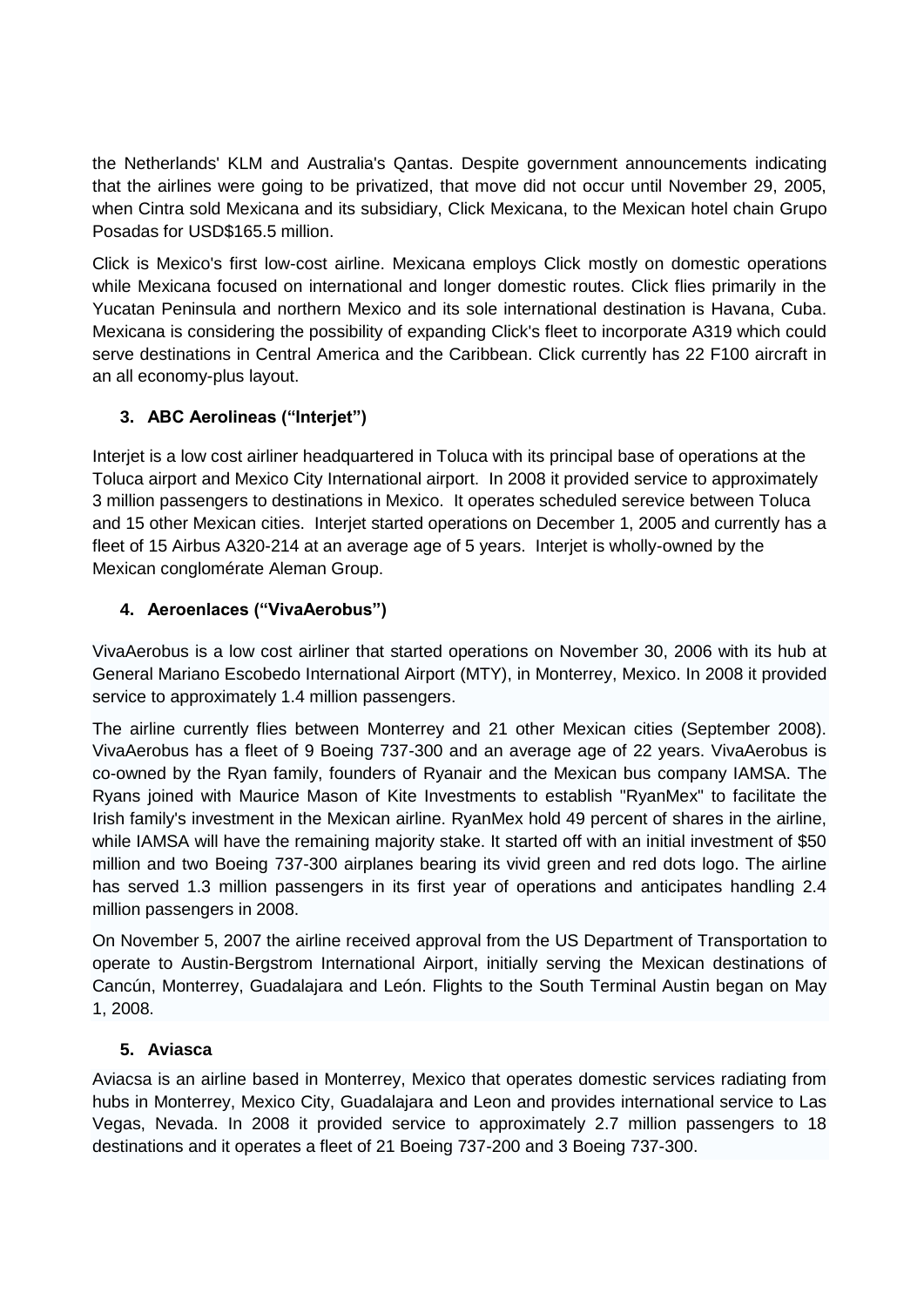The airline was established on May 5, 1990 by the government of the [Mexican state](http://en.wikipedia.org/wiki/Mexican_state) of [Chiapas](http://en.wikipedia.org/wiki/Chiapas) in order to fulfill the transportation needs of the fast-growing communities located in that state. Currently, the airline is owned by Aeroexo S.A., an airline charter company based in Monterrey. In June 2009 the Mexican government grounded 25 aircraft after officials said that the airline had maintenance irregularities. The airline is appealing this ruling citing, among other things, reports from the FAA and third party inspectors which have deemed the airline to be safe.

# **6. Vuela (Volaris)**

Volaris is a low cost airline based in Toluca and headquarterd in Santa Fe, Mexico City. In 2008 it provided service to approximately 3.4 million passengers to 23 destinations and it has a fleet of 19 Airbus A319-100 and 2 A319-100 with an average age of approximately 3 years and it has orders for 18 more A319-100 and 8 A319-100s. Volaris began operations in March 2006.

Volaris is the commercial brand of the Mexican group Concesionaria Vuela Compañía de Aviación S.A. de C.V., a [low-cost airline](http://en.wikipedia.org/wiki/Low-cost_airline) based in the city of [Toluca,](http://en.wikipedia.org/wiki/Toluca) [Mexico State](http://en.wikipedia.org/wiki/Mexico_(state)) and the fastest growing Mexican airline. Its headquarters are located in [Santa Fe \(Mexico City\)](http://en.wikipedia.org/wiki/Santa_Fe_(Mexico_City)) and its operational base are located at the [Lic. Adolfo López Mateos International Airport](http://en.wikipedia.org/wiki/Lic._Adolfo_L%C3%B3pez_Mateos_International_Airport) (TLC) in [Toluca,](http://en.wikipedia.org/wiki/Toluca) only 50 kilometers (31 miles) west of Mexico City. Volaris provides free transportation from Toluca Airport to Mexico City's Santa Fé area.

On Nov 10, 2008 Volaris announced a codeshare agreement with [Southwest Airlines.](http://en.wikipedia.org/wiki/Southwest_Airlines) Southwest and Volaris plan to announce their flight itineraries and other details early in 2010, subject to government approval. Volaris has government permission to fly outside Mexico. On Feb 2 2009 Volaris filled an application with US DOT requesting permission to serve [Fort Lauderdale](http://en.wikipedia.org/wiki/Fort_Lauderdale) from its base at [Toluca](http://en.wikipedia.org/wiki/Toluca) using its A319 and A320's. On April 27th, 2009 Volaris announced start-up of operations to [Los Angeles International Airport](http://en.wikipedia.org/wiki/Los_Angeles_International_Airport) and [Oakland International Airport,](http://en.wikipedia.org/wiki/Oakland_International_Airport) within the San Francisco Bay Area for the latter; nonstop service to/from [Toluca](http://en.wikipedia.org/wiki/Toluca) and [Guadalajara](http://en.wikipedia.org/wiki/Guadalajara) will happen with both U.S. airports. Volaris also announced that [Fort Lauderdale,](http://en.wikipedia.org/wiki/Fort_Lauderdale,_Florida) [Las Vegas,](http://en.wikipedia.org/wiki/Las_Vegas,_Nevada) [New York,](http://en.wikipedia.org/wiki/New_York_City,_New_York) [Orlando](http://en.wikipedia.org/wiki/Orlando,_Florida) will be some of the next U.S. destinations it will serve. On May 16, 2009 volaris.com.mx announced that it will also be serving nonstop service from LAX to Hermosillo, and will also serve LAX to Cancun with a layover in Guadalajara.

# **7. Aeromar**

Aeromar is an airline based in Mexico City, Mexico that operates scheduled domestic services to 18 destinations. In 2008 it provided service to approximately half a million passengers. It has a fleet size of 14 consisting of 10 ATR 42-320 and 4 ATR 42-500. The airline was established on [29 January](http://en.wikipedia.org/wiki/January_29) [1987](http://en.wikipedia.org/wiki/1987) and started operations on [5 November](http://en.wikipedia.org/wiki/November_5) [1987](http://en.wikipedia.org/wiki/1987) as Transportes Aeromar. It is owned by Grupo Aeromar (publicly listed) (99.99%) and has 894 employees (at March [2009\)](http://en.wikipedia.org/wiki/2009).

# **8. Grupo Aero Monterrey (MagniCharters)**

The airline was established in 1994 and started operations in January 1995. Its hub is Monterrey and provides service to 12 cities in Mexico and internationally to Varadero, Cuba. In 2008 it provided service to approximately 650 million passengers. MagniCharters has a fleet of six airlines consisting of three Boeing 737-200 and three Boeing 737-300.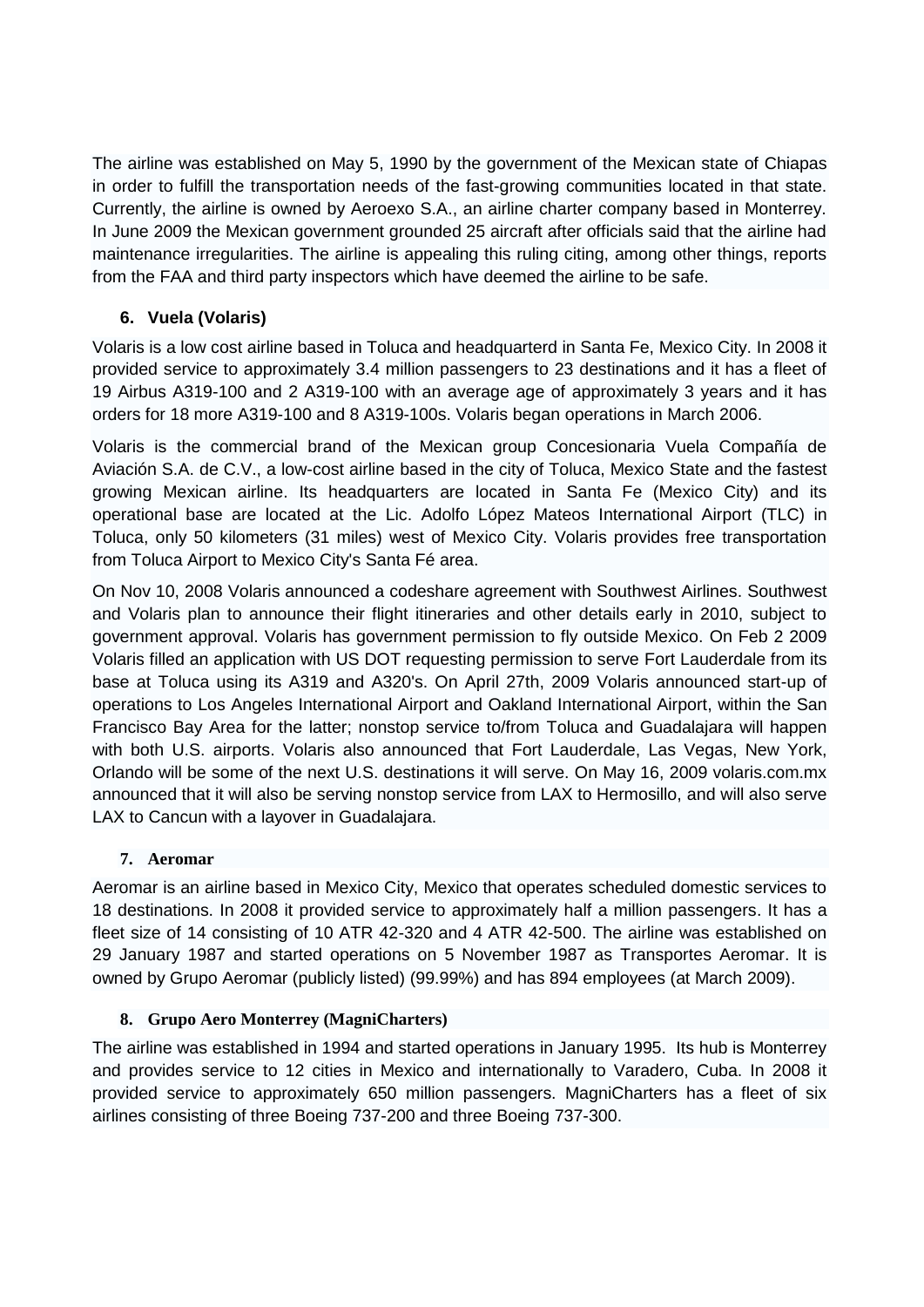It is owned by Augusto Adolfo Bojorquez Maza (25%), Gabriel Antonio Bojorquez Maza (25%), Jose David Bojorquez Maza (25%) and Luis Fernando Bojorquez Maza (25%). In June 10, 2008, the SCT, Mexico's federal [Secretariat of Communications and Transport,](http://en.wikipedia.org/wiki/Secretariat_of_Communications_and_Transport_(Mexico)) suspended Magnicharters operations due to a lack of proper maintenance and large debts, and gave the airline 90 days to correct the problems and pay the debts. The problems were solved and on June 20, ten days later, the airline restarted regular operations.

*Mexican Airlines that have recently exited the Market* 

# **1. Aerocalifornia**

Aero California, S.A. de C.V. was an [airline](http://en.wikipedia.org/wiki/Airline) based in [La Paz, Baja California Sur,](http://en.wikipedia.org/wiki/La_Paz,_Baja_California_Sur) [Mexico](http://en.wikipedia.org/wiki/Mexico) that had been in operations since the late 1980s. In 2008 it provided service to approximately half a million passengers. Its main base is in [Manuel Márquez de León International Airport,](http://en.wikipedia.org/wiki/Manuel_M%C3%A1rquez_de_Le%C3%B3n_International_Airport) La Paz. The airline served 17 destinations in [Mexico](http://en.wikipedia.org/wiki/Mexico) but it has been officially grounded since July 2008 over unpaid ATC debts.

On [August 2,](http://en.wikipedia.org/wiki/August_2) [2008](http://en.wikipedia.org/wiki/2008) it was reported that Aerocalifornia would cease operations permanently and would likely file for bankruptcy, however there has not been any official statement from the company. Its slots at [Mexico City International Airport](http://en.wikipedia.org/wiki/Mexico_City_International_Airport) were taken by [Interjet.](http://en.wikipedia.org/wiki/Interjet)

Aerocalifornia is not in an official bankruptcy, yet it is effectively out of business, due to lack of payment of airports ground and support services and not paying the [Mexican Air Force](http://en.wikipedia.org/wiki/Mexican_Air_Force) [Air traffic](http://en.wikipedia.org/wiki/Air_traffic_control)  [control](http://en.wikipedia.org/wiki/Air_traffic_control) [taxes.](http://en.wikipedia.org/wiki/Taxes) The Ministry of Transportations of Mexico later allowed [Interjet](http://en.wikipedia.org/wiki/Interjet) to buy Aerocalifornia's last two hubs at [La Paz, Baja California Sur](http://en.wikipedia.org/wiki/La_Paz,_Baja_California_Sur) [Manuel Márquez de León](http://en.wikipedia.org/wiki/Manuel_M%C3%A1rquez_de_Le%C3%B3n_International_Airport)  [International Airport](http://en.wikipedia.org/wiki/Manuel_M%C3%A1rquez_de_Le%C3%B3n_International_Airport) and [Mexico City International Airport.](http://en.wikipedia.org/wiki/Mexico_City_International_Airport)

# **2. Aerolineas Mesoamericans (Alma)**

Aerolíneas Mesoamericanas, S.A. de C.V., [operating as](http://en.wikipedia.org/wiki/Operating_as) ALMA de Mexico, was a [low-cost airline](http://en.wikipedia.org/wiki/Low-cost_carrier) based in [Guadalajara,](http://en.wikipedia.org/wiki/Guadalajara,_Jalisco) [Mexico](http://en.wikipedia.org/wiki/Mexico) that began operations in 2006. In 2008 it provided service to approximately 900,000 passengers. It suspended all service on [November 7,](http://en.wikipedia.org/wiki/November_7) [2008.](http://en.wikipedia.org/wiki/2008) The airline once operated flights to more than 18 domestic destinations, with future plans for international service to the [USA.](http://en.wikipedia.org/wiki/United_States) Its main base was [Don Miguel Hidalgo y Costilla International Airport,](http://en.wikipedia.org/wiki/Don_Miguel_Hidalgo_y_Costilla_International_Airport) Guadalajara.

By the end of 2007, ALMA had grown its fleet to 18 aircraft and had announced plans to expand to 30 aircraft within the coming year, including two new CRJ900 aircraft on order directly from Bombardier. ALMA was then considered one of the fastest growing regional airlines in Mexico. This turned out to be the high point in the airline's history. Within months ALMA was feeling the effects of soaring fuel prices and increased competition. In early [2008](http://en.wikipedia.org/wiki/2008) the company indefinitely deferred further aircraft deliveries and then cut capacity. By the end of the summer the fleet had dropped to just 12 aircraft.

On [November 7,](http://en.wikipedia.org/wiki/November_7) [2008,](http://en.wikipedia.org/wiki/2008) ALMA announced on its website that it was ceasing all operations, effective immediately, citing the [global economic crisis,](http://en.wikipedia.org/wiki/Global_economic_crisis) the increase in fuel prices and the devaluation of the [Mexican peso.](http://en.wikipedia.org/wiki/Mexican_peso) The airline had not made any backup plans for its booked passengers. As a result, all such customers had effectively lost their money unless they were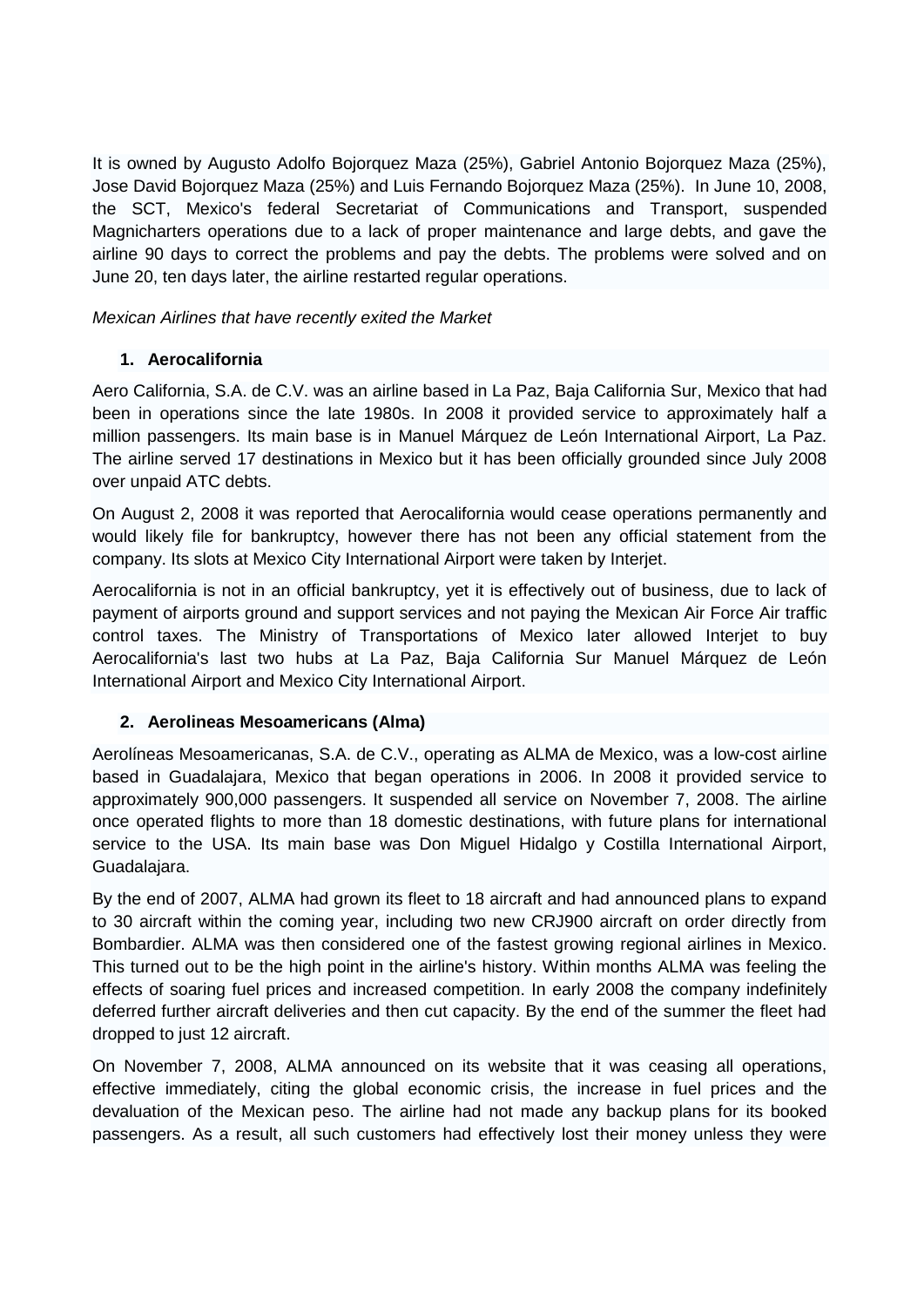willing to make a claim to PROFECO, which stated that any such claim could literally take years to resolve. Aeroméxico offered to reprotect passengers, but it charged 999 pesos per segment subject to G class availability.

# **3. Avolar**

Avolar Aerolíneas, S.A. de C.V. was a [low-cost](http://en.wikipedia.org/wiki/Low-cost_carrier) [airline](http://en.wikipedia.org/wiki/Airline) based in [Tijuana,](http://en.wikipedia.org/wiki/Tijuana) [Baja California,](http://en.wikipedia.org/wiki/Baja_California) [Mexico,](http://en.wikipedia.org/wiki/Mexico) with corporate offices in [Tijuana](http://en.wikipedia.org/wiki/Tijuana) that began operations in 2005. In 2008 the airline provide service to approximately half a million passengers.

The airline operated a domestic network of 17 cities as of November 2007. Avolar's main base was located at the sole large-hangar facility at the [General Abelardo L. Rodríguez International](http://en.wikipedia.org/wiki/General_Abelardo_L._Rodr%C3%ADguez_International_Airport)  [Airport](http://en.wikipedia.org/wiki/General_Abelardo_L._Rodr%C3%ADguez_International_Airport) in Tijuana. On August 4, 2008, the Mexican Ministry of Communications and Transports suspended all Avolar operations, due to tax debts leaving thousands stranded at Tijuana Airport. On August 8, 2008, the airline resumed all flights. On late night of October 3, 2008, Mexico's aviation authorities again suspended Avolar operations; the airline canceled flights from [Tijuana](http://en.wikipedia.org/wiki/Tijuana_International_Airport)  [International Airport](http://en.wikipedia.org/wiki/Tijuana_International_Airport) that were bound for [Guadalajara](http://en.wikipedia.org/wiki/Guadalajara) and [Cuernavaca](http://en.wikipedia.org/wiki/Cuernavaca) at that time without any previous warning, leaving stranded 160 passengers at the airport. However, 13 hours later, on October 4, the airline ressumed all services normally. On [October 28,](http://en.wikipedia.org/wiki/October_28) 2008, Mexico's Communications and Transports Secretariat (SCT) finally ceased Avolar from all its operations, due to the illegal operations of the airline after its airspace operative concession had expired the previous day, on October 27.

## **4. Lineas Areas Azteca**

Líneas Aéreas Azteca was an [airline](http://en.wikipedia.org/wiki/Airline) based in [Mexico City,](http://en.wikipedia.org/wiki/Mexico_City) [Mexico](http://en.wikipedia.org/wiki/Mexico) that began operation in 2001 and ceased operations in 2007. In 2006 it provided service to approximately one million passengers. It operated domestic scheduled services and international services to the [USA.](http://en.wikipedia.org/wiki/United_States) Its main base was [Mexico City International Airport,](http://en.wikipedia.org/wiki/Mexico_City_International_Airport) with a hub at [General Abelardo L. Rodríguez](http://en.wikipedia.org/wiki/General_Abelardo_L._Rodr%C3%ADguez_International_Airport)  [International Airport,](http://en.wikipedia.org/wiki/General_Abelardo_L._Rodr%C3%ADguez_International_Airport) [Tijuana.](http://en.wikipedia.org/wiki/Tijuana)

Operations of the airline were suspended by the government in March [2007](http://en.wikipedia.org/wiki/2007) due for safety problems, and in October 2007 the Mexican airline asociation allowed it to restart operations. However, according to the Dirección General de Aeronáutica Civil (DGAC) of the Secretariat of Communications and Transport, it ceased operations on October 10, 2007, for not having a good financial statement, after the suspension on March 2007.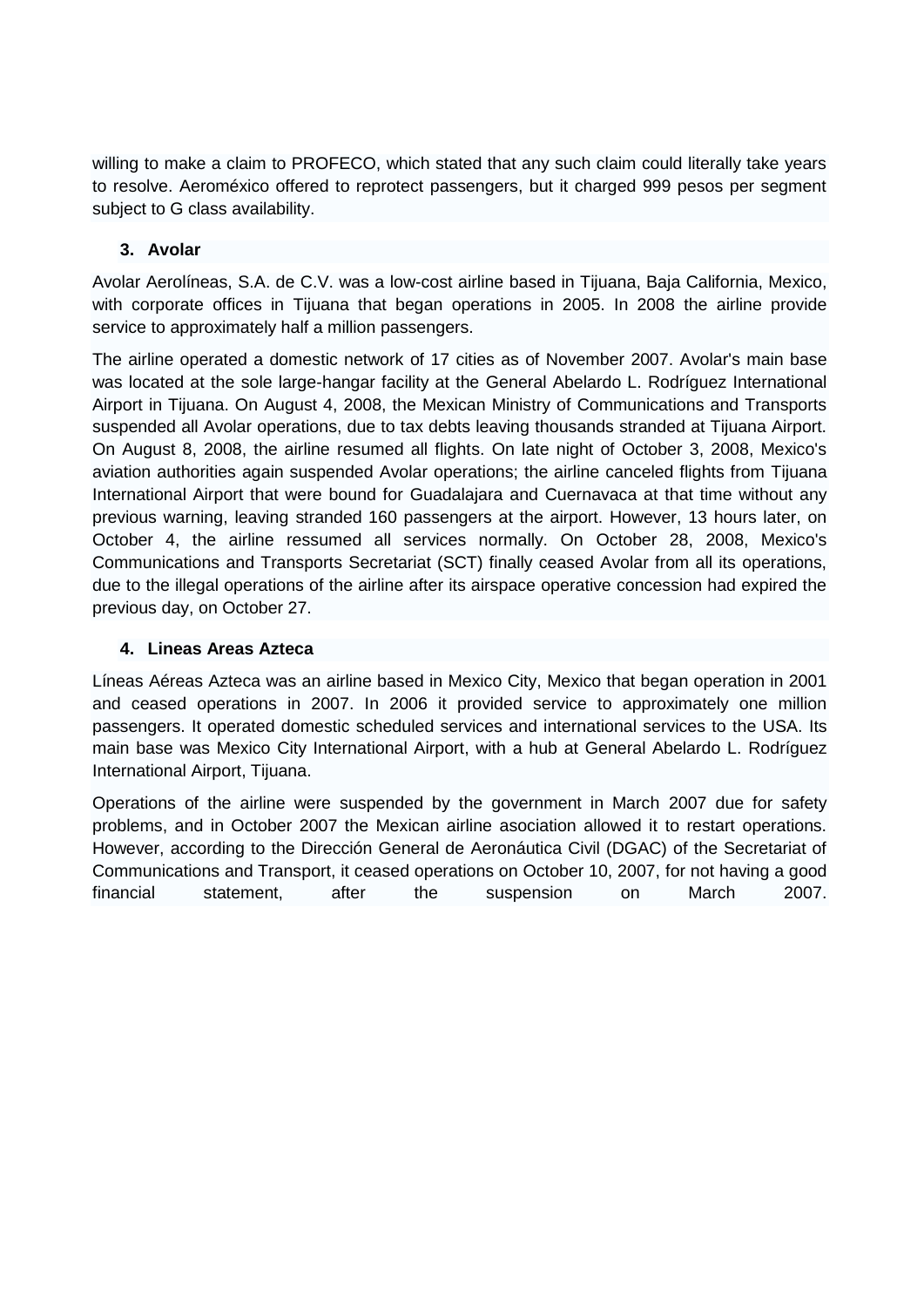## **Appendix II – A Statistical & Econometric Analysis of Airline Prices in Mexico**<sup>49</sup>

### *Data Collection*

We collected data on the airline sector in Mexico to investigate and analyze the relationship between various variables of interest in order to gain insights into the economic and competition characteristics of the sector. The data analysis should also provide policymakers with relevant information that can be used to adopt policies that remove and lower competition barriers and increase competition in the sector and to provide estimates of potential welfare gains from such reform. We collected data on: the number of existing routes in Mexico and distance per route; the number and type (*i.e.* low cost or traditional) of airlines providing service per route; prices per kilometre for each airline offering service on the route; total passengers flown and totoal flights in the previous year per route; important economic characteristics of origin and destination cities and economic conditions at the different airports such as the price airports charge for airport services and congestion conditions in different airports, to name a few.<sup>50</sup> We use simple statistical analysis as well as estimate structural econometric models to reach our major conclusions.

<span id="page-34-0"></span>The SCT provides passenger information by route—monthly and yearly passengers travelled and total flights—for approximately 600 point-to-point routes in Mexico in 2008.<sup>51</sup> We believe that these 600 routes roughly equal the population of routes in Mexico. We collected data on approximately 500 of these routes.<sup>52</sup> Airline price data were collected during the period April through August 2009.<sup>53</sup>

We began by identifying the total number of airlines offering service in Mexico based upon information provided by the SCT in 2008.<sup>54</sup> The SCT identifies trunk and regional carriers. Trunk carriers tend to fly larger aircraft and provide service throughout Mexico while

j

<sup>&</sup>lt;sup>49</sup> I thank Douglas Umana for his excellent assistance in data gathering and, especially, in data analysis. Many thanks also to Craig Conrath and Ernesto Estrada for their many insights and suggestions. I especially thank Severin Borenstien, Steve Morrison and Jose Gomez Ibanez for their review and significant contributions to the analysis. All errors are my responsibility.

 $50$  The only airport in Mexico that was operating under conditions of "saturation," as defined by the Sectetariat of Comunicaciones y Transporte, was Mexico City. Our dummy variable controlling for airport saturation conditions is thus a dummy variable for whether the origin or destination is Mexico City.

<sup>51</sup> Secretaria de Comunicaciones y Transporte, *La Aviacion Mexicana en Cifras*, 1989-2008, http://www.sct.gob.mx/transportes/. The total number of routes was 589.

 $52$  Specifically, we collected data on 497 routes. The difference between the 589 routes identified in 2008 and the 497 routes we collected can be explained, in part, by seasonality—some of the 589 routes are not flown during the months we collected our data—and by the possibility that some of the routes are no longer provided. A review of the data show that these missing routes where proportionally lower demand routes than the average route for which we did obtain information. The mean for these routes was 159 flights per year compared to the mean of 887 flights per year for our data.

<sup>53</sup> This time period is very atypical for the Mexican economy and the airline sector in Mexico. Mexico was hit very hard by the U.S. recession in 2008-2009. And the H1N1 virus epidemic was first reported in Mexico in late April 2009 and subsequently caused a severe contraction in travel to and from and within Mexico.

<sup>&</sup>lt;sup>54</sup> See footnote [51.](#page-34-0)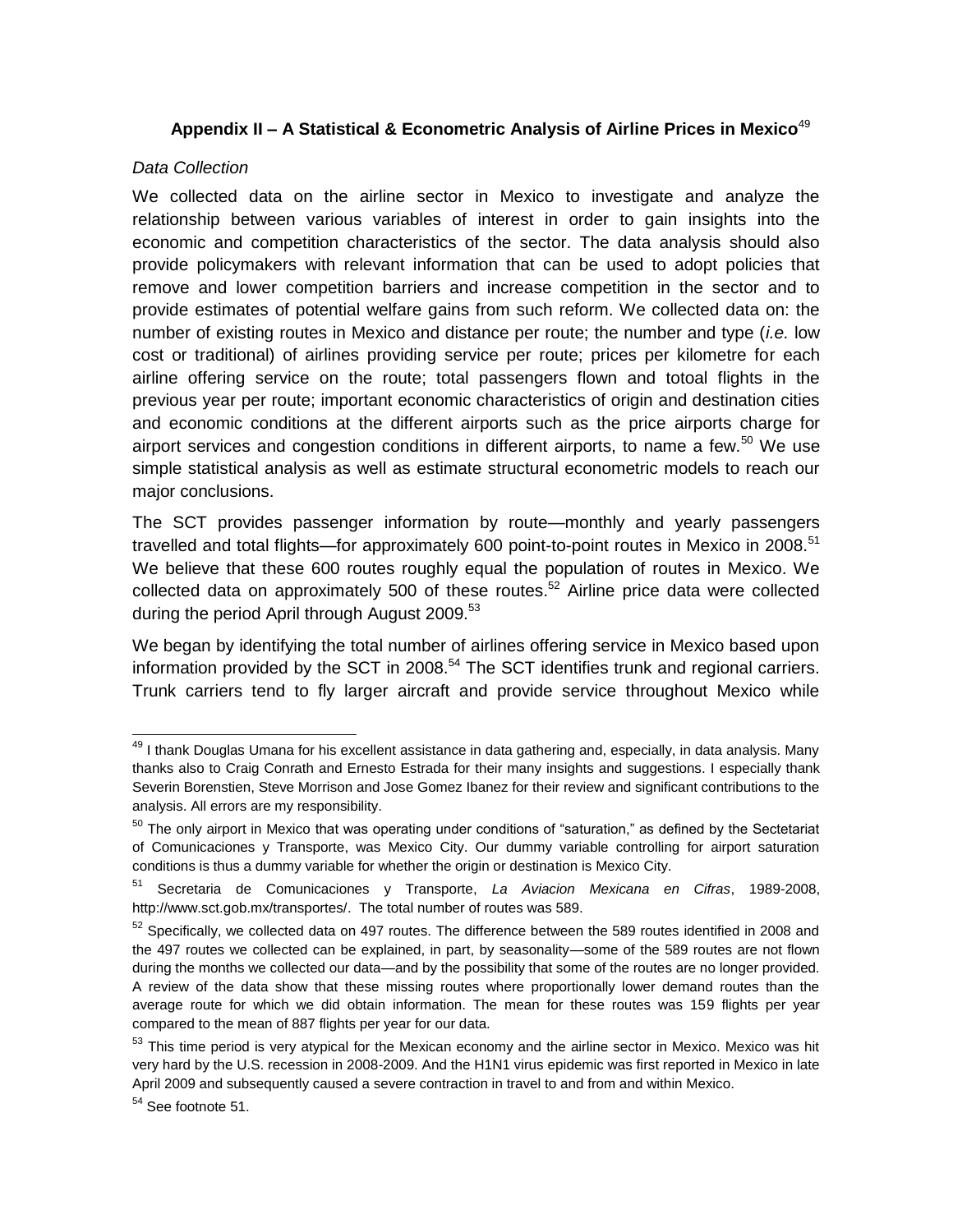regional carriers tend to fly smaller aircraft and provide air travel within discrete geographical areas of Mexico. In 2008 the SCT data show a total of 13 airlines (both regional and trunk) providing domestic service in Mexico and we began our data collection using these airlines. Of the 13 airlines, three ceased operating sometime in 2008 (these airlines were Aerocalifornia, Alma, and Avolar). This left 10 airlines for data analysis. In 2008 the SCT data shows only four regional airlines, a number that is significantly lower than in earlier years. Of the four airlines, however, two are owned by the two large incumbent trunk airlines, Aeromexico and Mexicana. Aeromexico operates Aeroliteral (Aeromexico Connect) while Mexican operates Aerovias Caribe (Click). These two regional carriers provided service to more than 85 percent of the passengers flying on regional routes as determined by the SCT. Our data analysis below did not distinguish between the incumbent operators—Aeromexico and Mexicana—and their respective regional subsidiaries—Connect and Click, respectively.<sup>55</sup> Thus we were left with 8 airlines for data analysis when we commenced data collection.<sup>56</sup>

For each route identified by the SCT we searched the web sites of each of the airlines to determine whether the airline provided service on the route.<sup>57</sup> We began by selecting a departure and return date and collected a price quote for those dates for *each* airline that offered service on the route. That is, generally the same departure and return dates were used for the price quotes for each airline that provided service on the route. If the airline offered service for that route, we obtained a price quote from the airline's website for the lowest quoted round-trip service.<sup>58</sup> For each airline that provided service on the route we attempted to obtain price quotes for the same departing/returning dates for all carriers. When this was not the case the difference in date was generally within plus or minus one calendar day. This occurred in less than 10 percent of the observations. For each route we thus have a price quote for each airline providing service on the route and calculated an *un-weighted* lowest available average fare across all carriers serving the route which was used as the dependent variable in the study.

Some additional comments about the dependent price variable are in order. First, the departure and return date were used to create dummy variables for each route (and thus each observation) that proxied whether prices were discriminating among business or leisure travelers. If the departure and return date were taken 2-3 weeks in advance and required a Saturday night stay, we considered the price quote as one for a leisure

 $\overline{a}$ 

<sup>&</sup>lt;sup>55</sup> Aeromexico and Mexicana did not have separate web sites for their respective subsidiaries and it was not always clear for a given route whether the flight would be provided by the subsidiary. Therefore, average prices in this study for Aeromexico and Mexicana represent average prices for all flights offered by these airlines including flights offered by their respective subsidiaries.

<sup>&</sup>lt;sup>56</sup> This number was further refined during our data collection process because one airline, Aviacsa, ceased providing passenger service shortly after data collection began. The airline was shut down by the government for a number of reasons, and although in press statements the airline expects to provide service again as of the end of our data collection it had not resumed service.

<sup>&</sup>lt;sup>57</sup> All the airlines had a functioning website that allowed customers to search different itineraries and make reservations.

<sup>&</sup>lt;sup>58</sup> Prices included all applicable taxes. Where a carrier offered only one-way flights the datawere not collected—this was the case for some Interjet and Volaris observations.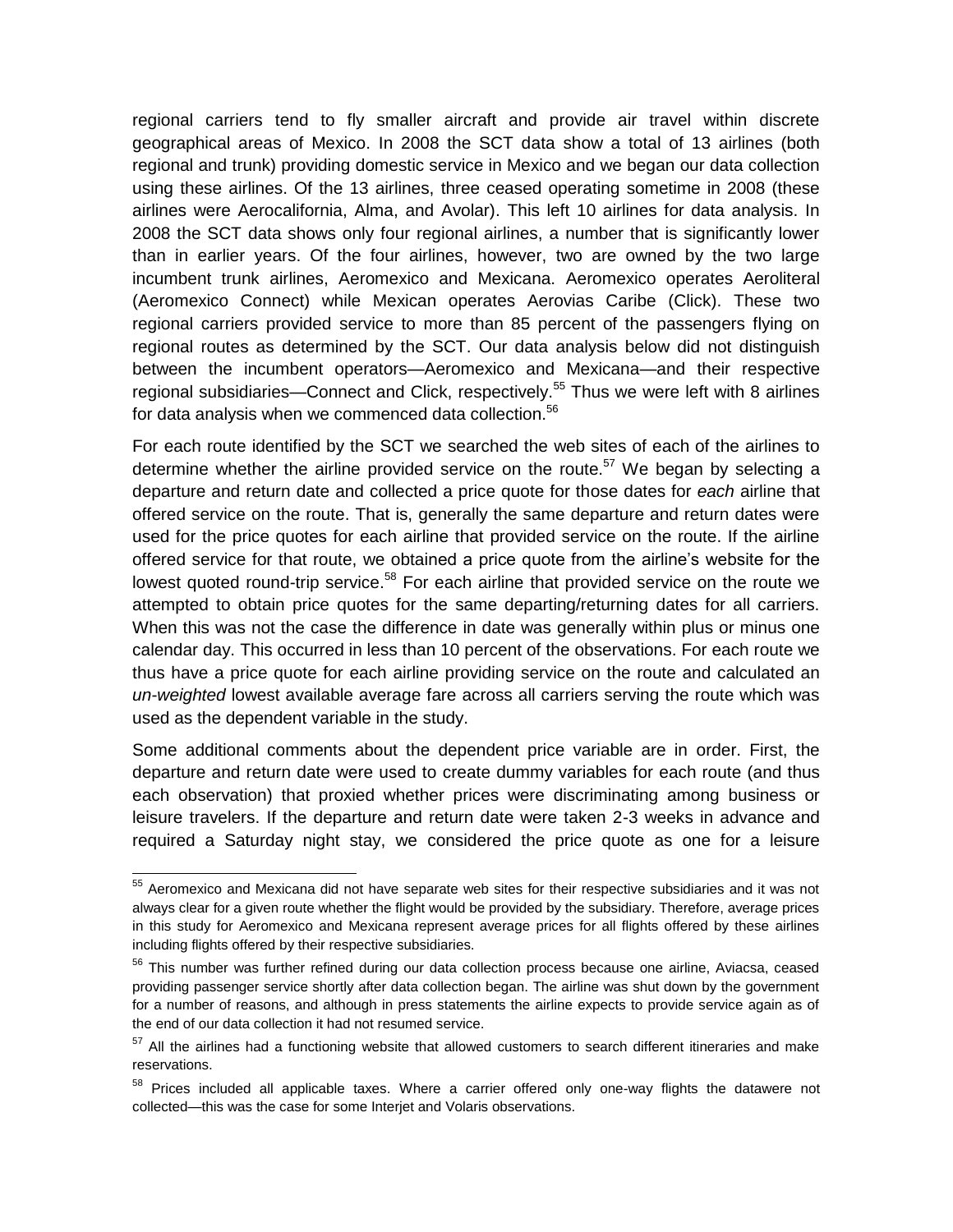passenger. Since we collected price quotes from each airline for the same departure and return date, each observation has a dummy variable ("leisure" variable) indicating whether the departure date for the route was greater than two weeks and required a Saturday night stay.<sup>59</sup> Another dummy variable ("non-leisure" variable) was created if the departure date was less than 7 days in advance and did not require a Saturday night sleep over.<sup>60</sup> The choice in the departure and return date (and thus whether the route is considered a leisure or non-leisure route) was random.

Second, when an option between a non-stop and one-stop flight was given on an airline site the former option was selected as long as the prices were the same. If they were not the same then the lowest price option was selected.<sup>61</sup>

Third, the route A-B-A is considered a different route than B-A-B. For example, one observation was for the route Mexico City to Cancun to Mexico City and another observation was for the route Cancun to Mexico City to Cancun. We found that prices on these routes were somewhat different. $62$ 

### *Variables Used & Descriptive Statistics*

 $\overline{a}$ 

Table 1 below presents the variable names and data sources used in the study as well as a description of the variable and, where necessary, how the variable was created. Some of the variables are proxies attempting to measure unobservable characteristics. For example, the leisure and nonleisure variables attempt to measure a customers' willingness to pay by how far in advance from departure the price quote was obtained and whether a Saturday night stay was required. The tourist destination variable (touristdest) was obtained by consulting a Mexican tourist industry website that highlights tourist destinations in Mexico and by engaging in research to determine whether the destination was more geared toward tourists or businessmen and women. The airport saturation variable measures whether the origin or destination airport is operating under conditions of saturation, as determined by the SCT. Mexico City is the only airport operating under such conditions as such this is a dummy variable capturing the effects of flying into or out of Mexico City. When an airport is saturated, like Mexico City, it means that the number of airlines using take-off and landing slots is at a maximum during certain times of the day

 $59$  Unfortunately we did not begin collecting whether the departure and return dates were 2-3 weeks in advance and required a Saturday night stay for the first 60 route observations. This explains why the leisure variable has 437 observations while the other variables have 497 observations.

 $60$  We did collect this information for all the routes in our sample and thus have 497 observations for this variable.

 $61$  Flights with 2 stops were not considered even though they might have presented a cheaper alternative (this was seldom the case with Mexicana). The reason for this was the unlikely preference of a customer to travel within Mexico with 2 stops (some flights like this lasted several hours) and the substantial reduction in the average price that this choice entailed.

<sup>&</sup>lt;sup>62</sup> This could be due to airlines charging different fares for these routes, *i.e.*, charging different prices for roundtrips from Mexico to Acapulco and Acapulco to Mexico. It could also be due to the fact that airline prices for this study were collected over a 4-5 month period.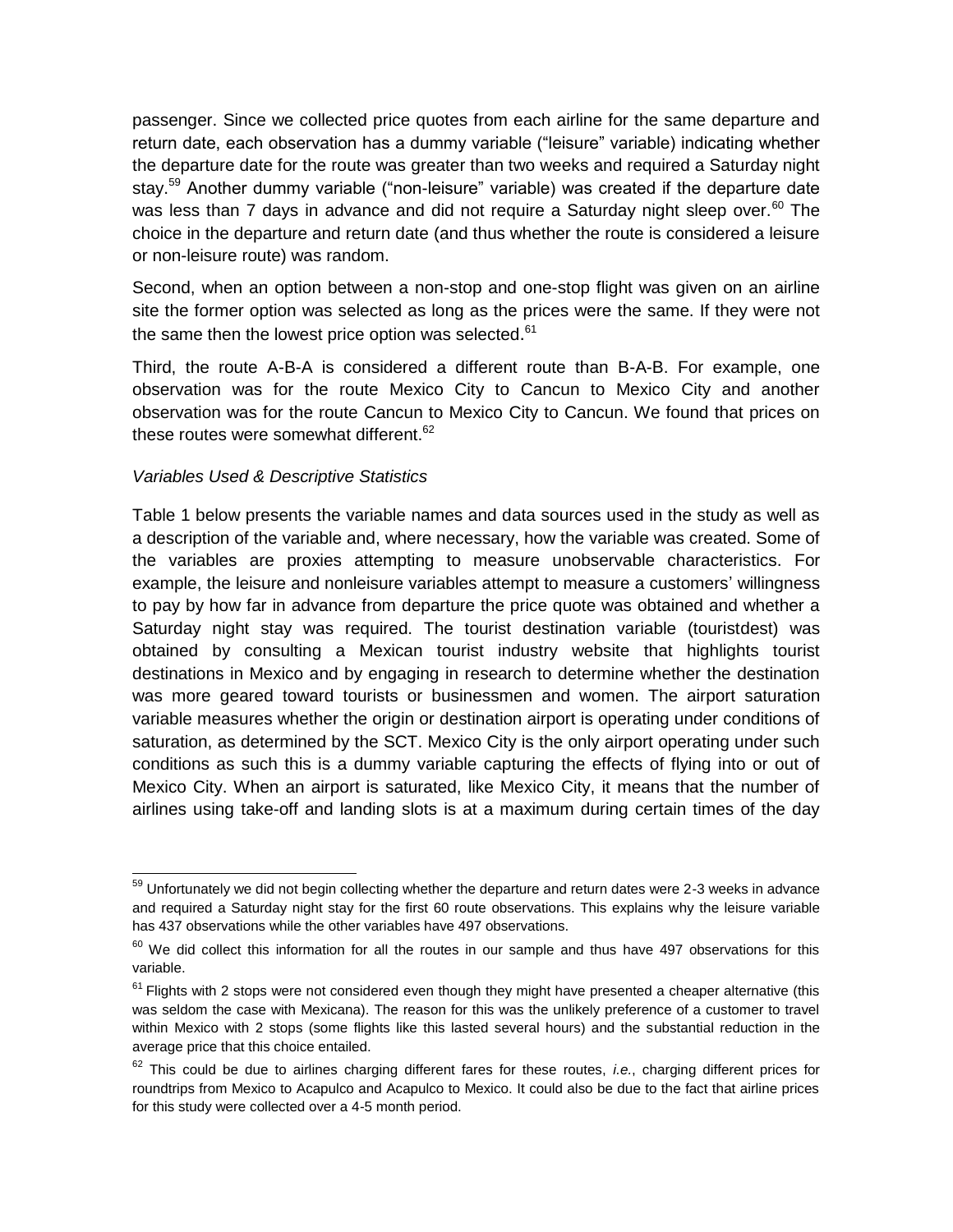and no further flights can take off or land. When this occurs the SCT is empowered to implement reforms to alleviate the levels of congestion.

| <b>Variable Name</b>        | <b>Variable Description</b>                                                                                                                                                        | <b>Source</b>                                                                                |
|-----------------------------|------------------------------------------------------------------------------------------------------------------------------------------------------------------------------------|----------------------------------------------------------------------------------------------|
| Price                       | Average roundtrip price per route in Mx<br>pesos per kilometer for all airlines offering<br>service                                                                                | Respective<br>airlines'websites                                                              |
| <b>Distance</b>             | Distance in kilometres of non-stop roundtrip<br>travel between origin and destination                                                                                              | www.world-airpot-<br>codes.com                                                               |
| pass08                      | Number of passengers in 2008 for the month<br>the data were collected (in 000)                                                                                                     | <b>SCT</b>                                                                                   |
| gdp07                       | 2007 nominal Gdp per capita of the origin city<br>in Mx pesos (in 000)                                                                                                             | <b>INEGI &amp; CONAPO</b>                                                                    |
| nonleisure                  | Dummy variable, 1 if data collected less than<br>1 week before departure,                                                                                                          | N/A                                                                                          |
| leisure                     | Dummy variable, 1 if data collected more<br>than 2 weeks in advance and requires a<br>Saturday night stay                                                                          | N/A                                                                                          |
| touristdest                 | Dummy variable, 1 if destination is a tourist<br>destination,                                                                                                                      | Consejo de Promocion<br>Turistica,<br>http://www.cptm.com.mx/in<br>dex.jsp, and own research |
| Airportsat<br>(Mexico City) | Dummy variable, 1 if destination or origin<br>airport is "saturated;" only Mexico City is<br>saturated                                                                             | Own research                                                                                 |
| airportcost                 | The average of the two (origin & destination)<br>airport charges in pesos in 2007 covering the<br>cost of using the airport, takeoff/landing fees,<br>platform and secrutity costs | <b>Comision Federal de</b><br>Competencia                                                    |
| ncomp                       | Number of airlines offering service on the<br>route                                                                                                                                | Own research                                                                                 |
| <b>NIcc</b>                 | Number of "low cost" carriers offering service<br>on the route                                                                                                                     | Own research                                                                                 |
| <b>Icc</b>                  | Dummy variable, 1 if a low cost carrier offers<br>service on the route                                                                                                             | Own research                                                                                 |
| incumbentcomp               | Dummy variable, 1 if there is competition<br>between the two incumbent airlines,<br>Aeromexico and Mexicana on the route                                                           | N/A                                                                                          |
| cdshmexmar                  | Dummy variable, 1 if there is code sharing<br>between Mexicana and Aeromar on the route                                                                                            | Own research                                                                                 |

# **TABLE 1 VARIABLES USED IN STUDY**

Source: *La Aviacion Mexicana en Cifras*, 1989-2008, http://www.sct.gob.mx/transportes/

A list of the total number of possible competitors was obtained from the SCT. As described above, we used this list to determine whether the airline offered service on the route in question and thus created the independent variable ncomp, total number of competitors providing service on the route. We identified three competitors as being low-cost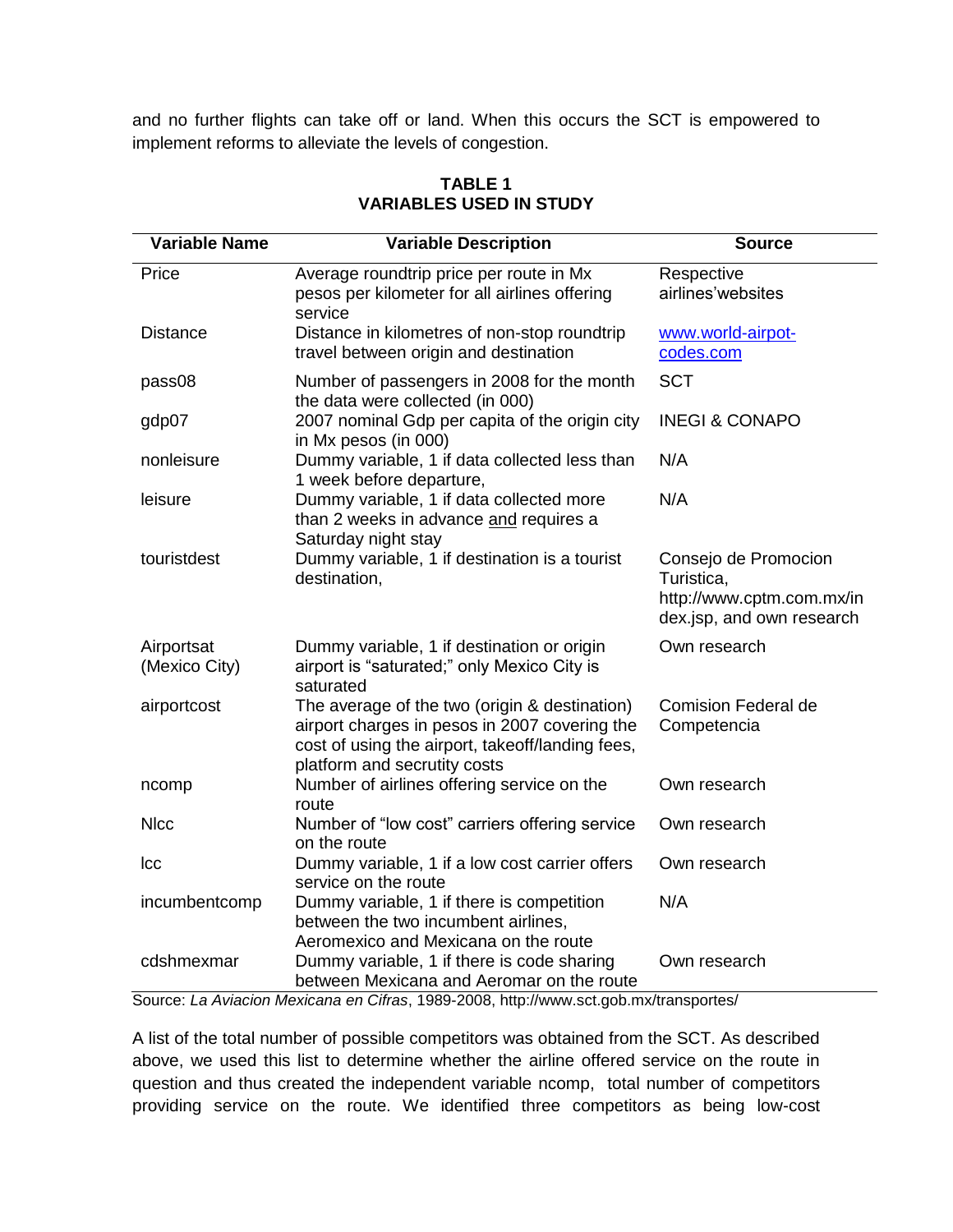competitors, these were Intejet, Vivaaerobus, and Volaris and used this to create the dummy variable, lcc, indicating the presence of a low cost carrier on the route and the variable nlcc, indicating the total number of low cost carriers on the route.

Table 2 below presents the descriptive statistics for the variables used in the study. Some of the more interesting findings are those on mean prices, number of competitors (ncomp) per route, number of low cost competitors (nlcc) per route—and the existence of at least one low cost competitor (lcc) per route—whether the two main incumbent carriers compete (incumbentcomp) and whether the destination or origin airport is saturated (airportsat).

| <b>Variable Name</b>              | <b>Obs</b> | <b>Mean</b> | Std. Dev. | Min            | <b>Max</b>     |
|-----------------------------------|------------|-------------|-----------|----------------|----------------|
| Price                             | 497        | 2.87        | 2.09      | 0.64           | 14.29          |
| <b>Distance</b>                   | 497        | 916         | 611       | 58             | 3,233          |
| distance $(\text{lcc})^{(1)}$     | 207        | 1125        | 635       | 214            | 3233           |
| distance (non- $ cc\rangle^{(2)}$ | 290        | 768         | 549       | 58             | 3171           |
| pass08                            | 497        | 4.84        | 10.55     | $\mathbf 0$    | 90.29          |
| pass08tot                         | 497        | 54.29       | 121.39    | $\mathbf 0$    | 1,047.73       |
| gdp07                             | 497        | 120.96      | 86.80     | 41.94          | 776.943        |
| Nonleisure                        | 497        | 0.47        | 0.50      | 0              | 1              |
| $leisure^{(3)}$                   | 437        | 0.54        | 0.50      | 0              | 1              |
| Touristdest                       | 497        | 0.25        | 0.43      | 0              | 1              |
| Airportsat (Mexico City)          | 497        | 0.20        | 0.40      | 0              | 1              |
| Airportcost                       | 491        | 1666.92     | 132.41    | 1375           | 1939           |
| Ncomp                             | 497        | 2.20        | 1.14      | 1              | $\overline{7}$ |
| <b>NIcc</b>                       | 497        | 0.55        | 0.76      | 0              | 3              |
| Lcc                               | 497        | 0.42        | 0.49      | 0              | 1              |
| Incumbentcomp                     | 497        | 0.48        | 0.50      | $\overline{0}$ | 1              |
| Cdshmexmar                        | 465        | 0.19        | 0.39      | $\overline{0}$ | 1              |
| load08                            | 61         | 0.63        | 0.12      | 0.27           | 0.90           |

## **TABLE 2 DESCRIPTIVE STATISTICS**

(1) Average distance flown by low-cost carriers; (2) Averge distance flown by non-low-cost carriers; (3) There are only 437 observations for the leisure variable because we did not track this for the first 60 observations collected.

The data show mean airline prices are \$2.86 Mx peso/kilometer. Applying an exchange rate of 13 Mx pesos per US\$ and converting kilometers to miles, we obtain a figure of approximately \$US 0.37/mile. According to Morrison and Winston, in 2007 U.S. revenue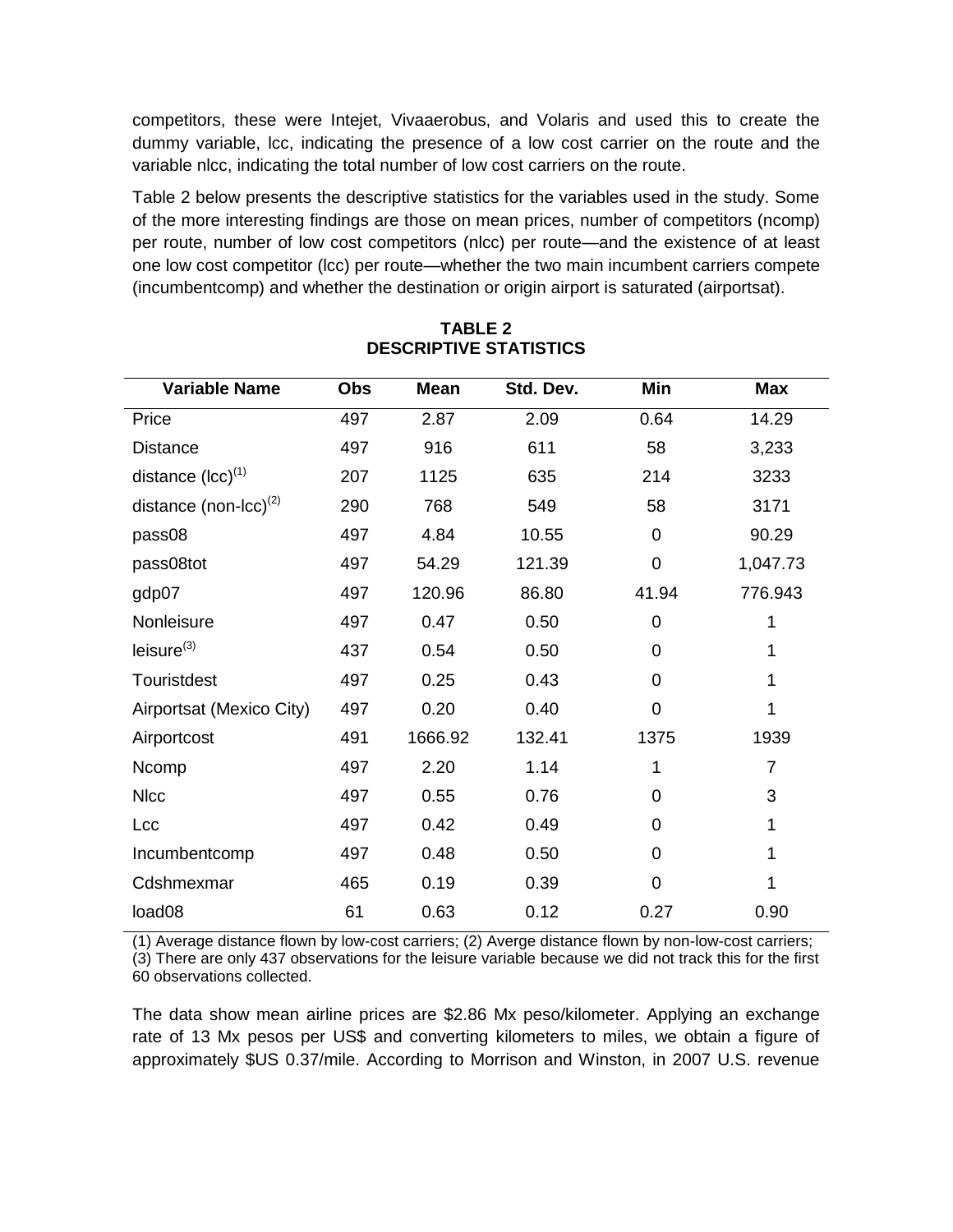<span id="page-39-0"></span>per passenger mile was approximately \$US 0.13/mile.<sup>63</sup> Thus, average airline prices in Mexico in 2009 were almost three times higher than average airline prices in the U.S. in  $2007.^{64}$ 

The data reveal that the mean number of competitors on the average route in Mexico is 2.2. Morrison and Winston found the average number of effective competitors per route in the U.S. in 2007 to be approximately  $2.3<sup>65</sup>$  The mean value of the number of low cost competitors on a route is 0.55 and a low cost competitor was present on 42 percent of the routes analyzed. Competition between the two incumbent carriers, Aeromexico and Mexicana, occurred on 48 percent of the routes and 20 percent of the routes involved the Mexico City airport, the airport that was saturated, as defined by the Secretariat of Communications and Transport. Approximately 25 percent of the flights were to tourist destinations.

Table 3 below presents summary price statistics by airline and by type of airline, *i.e.*, whether the airline is a low cost airline or whether it is an incumbent airline. As mentioned above, the three low cost airlines we identified in this study are Interjet, Vivaaerobus and Volaris while the "traditional" carriers are Aeromexico, Mexicana, Aeromar, Aviacsa and Magnicharters. The data summary in Table 3 indicates that low cost carriers prices per kilometer are significantly lower than the prices per kilometer of the traditional carriers, although as the table reveals low cost carriers tend to fly longer routes. Each low cost carrier's mean price is well below the prices of the traditional carriers.<sup>66</sup> The average price of the incumbent carriers is \$3.05 pesos per kilometer compared to \$1.78 pesos per kilometer for low cost carriers. Thus, average low cost carriers prices are approximately 42% lower than average traditional carrier prices, a difference that is statistically significant at the 1% level of significance. The prices of the two largest traditional airlines, Aeromexico and Mexicana, are almost identical. The airline with the highest price is Aeromar, a traditional carrier, while the airline with the lowest fares is Vivaerobus, a low cost carrier.

 $63$  See, "Competition in the Airline Industry," Hearing Before the Judiciary Committee Antitrust Taskforce United States House of Representatives, April 24, 2008, Statement of Steven A. Morrison and Clifford Winston, "The State of Airline Competition and Prospective Mergers."

 $64$  Of course demand and cost characteristics, including the level of competition, in the U.S. and in Mexico vary greatly and can help explain the difference.

<sup>&</sup>lt;sup>65</sup> See footnote [63.](#page-39-0)

 $66$  As shown in Table 2, however, the low cost carriers average distance traveled is significantly greater than the average distance traveled by the traditional carriers, which results in lower prices/km for the low cost carriers. Thus care should be used in interpreting these results. The econometric estimates further below controls for distance, as well as other variables, when comparing low cost carrier to non-low cost carrier fares.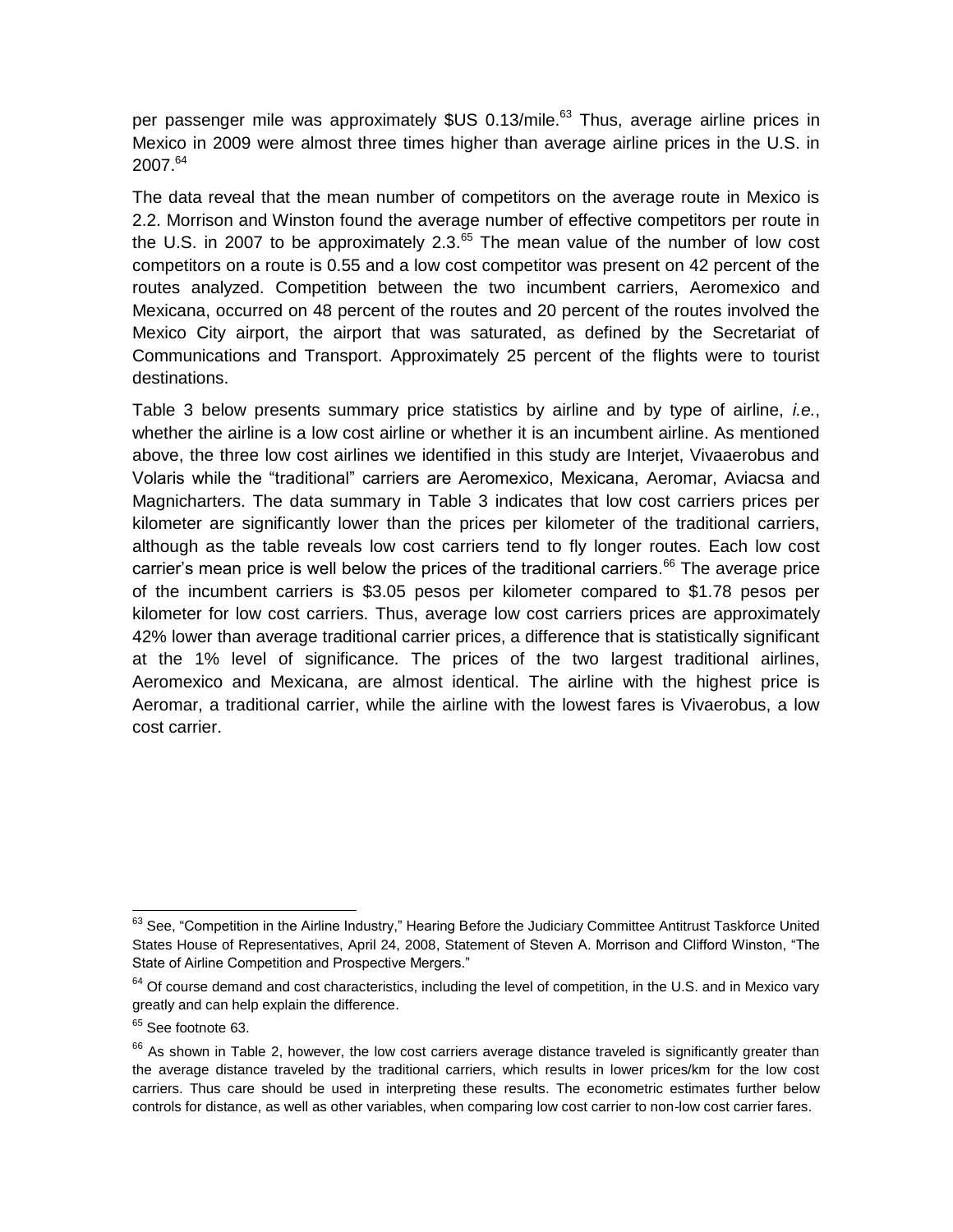| <b>Airline</b>                   | <b>Obs</b> | Average<br>distance/route | <b>Mean</b> | Std. Dev. | Min  | <b>Max</b> |
|----------------------------------|------------|---------------------------|-------------|-----------|------|------------|
| "Traditional"<br><b>Carriers</b> |            |                           |             |           |      |            |
| Aeromexico                       | 354        | 964                       | 2.88        | 1.90      | 0.75 | 15.41      |
| Mexicana                         | 347        | 866                       | 2.98        | 1.37      | 0.95 | 15.24      |
| Aeromar                          | 97         | 677                       | 5.15        | 3.09      | 1.25 | 14.36      |
| Aviacsar                         | 10         | 869                       | 2.90        | 1.37      | 0.95 | 5.20       |
| Magnicharter                     | 13         | 803                       | 2.45        | 0.97      | 1.46 | 4.40       |
| Average                          | 465        |                           | 3.05        |           |      |            |
| "Low<br><b>Cost"Carriers</b>     |            |                           |             |           |      |            |
| Interjet                         | 145        | 977                       | 2.01        | 0.91      | 0.90 | 4.70       |
| Vivaaerobus                      | 46         | 934                       | 1.32        | 0.45      | 0.71 | 2.72       |
| <b>Volaris</b>                   | 82         | 1496                      | 1.39        | 0.44      | 0.70 | 2.99       |
| Average                          | 207        |                           | 1.78        |           |      |            |

### **TABLE 3 DESCRIPTIVE PRICE STATISTICS BY AIRLINE AND TYPE OF CARRIER**

Significant at the 1% level.

Table 4 below presents descriptive price information summarized by the number of low cost carriers on a route. Price is the average price for all airlines (both low cost and traditional) that offer service on the route in question. For example, the mean price on a route when no low cost carriers were present was 3.44. This compares to 2.17, when there was one low cost carrier (a difference of approximately 37%) 1.79 when there were two low cost carriers (a difference of approximately 48%) and 1.61 when there were three low cost carriers (a difference of approximately 53%). These differences compared to 0 low cost carriers are all statistically significant at the 1% level. The average price when there was at least one low cost carrier was 2.06, a difference of approximately 40% and also statistically different than 3.44 at the 1 % level. These results provide evidence that mean airline prices in Mexico tend to be significantly lower on those routes where low cost carriers operate.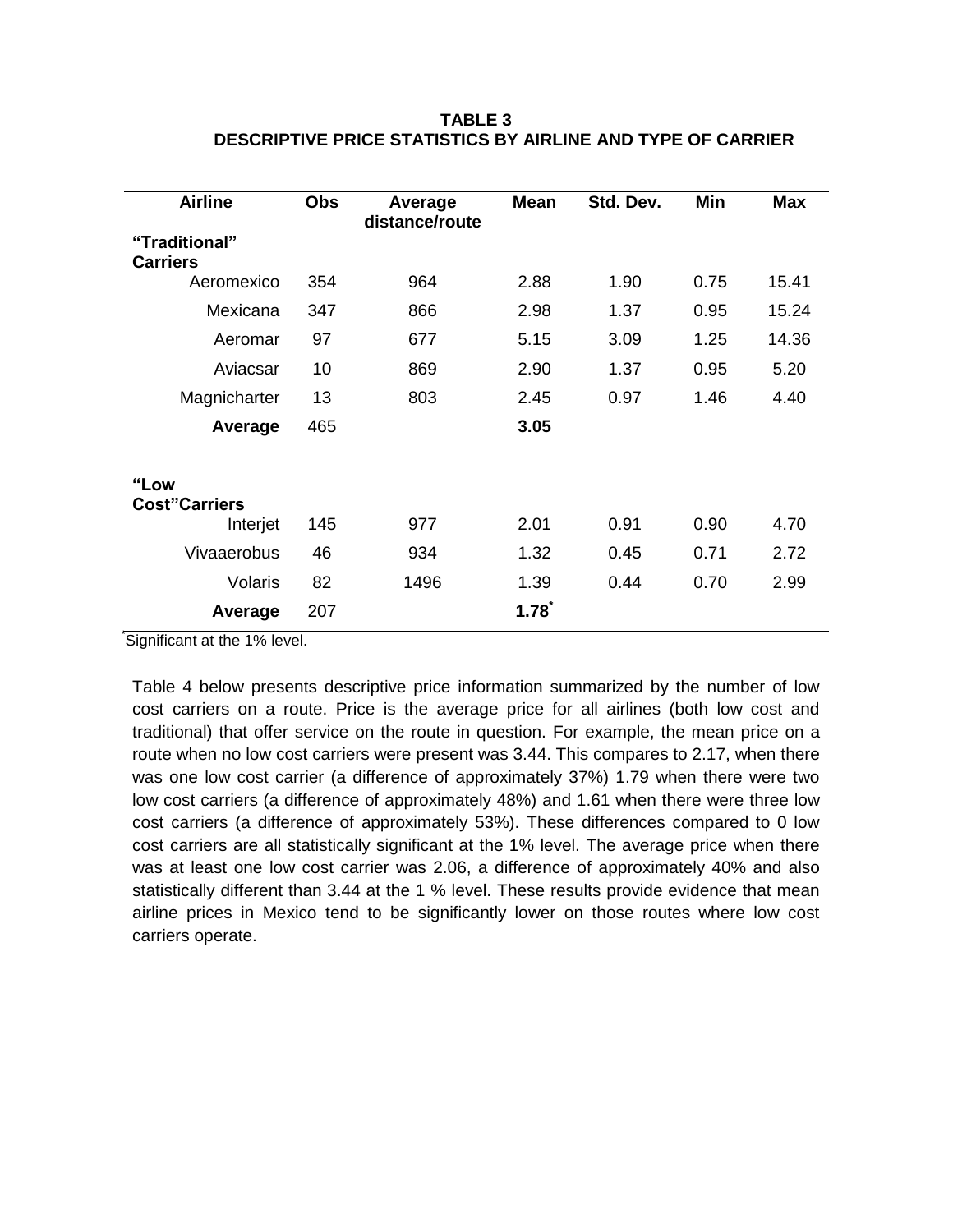| "Low Cost"Carrier | <b>Obs</b> | <b>Mean</b>         | Std. Dev. | Min  | <b>Max</b> |
|-------------------|------------|---------------------|-----------|------|------------|
| 1 LCC             | 157        | $2.17$ <sup>*</sup> | 1.08      | 0.81 | 5.36       |
| 2 LCC             | 34         | $1.79*$             | 0.49      | 0.91 | 2.98       |
| 3 LCC             | 16         | $1.61$ <sup>*</sup> | 0.48      | 0.95 | 2.60       |
| At least 1 LCC    | 207        | $2.06^{\degree}$    | 0.99      | 0.81 | 5.36       |

**TABLE 4 DESCRIPTIVE PRICE STATISTICS BY "LOW COST" CARRIERS**

Less than the mean of 0 LCC at 1% level of stastistical significance.

Table 5 below presents descriptive price statistics summarized by the number of competitors on a route and whether there was a low cost carrier competing on the route. For example, the first row indicates that the mean price on a route with only one competitor was 2.74. The mean price, however, was 1.90 on routes where there was only one competitor and that one competitor was a low cost carrier, a difference of approximately 30% and significant at the 2.5% level. The same is the case for routes with two and three competitors. The mean price on routes with two competitors was 3.06, but when at least one of the two competitors was a low cost carrier the mean price decreased to 2.03, a difference of approximately 34%. For three competitors comparable numbers are 3.20 and 2.10, a difference of approximately 34%. Interestingly, mean prices tend to increase as the number of competitors increase from one to three, afterwhich mean prices decrease.

#### **TABLE 5 DESCRIPTIVE PRICE STATISTICS BY "LOW COST" CARRIERS & NUMBER OF COMPETITORS**

| <b>Number of</b><br><b>Competitors</b> | <b>Price</b> | Std. Dev. | <b>Number of</b><br><b>Competitors &amp; at</b><br>least 1 LCC | <b>Price</b>      | Std. Dev. |
|----------------------------------------|--------------|-----------|----------------------------------------------------------------|-------------------|-----------|
| 1                                      | 2.74         | 1.95      |                                                                | 1.90 <sup>°</sup> | 1.18      |
| $\overline{2}$                         | 3.06         | 2.29      | 2                                                              | $2.03^{\degree}$  | 0.86      |
| 3                                      | 3.20         | 2.35      | 3                                                              | $2.10^{\degree}$  | 1.00      |
| $\overline{4}$                         | 2.22         | 1.03      | 4                                                              | 2.18              | 1.07      |
| 5                                      | 2.03         | 0.97      | 5                                                              | 2.03              | 0.97      |
| 6                                      | 1.74         | 0.40      | 6                                                              | 1.74              | 0.40      |
| 7                                      | 1.48         | -         |                                                                | 1.48              |           |

Statistically significant at the 1.0% level of significance,  $\tilde{ }$  at 2.5% level of signficance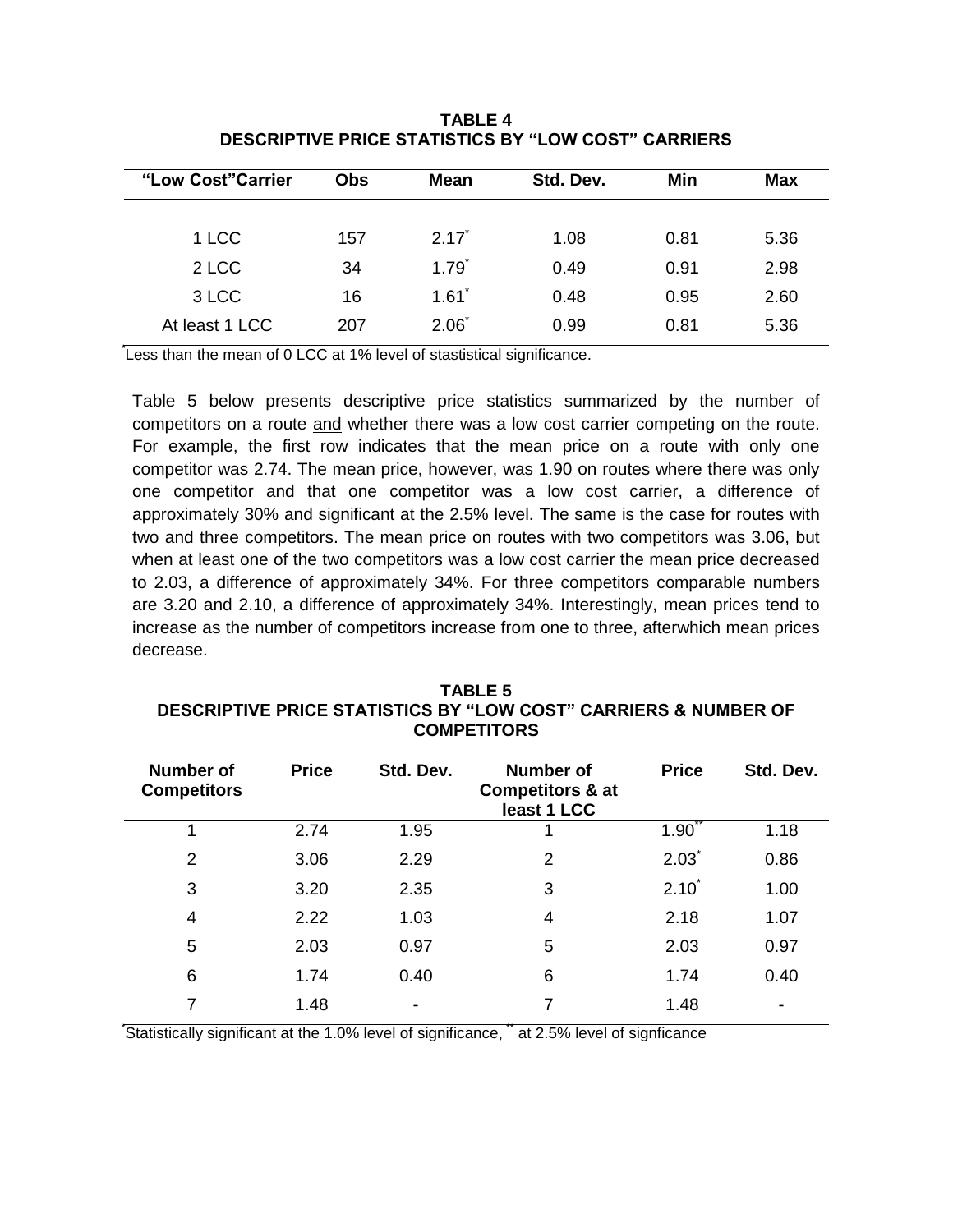Finally, Table 6 below presents descriptive price statistics summarized by whether there is competition on a route between the two incumbent operators, Aeromexico and Mexicana, and whether either the origin or destination airport is operating under conditions of "saturation" which means it is difficult for competitors to obtain slots to operate flights. As mentioned, Mexico City is the only airport that is saturated so the variable measures the average difference in airline prices in Mexico City compared to all other airports in Mexico. Mean prices on routes where Aeromexico and Mexicana compete with each other are approximately 3.8% lower than mean prices on routes where they do not compete. The difference, however, is not statistically significant. With respect to Mexico City prices, mean prices are significantly higher flying into or out of Mexico City. The mean price on routes to and from Mexico City is 3.89 compared to 2.61 for other airports, a difference of approximately 33% and statistically significant at the 1% confidence level. As discussed further below, since Mexico City's airport is saturated, this condition is having an impact on Mexico City prices for a number of reasons, including the lack of potential competition and high entry barriers.

**TABLE 6 DESCRIPTIVE PRICE STATISTICS BY INCUMBENT COMPETITION & AIRPORT SATURATION (MEXICO CITY)**

|                                      | Obs | <b>Mean</b> | Std. Dev. | Min  | Max   |
|--------------------------------------|-----|-------------|-----------|------|-------|
| Incumbent competition present        | 237 | 2.81        | 1.88      | 0.82 | 12.46 |
| Incumbent competition not<br>present | 260 | 2.92        | 2.27      | 0.64 | 14.29 |
|                                      |     |             |           |      |       |
| Airport not saturated                | 397 | 2.61        | 1.72      | 0.64 | 12.27 |
| Airport saturated (Mexico City)      | 100 | 3.89        | 2.96      | 1.16 | 14.29 |

Statistically significant at the 1% confidence level

#### *Econometric Model Estimations*

#### *OLS Estimators*

In the previous section we found, based on simple statistical analysis, that average prices were approximately 40% lower on routes where at least one low cost competitor was present and that the difference was statistically significant. We also found a statistically significant price difference on those routes involving Mexico City, where prices were approximately 33% lower compared with non-Mexico City routes, the only saturated airport in Mexico. And we found that competition between the two incumbent carriers resulted in prices that were approximately 5% lower, although the difference was not statistically significant.

In this section we estimate econometric models to determine whether these conclusions hold. We estimate parameters using ordinary least squares (OLS) and instrumental variables (IV) to account for the possible endogeneity in some our our independent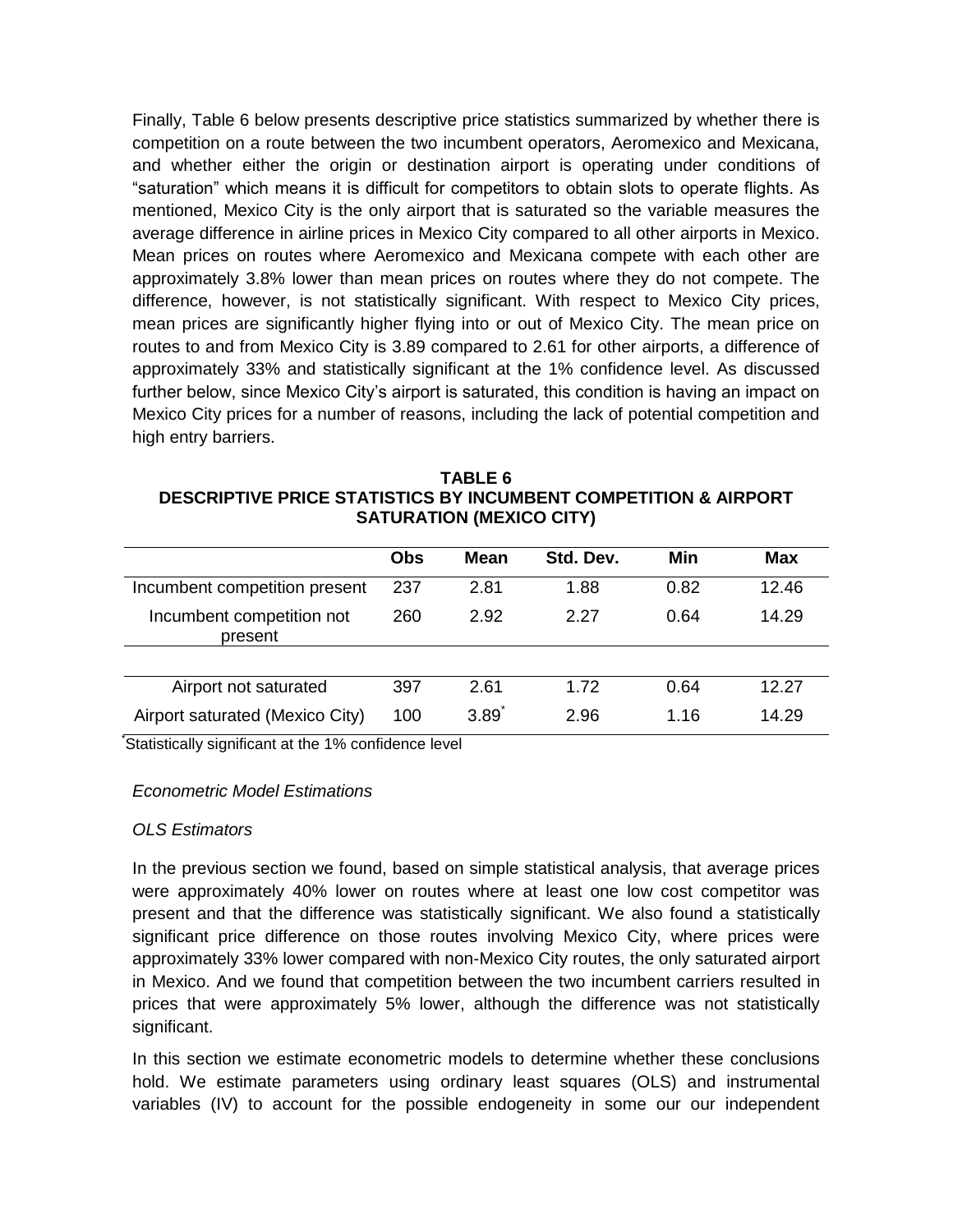variables. We have observations on close to 500 domestic point-to-point routes in Mexico and have data on, *inter alia*, average prices per route, distance per route, previous years' passengers and flights flown per route, income of origin city, whether destination city is a tourist attraction, the number of competitors and low cost competitors per route, whether the origin or destination airport is Mexico City (the only saturated airpot in Mexico), the average of the two (origin & destination) airport charges in pesos in 2007 covering the cost of using the airport, takeoff/landing fees, platform and secrutity costs, etc, and whether the two main incumbents compete on the route. We estimate several models to examine and quantitify the main determinants of average prices per route. Specifically, we estimate the following general model:

$$
Y = X\beta + u
$$

where **Y**, the dependent variable, is the average price per route, **X** is an N x k matrix of sample values of the independent variables, β are the k parameters to be estimated and **u**  is the stochastic disturbance. We assume that:  $E [u | x] = 0$ , which means that the unobserved factors in the regression function are not related systematically to the observed factors.<sup>67</sup> We estimate equation (1) using OLS and experiment with different specifications and linear and non-linear relationships between **Y** and **X**.

Our main policy variables of interest are the existence of low cost carriers on a given route (lcc) and the impact that saturation conditions in the Mexico City airport are having on prices (airportsat). The sign and magnitude of these variables can provide evidence on the potential gains that can be expected from implementing good competition policy in the sector. Policymakers can influence the existence of low cost carriers on routes, perhaps indirectly, by enforcing competition law and enacting sound competition policies that remove impediments to the entry and expansion of competitive airline suppliers.

With respect to the impact of saturation conditions in the Mexico City airport, Mexico City is different in many ways from other city airports and we attempt to control for these factors through other independent variables such as average distance per route, income, demand, etc. We further include a variable (airportcost) measuring the maximum price that airports can charge for services such as takeoff/landing fees, platform and security costs, etc. Adding this variable controls for the fact that airline prices are likely higher when airports charge higher prices, *ceteris paribus*. We argue, therefore, that the Mexico City dummy variable (airportsat) thus picks up: (1) the impact of very high barriers to entry at the Mexico City airport, and (2) the lack of potential competition at the Mexico City airport two competition policy concerns that can be addressed by policmakers by implementing market-based mechanisms to alleviate slot congestion at the Mexico City airport and ensure that slots are utilized in the most efficient manner.

There are several additional competition independent variables that we include in estimating equation (1). We include the total number of competitors on a given route. All else equal, as the number of competitors increases we would expect more intense

 $\overline{a}$  $67$  Further below we relax this assumption and calculate parameters based upon the instrumental-variables estimator.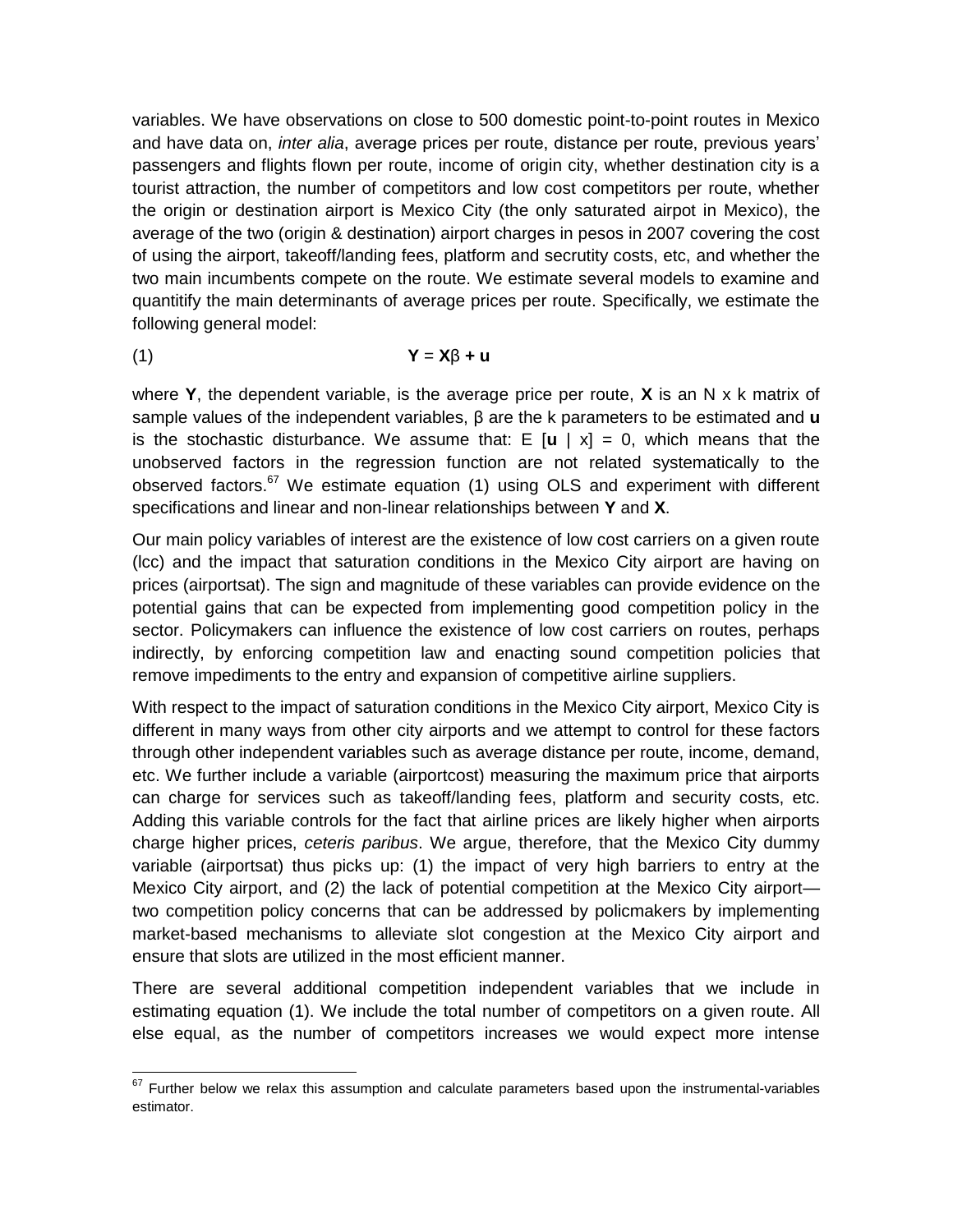competition and lower prices. $68$  We also include a dummy variable whose value is one if the two incumbent operators—Aeromexico and Mexicana—compete and offer service on the route, otherwise the variable is zero. The sign and magnitude of this variable can provide some evidence on the strength of competition between the two major airlines in Mexico. Finally, we include a dummy variable whose value is one if there is codesharing between Mexicana and Aeromar for the flight and route in question, otherwise the value is zero. Upon reviewing the data we noticed that some Mexicana and Aeromar prices were quite high and upon further review generally observed that on these observations Mexicana and Aeromar codeshared their flight.

In addition to these independent variables, equation (1) is estimated using a number of additional independent variables, controlling for additional factors that can influence airline prices. The literature identifies economies of density and economies of distance as being two important determinants of airline costs. We thus add the inverse of distance in kilometers between the origin and destination city as an independent variable (on the assumption that price is not likely linearly related to distance) as well as the total number of passengers that traveled the route in the previous year for the month in which the data were collected. We added the income of the orign city—2007 GDP per capita measured in thousands of Mexican pesos—as controlling for demand differences among different routes.

Price discrimination is a common pricing strategy utilized by airlines. A tool that airlines frequently use is to distinguish between those customers who book their travel weeks in advance and those who book their travel a short period of time before the departure date. The latter are more likely inelastic demand customers while the former tend to be more price elastic. Thus, in theory, a variable measuring time between the reservation and departure date should affect price. The leisure variable controls for this influence on price and is a dummy variable with a value of one if the time between the reservation and the departure date is greater than two weeks and the reservation has a Saturday night stayover, otherwise the variable is zero. $69$  Another variable that attempts to control for potential price discrimination in our model is whether the destination city is considered a tourist attraction. Leisure customers are more likely to fly to tourist destinations and thus more likely to be price elastic.

We estimated four models for equation (1). Model (1) and Model (2) include all the independent variables discussed above, the only difference between the two models is that Model (1) estimates equation (1) as a linear relationship between price and the regressors while Model (2) estimates equation (1) as a log-linear (single-log) relationship. Model (3) and Model (4) drop the independent variables that were not significant in Models 1 and 2. Model (3) is a linear model while Model (4) is a log-linear model. In addition, Models 3 and 4 drop those observations (51 in total) where the total number of passengers

 $68$  Under the theory of contestability, however, there would not necessarily be a negative relationship between number of competitors on a route and average prices.

<sup>&</sup>lt;sup>69</sup> Airlines tend to charge business customers a higher price than non-business customers and requiring a Saturday night stayover is a means by which airlines can identify whether the passenger is likely a business customer or not. Business customers are less likely to stayover a Saturday night than are leisure customers.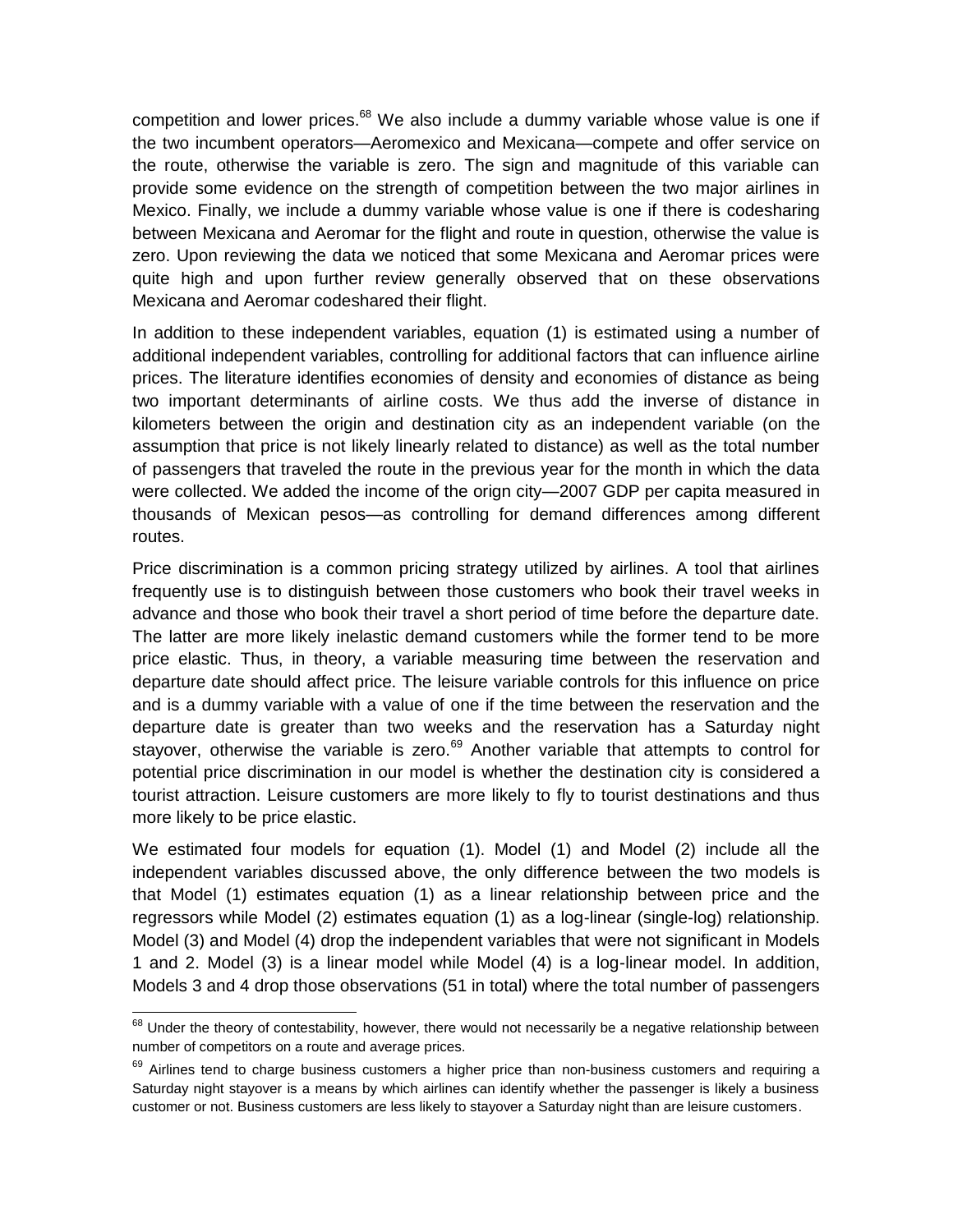in the previous year were zero, according to the SCT data.<sup>70</sup> Heteroskedasticity was detected in each of the four models, thus the coefficients standard errors were estimated using the Huber-White-sandwich estimator of the variance.<sup>71</sup> Table 7 presents our results.

|                          | <b>Price</b><br>(Model 1) | <b>InPrice</b><br>(Model 2) | <b>Price</b><br>(Model 3) | <b>LnPrice</b><br>(Model 4) |
|--------------------------|---------------------------|-----------------------------|---------------------------|-----------------------------|
| 1/Distance               | 573.66                    | 147.12                      | 827.86                    | 212.28                      |
| pass08                   | $-0.029$ ***              | $-0.005$                    | $-0.029$ ***              | $-0.005$ ***                |
| gdpcap07                 | $-0.001$                  | $-0.00002$                  | $-0.001$                  | $-0.0001$                   |
| Leisure                  | 0.033                     | 0.003                       |                           |                             |
| Touristdest              | $-0.029$                  | 0.003                       |                           |                             |
| Airportsat (Mexico City) | $1.33***$                 | $0.379***$                  | $1.04$ <sup>***</sup>     | $0.329$ <sup>**</sup>       |
| Airportcost              | 0.001                     | $.0006$ **                  | 0.0006                    | .0005                       |
| Ncomp                    | $1.41$ <sup>*</sup>       | $0.447$ **                  | $1.25***$                 | $0.410***$                  |
| ncomp <sup>^2</sup>      | $-0.198$                  | $-0.064$ **                 | $-0.185$ ***              | $-0.061***$                 |
| Lcc                      | $-0.849$ <sup>*</sup>     | $-0.345$ **                 | $-0.685$ ***              | $-0.295$ ***                |
| Incumbentcomp            | $-0.889$ <sup>*</sup>     | $-0.236$ **                 | $-0.610$ **               | $-0.173$ **                 |
| Cdshmexmar               | $1.15***$                 | $0.277***$                  | $1.41***$                 | $0.319$ ***                 |
| $_{\rm \_cons}$          | $-1.33$                   | $-0.916$                    | $-0.660$                  | $-0.784$                    |
|                          |                           |                             |                           |                             |
| F-stat                   | 13.20                     | 27.09                       | 19.45                     | 43.34                       |
| $R-sq$                   | 0.481                     | 0.506                       | 0.534                     | 0.545                       |
| Rmse                     | 1.572                     | 0.406                       | 1.51                      | 0.398                       |
| $\mathsf{N}$             | 429                       | 429                         | 409                       | 409                         |

**TABLE 7 MODELS OF AVERAGE AIRLINE PRICES IN MEXICO, OLS ESTIMATES**

 $p<.05$ ,  $p<.01$ ,  $p<.001$ 

With respect to the main policy variables in this study, Icc and airportsat, the latter being a dummy variable for Mexico City, both are highly significant in each model. Similar to the conclusions with the simple statistical analysis, the existence of low cost carriers on a

 $70$  These routes represent very low demand routes in the year prior to when the data were collected. In some instances the data did not make sense as they indicated that there were flights flown for the routes in question but no passengers traveled on the route. Average prices on these 51 routes were lower than average prices for all the routes. The Model (3) and Model (4) results are fairly robust to these data exclusions as the results do not change in any material way if we include all the observations to estimate Model (3) and Model (4).

 $71$  We used the robust option in Stata after the regress command.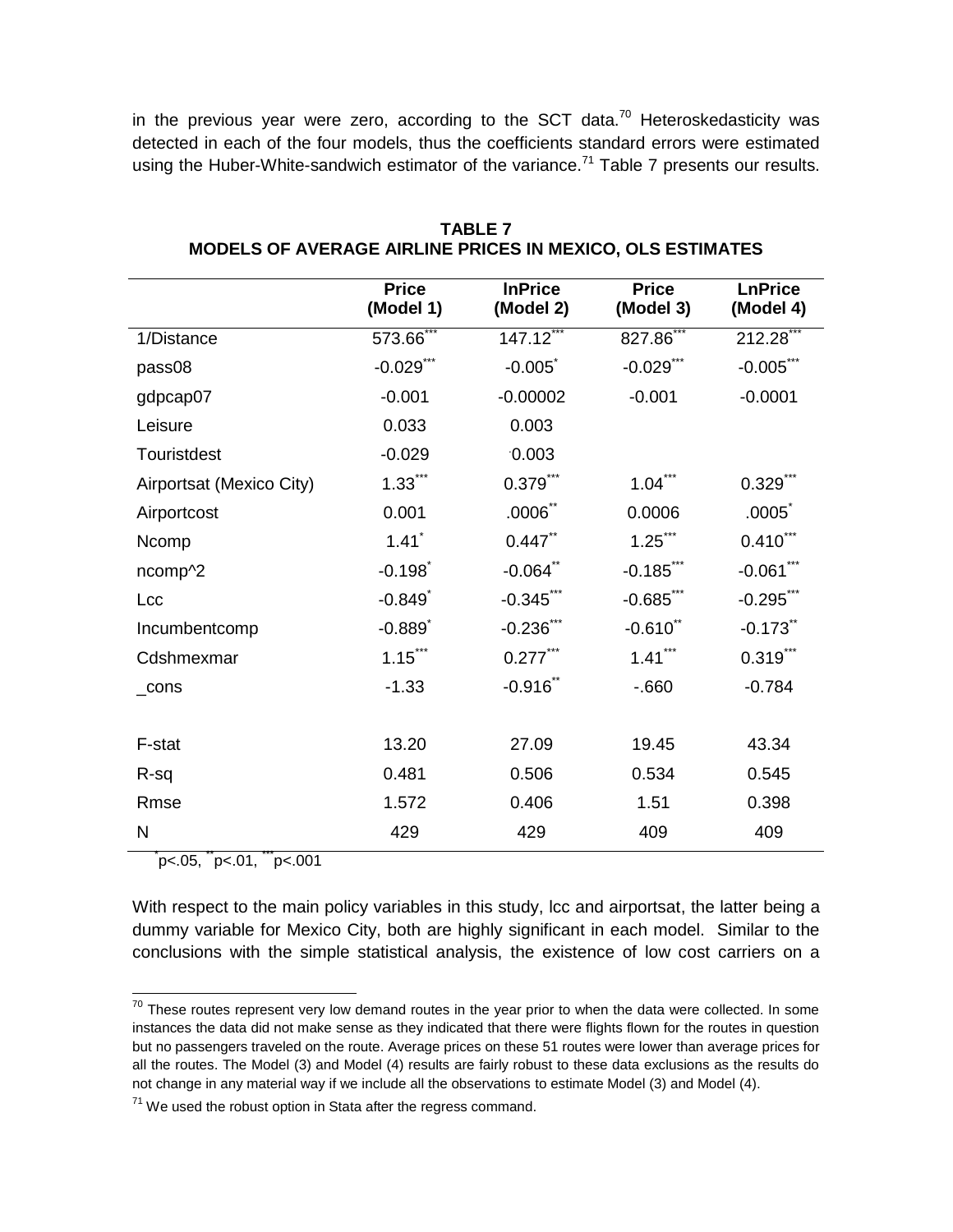route is associated with significantly lower prices, ceteris paribus. Likewise, flying into or out of the Mexico City airport is associated with significantly higher prices, ceteris paribus. The magnitude and percentage impact of the price differences for these two variables is discussed further below.

There are several additional important findings in Table 7. The leisure and touristdest variables did not turn out to be statistically significant at conventional measures of statistical significance. The variables controlling for economies of density and distance (pass08 and distance) are significant and have the hypothesized signs.<sup>72</sup> Increasing the distance by one standard deviation (611 km) is associated with approximately a 6-13% decrease in price. Increasing monthly passengers by one standard deviation (10,550) is associated with approximately a 5-11% decrease in price.<sup>73</sup> Gdp per capita has a small impact on price and is not significant at the 5% level in any the models.

The results for number of competitors, ncomp, require some explanation. In our statistical analysis we observed that the mean airline price increased with the number of competitors until a threshold number of competitors was reached, at which point mean airline prices started to decrease, indicating that perhaps the relationship between airline prices and number of competitors was nonlinear. After estimating equation (1) with just ncomp included in the equation—which turned out to be positive but not significant—we utilized Ramsey's RESET to test the null hypothesis of no misspecification and rejected the null hypothesis. Thus, we included the square of ncomp as an independent variable.<sup>74</sup> The results show that as the number of competitors on a route increases, price increase but they do so at a decreasing rate. The results suggest that, holding constant the number of low cost carriers on a route as well as all other variables, prices increase with the number of competitors until the  $5<sup>th</sup>$  or  $6<sup>th</sup>$  competitor is added (depending on the Model in question) at which point prices decrease. The finding that price increase with the number of competitors may be a case of reverse causality where high prices draw more competitors into the market. Further below we assume this variable, as well as lcc and pass08, are endogenous and estimate equation (1) using two-stage least squares.

Finally, there are three additional independent variables that significantly affects price according to the regression analysis. First, when there is competition between Aeromexico and Mexicana on a given route mean prices are lower, holding all other factors constant. The results were significant in each model. Second, when Mexicana and Aeromar code share on a given route, mean prices are higher, holding all other factors constant, with the results being significant in each model. Finally, in two of the models, airport charges were positively and significantly associated with higher average prices.

 $\overline{a}$ 

 $72$  Recall the distance variable is the inverse of kilometers for the route in question, thus making interpretation of the point estimates more complex. As distance increases, the inverse of distance decreases. Alternatively, as the inverse of distance increases, distance decreases, thus explaining the positive coefficient on the distance variable.

 $73$  Based upon percentage change from the mean value of price, 2.87.

<sup>&</sup>lt;sup>74</sup> We also experimented with interaction effects between the number of competitors and the existence of a low cost carrier. The inclusion of this variable in various models did not alter the conclusions in Table 7.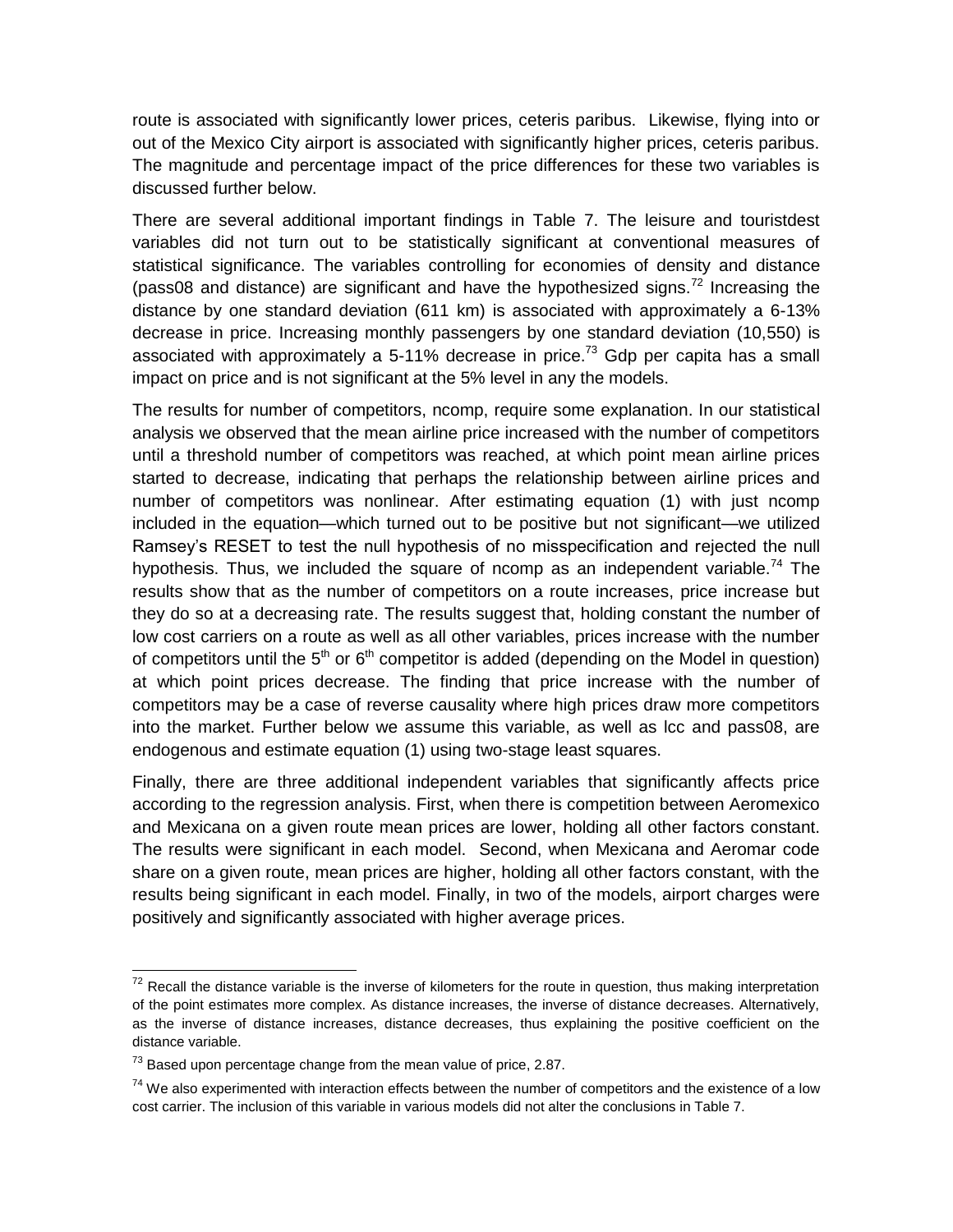Table 8 below converts the point estimates for the variables airportsat (Mexico City dummy), lcc, incumbentcomp and cdshmexmar into percentage impact on the dependent variable for each of the 4 models that we estimated.<sup>75</sup> According to Table 8, average prices are between 36 and 46 percent higher in Mexico City. All four models control for airport charges and other important determinants and we thus interpret this result as the cost of high entry barriers and lack of potential competition due to saturation conditions in the Mexico City airport.

|                                   | <b>Model 1</b> | Model 2     | Model 3     | Model 4     |
|-----------------------------------|----------------|-------------|-------------|-------------|
| Airportsat (Mexico City)          | $.463***$      | ***<br>.461 | $.359***$   | $.390***$   |
| <b>Lcc</b>                        | $-.296$        | $-.291$ *** | $-.239$ *** | $-.255$ *** |
| Incumbentcomp                     | $-.310$        | $-.210$ *** | $-.212$     | $-159$      |
| Cdshmexmar<br>***<br>$\mathbf{x}$ | ***<br>.401    | $.319***$   | ***<br>.491 | $.376***$   |

#### **TABLE 8 PERCENT IMPACT ON AVERAGE PRICES**

 $p<.05$ ,  $p<.01$ ,  $p<.001$ 

For those routes that contain at least one low cost carrier, average prices are between 24 and 30 percent lower. The estimates are fairly close for all four models. Competition between Aeromexico and Mexicana is associated with average prices that are between 16 and 31 percent lower than when competition is not present between these two airlines. Finally, codesharing between Mexicana and Aeromar is associated with average prices that are between 32 and 49 percent higher than when these airlines do not codeshare.

## *Instrumental Variable Estimators*

Using OLS to estimate the parameter values in equation (1) results in unbiased parameter estimates if certain assumptions hold, otherwise the point estimates are biased. An important assumption is that:

 $E[u|x_1, x_2, \ldots, x_k] = 0$ 

This is known as the zero-conditional-mean assumption and requires that the regressors are contemporaneously uncorrelated with the error term. Whenever the zero-conditional mean assumption holds, the regressors are said to be exogenous and use of OLS linear regression is appropriate. Whenever there is contemporaneous correlation between the error term and the regressosr, however, the regressor is said to be endogenous and the parameter estimates from OLS,  $β^{OLS}$ , can no longer be considered unbiased, other estimation procedures can be used to obtain better parameter estimates. Instrumental-

 $\overline{a}$  $75$  For the linear models—Models (1) and (3)—we divided the point estimates by the mean value of the dependent variable, while for the nonlinear models—Models (2) and (4) the percentage impact was calculated using the formula  $e^{\beta}$ -1.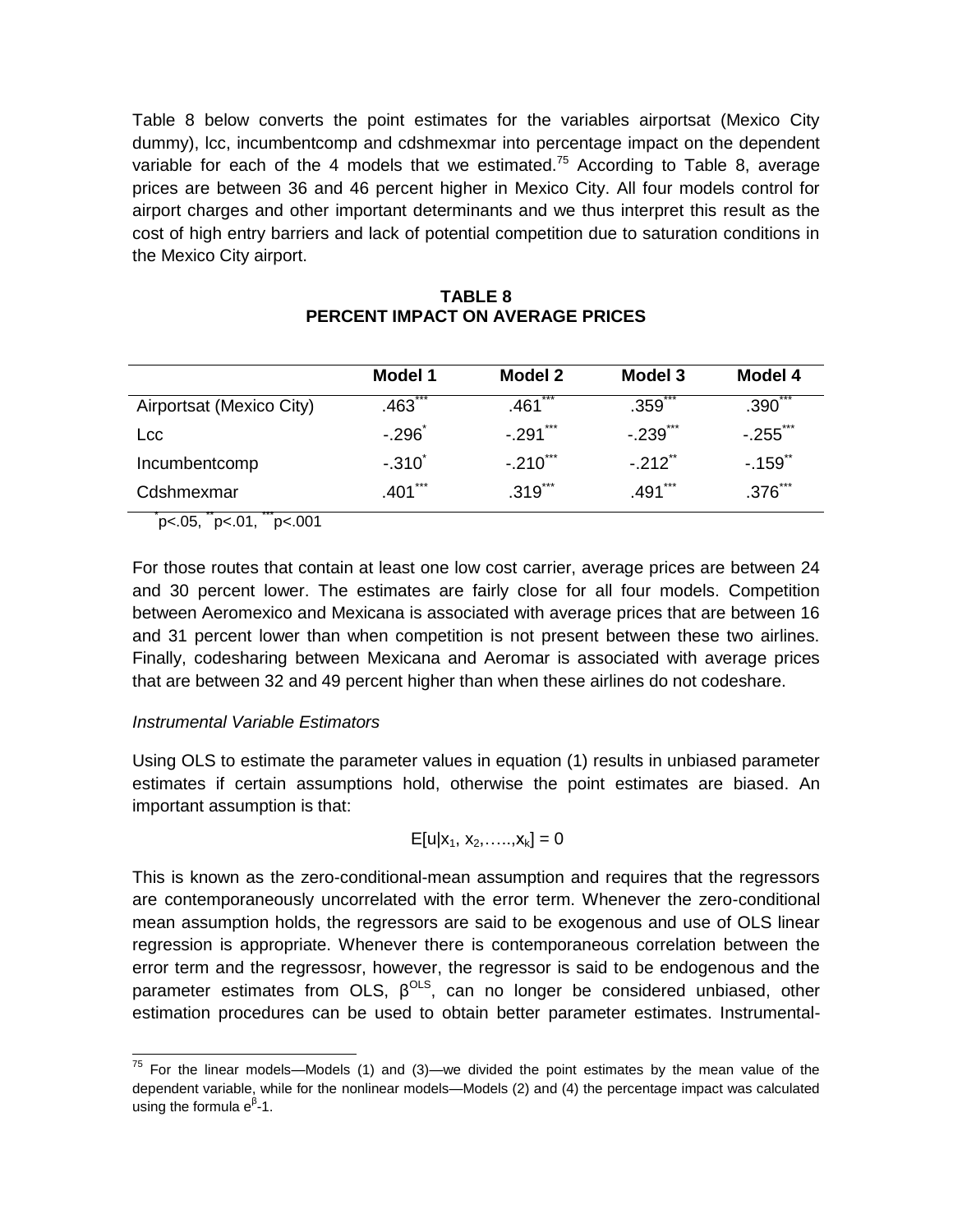variables (IV) estimation is one such estimation procedure that provides consistent parameter estimates.<sup>76</sup>

There are at least three independent variables in equation (1) that may be simultaneously determined with the dependent variable price and thus considered endogenous. They are: existence of low cost carrier on a route (Icc), the number of competitors on a route (ncomp), and the number of passengers in 2008 on the route.<sup>77</sup> In order to determine the robustness of our conclusions described above, we use instrumental variables to estimate equation (1) and test whether there is evidence that these regressors are endogenous.

<span id="page-48-0"></span>In theory, it is possible that the decision of carries to enter a particular route is based, in part, on the average prices that exist for the route. All else equal, profits on a route are positively correlated with higher prices so we would expect to observe a positive relationship between the existence of carriers on a route and prices.<sup>78</sup> If so, the error term in equation (1) would be part of the error term in an equation estimating the existence of carriers, thus biasing the parameter estimates. To see this for lcc, we rewrite equation (1) as follows:

(2) 
$$
\mathbf{Y}_{\text{price}} = \beta_0 + \beta_1^{\ast} LCC + \mathbf{U}_{\text{price}}
$$

And we write write an equation for low cost carrier as:

(3) 
$$
Y_{Lcc} = \alpha_0 + \alpha_1^* \text{Price} + u_{Lcc}
$$

Simple algebra shows that the error term  $\mathbf{u}_{\text{price}}$  is part of equation (3).<sup>79</sup> When the disturbance term **uprice** is higher—*e.g.,* due to an exogenous shock not captured in any of the other regressors in (2)—not only is the dependent variable **Yprice** higher but so is the low cost carrier variable. Thus, too much "credit" is given to the low cost carrier variable. The OLS procedure assigns, in error, some of the disturbance-generated variation of price to the low cost carrier regressor with which that disturbance is contemporaneously correlated. If true, then utilizing OLS to estimate  $\beta_1$  thus results in bias estimates and using IV to estimate equation (1) can minimize the bias. $^{80}$ 

 $\overline{a}$  $^{76}$  Consistency means that as N goes to  $\infty$  the estimates will converge to their respective population parameters. The IV estimator is not an unbiased estimator, however. Moreover, use of IV estimators comes at a cost of having a larger variance-covariance matrix. Because the IV estimator also is biased and has a larger variance than OLS, it is possible that the OLS estimator could be preferred based upon the mean square error criterion. See Peter Kennedy, *A Guide to Econometrics*, Third Edition (1992).

 $77$  Two other variables, incumbentcomp and cdshmexmar, are strategic decisions of the airlines that are likely based in part on unobserved factors that affect profitability of these routes and may also be correlated with the error term. Thus, treating these variables as exogenous might result in biased parameter estimates for these variables.

 $78$  Interestingly, using logit to regress LCC on the natural log of prices results in a negative and significant relationship, holding constant distance, gdpcap and number of passengers. Regressing ncomp on the natural log of prices, with and without controls, did not result in significant relationship between prices and ncomp. The same conclusion holds for prices and the number of passengers.

<sup>79</sup> Substitute **Yprice** in equation (2) into equation (3) and solve for LCC.

 $80$  It is possible, however, that lcc and ncomp in equation (2) are only weakly endogenous and use of IV may not result in better estimates. The decision by carriers to enter a particular route will likely be influenced, in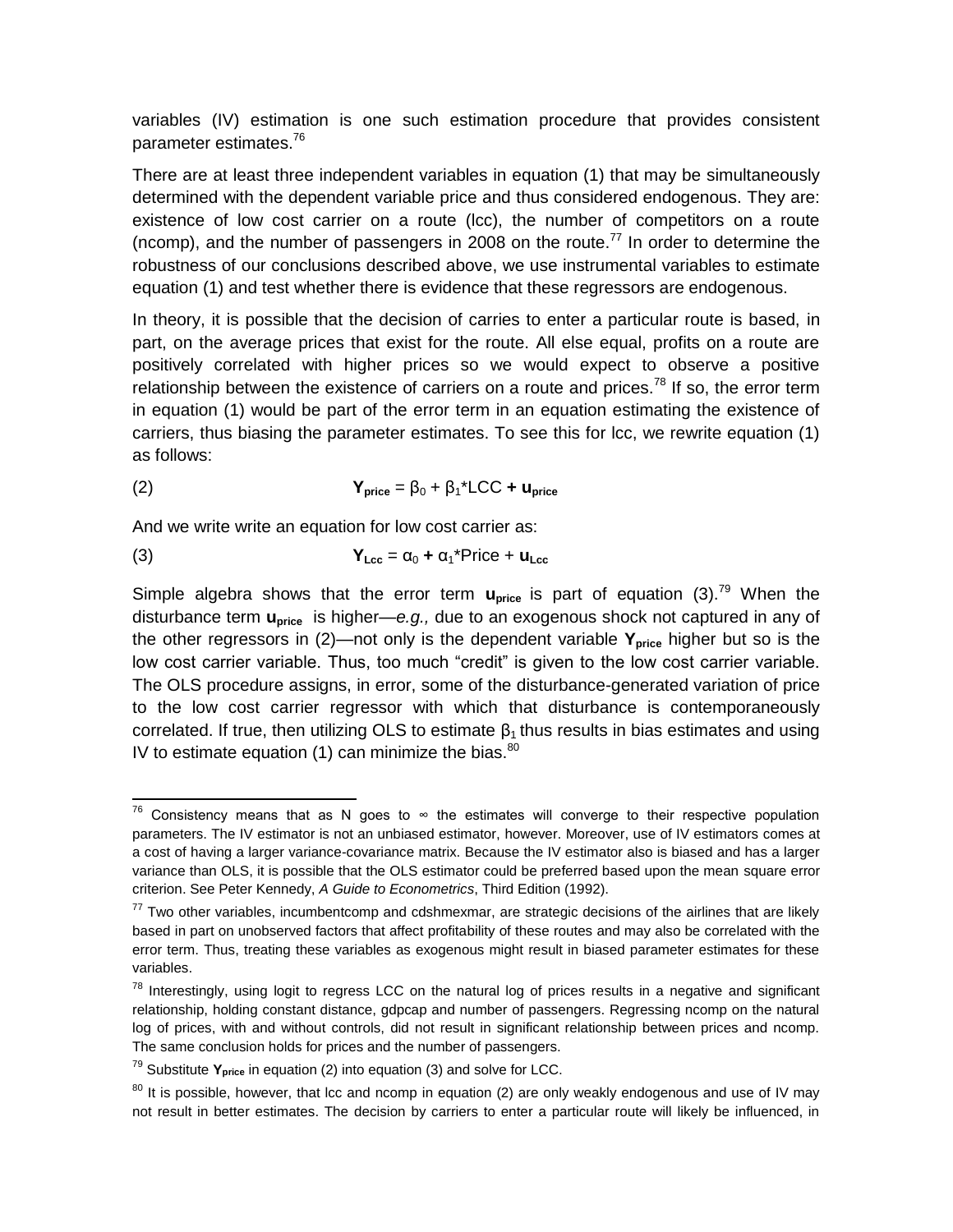The IV procedure produces a consistent estimator in a situation in which a regressor is contemporaneously correlated with the error. In order to use IV to estimate equation (1) we need instruments for our endogenous variables. To derive consistent estimates of (1) we must find an IV that satisfies two properties: the instruments must be highly correlated with the endogenous variable and uncorrelated with **u**. For lcc we use the share of routes at the two endpoint airports that are served by low cost carriers. That is, we count all the routes that are part of the two endpoint airports and determine what percent of those routes have at least one low cost carrier. A regression of lcc on this variable was positive and highly significant. For ncomp we use the number of carriers serving the endpoints. That is, for each endpoint of a route we count up how many carriers are serving that airport and add the two. A regression of ncomp on this variable was positive and highly significant. Finally for pass08 we use the geometric mean of the populations at the endpoints of the routes. A regression of pass08 on this variable was also positive and highly significant.

<span id="page-49-0"></span>Table 9 below presents the IV regression results. There are two models, Model (5) and Model (6). In Model (5) we treat lcc, ncomp and pass08 as endogenous while in Model (6) we treat lcc and pass08 as endogenous and treat ncomp as exogenous. $81$  As in the case with the OLS estimates, the estimates from the model in Table 9 are efficient for arbitrary heteroskedasticity and are robust standard errors.<sup>82</sup>

The results contained in Table 9 generally confirm the OLS estimates found in Table 7. With respect to the two main policy variables in this study, lcc and airportsat, the IV regressions also find these two variables to be significant. Codesharing between Mexicana and Aeromar is found to be significant consistent with the OLS estimates. The only slight discrepancy between the OLS and IV estimates involves the variable incumbentcomp, whether the two incumbents compete on the same route. The four OLS models found this variable to be negative and significant. The IV estimate in Model (5) finds the variable to be negative but not significant, and this occurs when ncomp is treated as endogenous. As described in footnote [81,](#page-49-0) however, statistical tests suggested that ncomp should be treated as exogenous which is done in Model (6). In that model, competition between Aeromexico and Mexicana is negative and significant.

-

part, by average prices for that route. And, all else equal, higher average prices should lead to greater profits and provide a greater incentive to enter the route. Over time, however, we would expect rents to be competed away and in equilibrium the relationship between prices and low cost carriers may be weak. Unfortunately, we do not have data on how long a low cost carrier has been providing service on the route in question. Moreover, as discussed in footnot[e 78,](#page-48-0) the relationship between price and lcc was negative in our data set and non existent for price and ncomp. Moreover, the decision of a carrier to enter a particular route will more likely be influenced by the previous period prices than by current prices. With respect to number of passengers, recall that our variable pass08 measures number of passengers in 2008 not in 2009 when price data were obtained, thus lessen the likelihood that the variables are simultaneously determined.

 $81$  After estimating Model (5) a Hausman test did not reject the null hypothesis that differences in coefficients were not systematic. A difference in Sargan C test, however, did find support for the existence of endogenous variables. Additional Hausman and difference in Sargan C tests agreed that ncomp was likely exogenous.

<sup>&</sup>lt;sup>82</sup> We use the ivreg2 command in Stata and the generalized method of moments estimator. Our results do not change in any material way if we assume the presence of *i.i.d*. errors.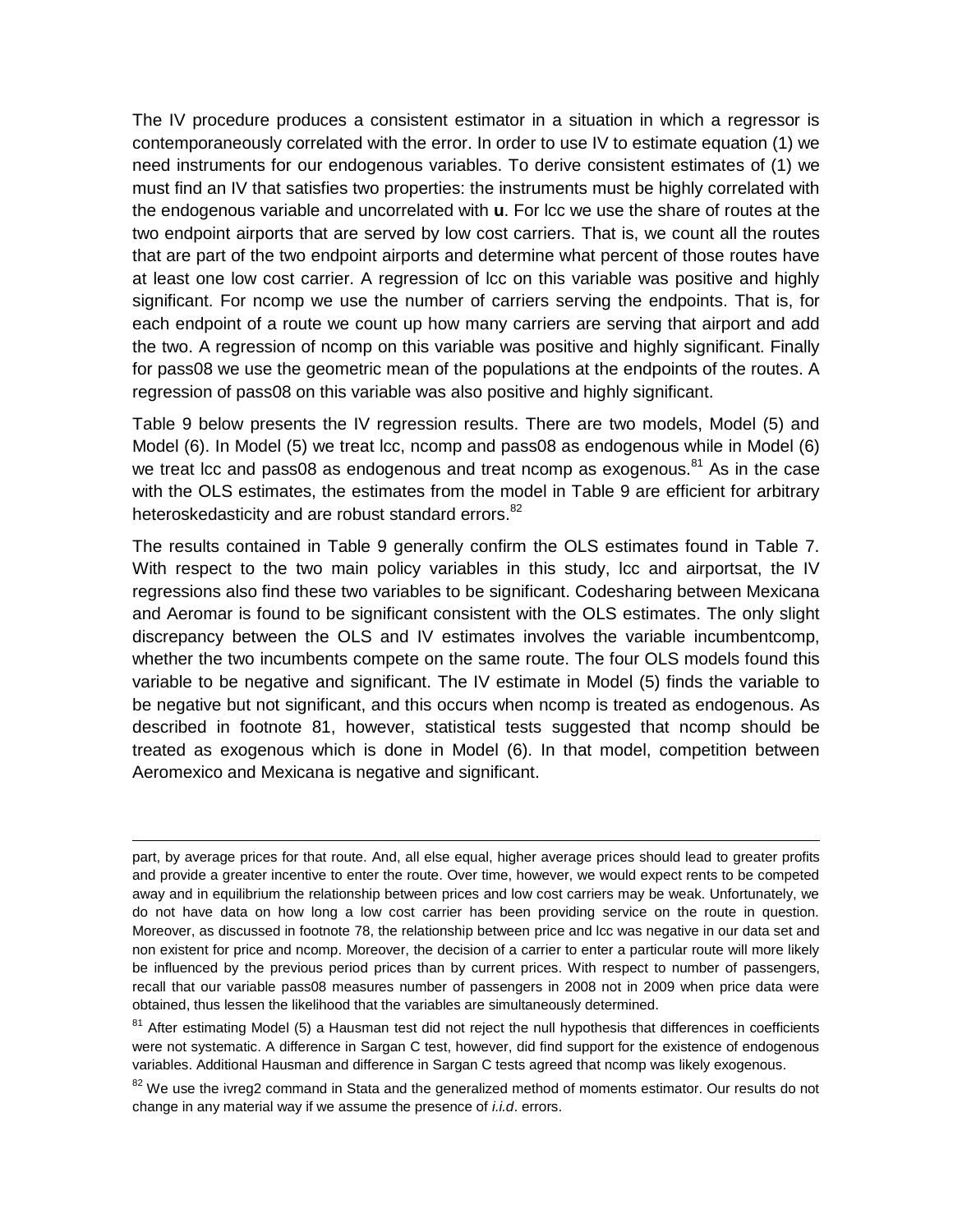|                          | <b>Lnprice</b><br>(Model 5) | <b>Inprice</b><br>(Model 6) |
|--------------------------|-----------------------------|-----------------------------|
| <b>Distance</b>          | 134.60 <sup>"</sup>         | 136.23***                   |
| pass08                   | $-0.017$                    | $-0.01$ <sup>*</sup>        |
| gdpcap07                 | $-0.0002$                   | $-0.0001$                   |
| Airportsat (Mexico City) | $0.585$ ***                 | $0.534$ ***                 |
| Airportcost              | $0.0009$ **                 | $0.0009$ **                 |
| Ncomp                    | 0.107                       | $0.470$ **                  |
| Ncomp <sup>^2</sup>      |                             | $-0.055$ **                 |
| Lcc                      | $-0.369$ <sup>*</sup>       | $-0.429$ **                 |
| Incumbentcomp            | $-0.118$                    | $-0.260$                    |
| Cdshmexmar               | $0.311$ **                  | $0.267$ **                  |
| $\_cons$                 | $-0.975$                    | $-1.254$ **                 |
|                          |                             |                             |
| F-stat                   | 32.86                       | 33.67                       |
| R-sq (centered)          | 0.4407                      | 0.4479                      |
| Rmse                     | 0.4258                      | 0.4231                      |
| N                        | 459                         | 459                         |

| TABLE 9                                                 |
|---------------------------------------------------------|
| MODEL OF AVERAGE AIRLINE PRICES IN MEXICO, IV ESTIMATES |

 $p<.05$ ,  $p<.01$ ,  $p<.001$ 

Table 10 below compares the percentage impacts from models 2 and 4 of the OLS estimation and models 5 and 6 from the IV estimation, all four models have as the dependent variable natural log of prices. With respect to the airportsat (Mexico City) variable, using IV significantly increases the magnitude of the impact. The OLS estimates results in 39-46 percent higher prices while the IV estimates result in 70-80 percent higher prices. With respect to lcc, the OLS and IV estimates are similar, suggesting an average 30 percent impact on prices. The impact of incumbent competition under the IV estimate— Model (6)—and the OLS estimates is similar, suggesting a 20 percent impact. Finally, the OLS and IV estimates for codesharing between Mexicana and Aeromar are similar as well, suggesting a 33 percent impact on average prices.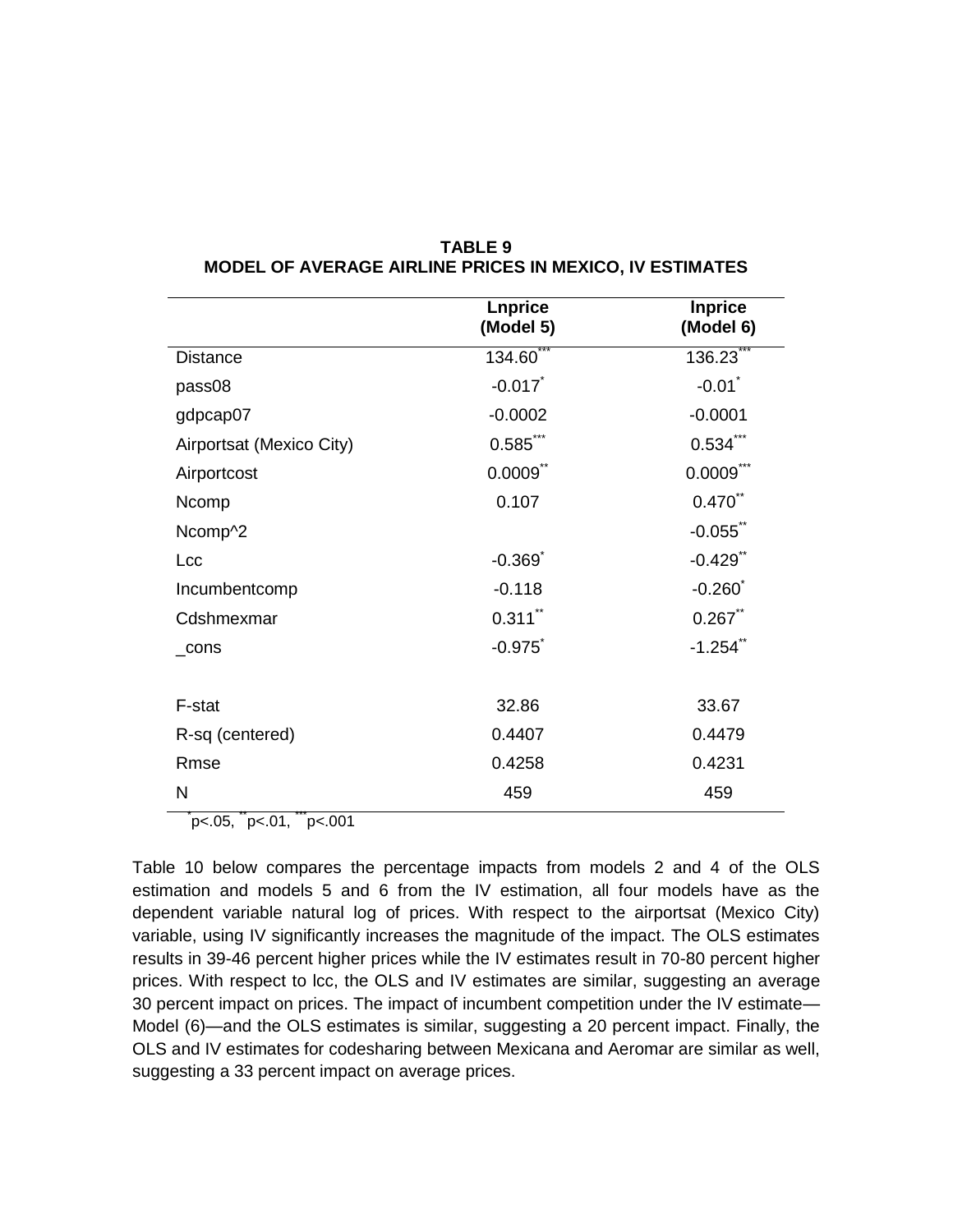|                          | <b>Model 2</b><br><b>OLS</b> | Model 4<br><b>OLS</b> | Model 5<br><b>IV</b> | Model 6<br>IV         |
|--------------------------|------------------------------|-----------------------|----------------------|-----------------------|
| Airportsat (Mexico City) | ***<br>.461                  | $.390***$             | .795 $\tilde{ }$     | $.706***$             |
| <b>Lcc</b>               | $-.291$ ***                  | $-0.255$ ***          | $-.309$              | $-.349$ <sup>**</sup> |
| Incumbentcomp            | $-.210$ ***                  | $-159$                | $-113$               | $-.229$               |
| Cdshmexmar               | $.319***$                    | $.376***$             | $.365$ **            | $.306^{**}$           |

#### **TABLE 10 COMPARISON OF PERCENTAGE IMPACT ON AVERAGE PRICES OLS vs. IV ESTIMATES**

 $p<.05$ ,  $p<.01$ ,  $p<.001$ 

## *Consumer Welfare Impacts*

The point estimates from the OLS and IV regressions can be used to estimate the impact that policy reforms can have on consumer welfare. With respect to the airportsat variable, since we control for airport prices and other factors in our models, the airportsat variable is measuring the impact that high entry barriers and lack of potential competition is having on airline prices flying into or out of Mexico City. Market-based policy reforms can lower these barriers and increase potential competition, thus affecting average prices. The average price impact of the models listed in Table 10 is approximately 60 percent. Thus, to the extent that sound, market-based policy reforms eliminate saturation conditions in the Mexico City airport, our model predicts airline prices to or from Mexico City would decrease by approximately 60 percent. The average price for routes to or from Mexico City was 3,034 pesos and there were approximately 15.7 million domestic passengers in 2008 that flew on such routes. Using a price elasticity of -1.2 and a linear demand curve (*i.e.*,  $Q(p) = a - bP$ , a 60 percent price reduction would result in a total of approximately 25 million passengers flying on such routes.<sup>83</sup> And, the change in consumer surplus would be approximately 38.9 billion pesos (approximately 3 billion US\$).<sup>84</sup>

We perform similar calculations, using the same assumptions, to estimate the impact on airline prices from policy reforms that eliminate and reduce unnecessary restrictions on the entry and expansion of low cost carriers. According to the OLS and IV estimates, the existence of at least one low cost carrier on a route is associated with prices that are approximately 30 percent lower. Our data show that in 2008 there were approximately 7 million domestic passengers in Mexico that flew on routes where there were no low cost

 $\overline{a}$ 

<sup>&</sup>lt;sup>83</sup> Using the formula  $q_2 = q_1[1-\epsilon((p_1-p_2)/p_1)].$ 

<sup>&</sup>lt;sup>84</sup> Using the formula change in consumer surplus =  $-(p_2-p_1)^*(q_1+q_2)/2$ .